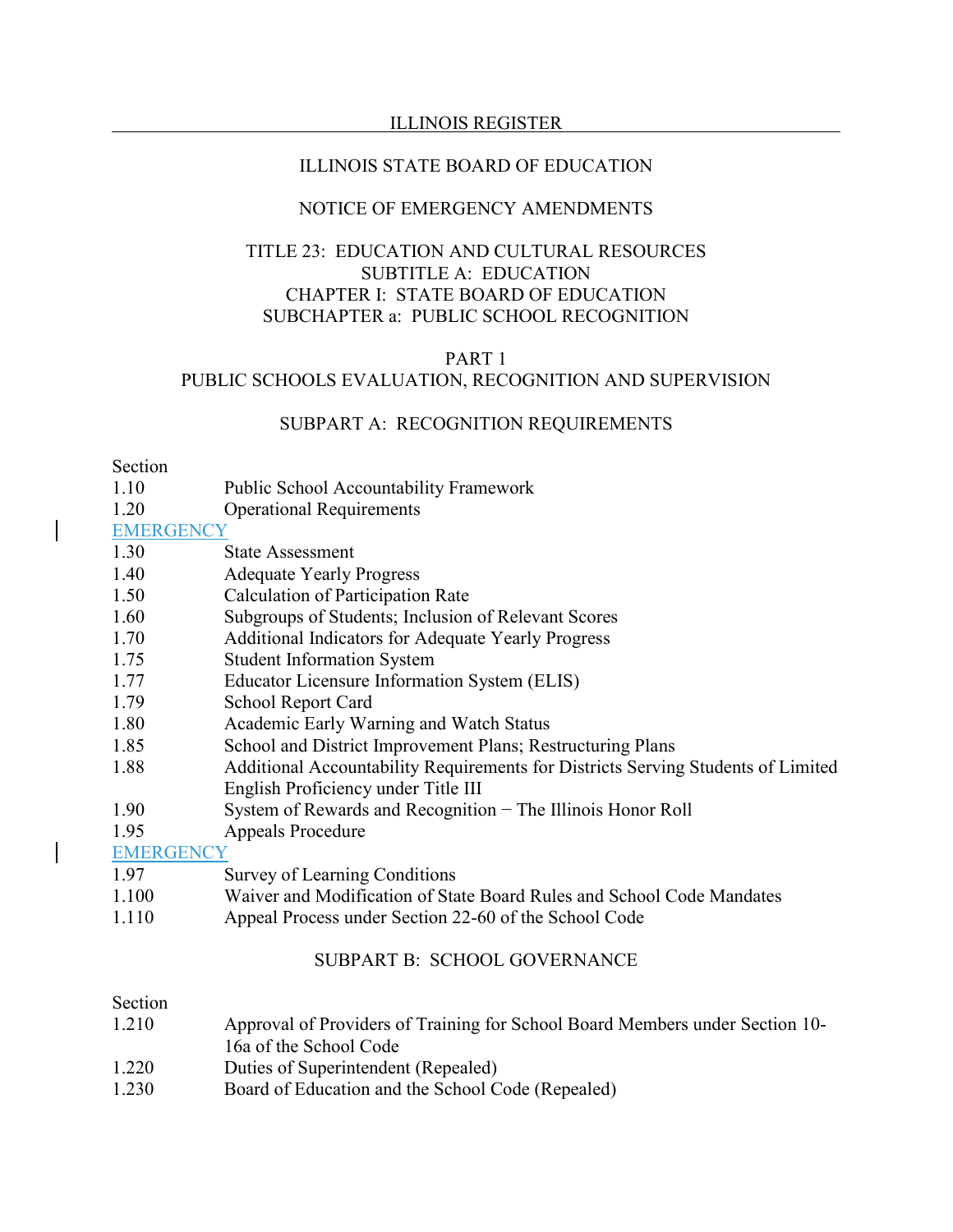# ILLINOIS STATE BOARD OF EDUCATION

# NOTICE OF EMERGENCY AMENDMENTS

- 1.240 Equal Opportunities for all Students
- 1.242 Temporary Exclusion for Failure to Meet Minimum Academic or Attendance **Standards**
- 1.245 Waiver of School Fees
- 1.250 District to Comply with 23 Ill. Adm. Code 180 (Repealed)
- 1.260 Commemorative Holidays to be Observed by Public Schools (Repealed)
- 1.270 Book and Material Selection (Repealed)
- 1.280 Discipline
- 1.285 Requirements for the Use of Isolated Time Out, Time Out, and Physical Restraint
- 1.290 Absenteeism and Truancy Policies

# SUBPART C: SCHOOL DISTRICT ADMINISTRATION

#### Section

- 1.310 Administrative Qualifications and Responsibilities
- 1.320 Evaluation of Licensed Educators
- 1.323 Teacher Evaluation Ratings During a Declared Gubernatorial Disaster
- 1.325 Teacher Remediation Plan During a Declared Gubernatorial Disaster
- 1.330 Toxic Materials Training

# SUBPART D: THE INSTRUCTIONAL PROGRAM

### Section

- 1.410 Determination of the Instructional Program
- 1.420 Basic Standards
- 1.421 Remote and Blended Remote Learning Days
- 1.422 Electronic Learning (E-Learning) Days Pilot Program
- 1.423 Competency-Based High School Graduation Requirements Pilot Program
- 1.425 Additional Criteria for Physical Education
- 1.430 Additional Criteria for Elementary Schools
- 1.440 Additional Criteria for High Schools
- 1.442 State Seal of Biliteracy (Repealed)
- 1.443 Illinois Global Scholar Certificate
- 1.445 Required Course Substitute
- 1.450 Special Programs (Repealed)
- 1.460 Credit Earned Through Proficiency Examinations
- 1.462 Uniform Annual Consumer Education Proficiency Test (Repealed)
- 1.465 Ethnic School World Language Credit and Program Approval
- 1.470 Adult and Continuing Education
- 1.480 Correctional Institution Educational Programs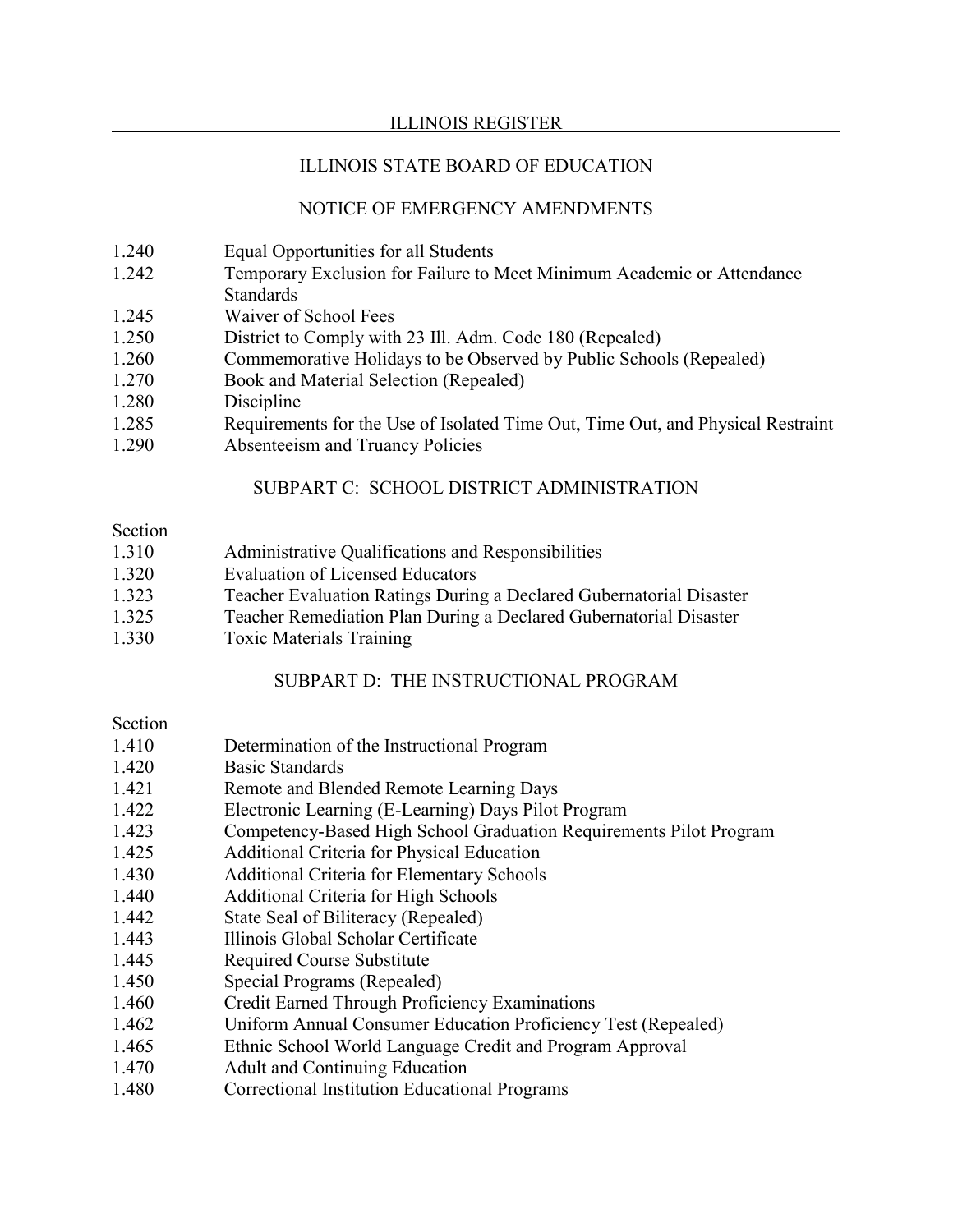# ILLINOIS STATE BOARD OF EDUCATION

# NOTICE OF EMERGENCY AMENDMENTS

# SUBPART E: SUPPORT SERVICES

#### Section

| Transportation |
|----------------|
|                |

- 1.515 Training of School Bus Driver Instructors
- 1.520 Home and Hospital Instruction
- 1.530 Health Services
- 1.540 Undesignated Emergency Medications in Schools: Epinephrine; Opioid Antagonists; Asthma Medication

# SUBPART F: STAFF LICENSURE REQUIREMENTS

### Section

- 1.610 Personnel Required to be Qualified
- 1.620 Accreditation of Staff (Repealed)
- 1.630 Paraprofessionals; Other Unlicensed Personnel
- 1.640 Requirements for Different Certificates (Repealed)
- 1.650 Transcripts of Credits
- 1.660 Records of Professional Personnel

# SUBPART G: STAFF QUALIFICATIONS

# Section

- 1.700 Requirements for Staff Providing Professional Development
- 1.705 Requirements for Supervisory and Administrative Staff
- 1.710 Requirements for Elementary Teachers
- 1.720 Requirements for Teachers of Middle Grades
- 1.730 Minimum Requirements for Secondary Teachers and Specified Subject Area Teachers in Grades 9-12 through June 30, 2004
- 1.735 Requirements to Take Effect from July 1, 1991, through June 30, 2004 (Repealed)
- 1.736 Requirements to Take Effect from July 1, 1994, through June 30, 2004 (Repealed)
- 1.737 Minimum Requirements for the Assignment of Teachers in Grades 9 through 12 Beginning July 1, 2004
- 1.740 Standards for Reading through June 30, 2004 (Repealed)
- 1.745 Assignment of Reading Teachers and Reading Specialists
- 1.750 Standards for Media Services through June 30, 2004 (Repealed)
- 1.755 Requirements for Library Information Specialists Beginning July 1, 2004
- 1.760 Standards for School Support Personnel Services
- 1.762 Supervision of Speech-Language Pathology Assistants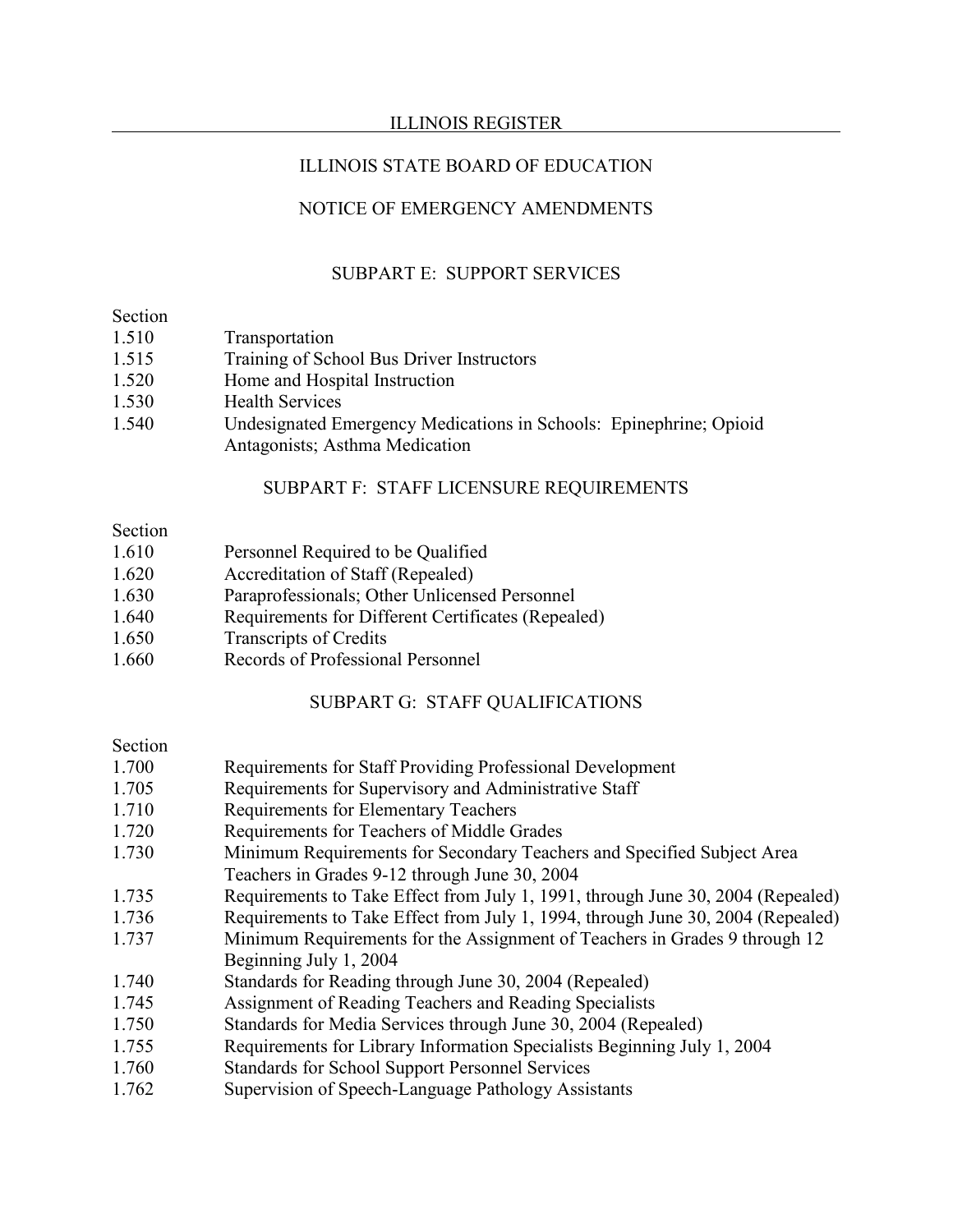### ILLINOIS STATE BOARD OF EDUCATION

# NOTICE OF EMERGENCY AMENDMENTS

| 1.770                | <b>Standards for Special Education Personnel</b>                               |                                                                               |  |  |
|----------------------|--------------------------------------------------------------------------------|-------------------------------------------------------------------------------|--|--|
| 1.780                | Standards for Teachers in Bilingual Education Programs                         |                                                                               |  |  |
| 1.781                | Requirements for Bilingual Education Teachers in Prekindergarten, Kindergarten |                                                                               |  |  |
|                      |                                                                                | and any of Grades 1-12                                                        |  |  |
| 1.782                |                                                                                | Requirements for Teachers of English as a Second Language in Prekindergarten, |  |  |
|                      |                                                                                | Kindergarten and any of Grades 1-12                                           |  |  |
| 1.783                | Requirements for Administrators of Bilingual Education Programs                |                                                                               |  |  |
| 1.790                | <b>Substitute Teacher</b>                                                      |                                                                               |  |  |
| 1.792                | <b>Short-Term Substitute Teacher</b>                                           |                                                                               |  |  |
| 1.794                | <b>Substitute Teachers; Recruiting Firms</b>                                   |                                                                               |  |  |
|                      |                                                                                |                                                                               |  |  |
| <b>1.APPENDIX A</b>  |                                                                                | Professional Staff Educator Licensure                                         |  |  |
| <b>1. APPENDIX B</b> |                                                                                | Competency-Based High School Graduation Requirements Pilot Program            |  |  |
|                      |                                                                                | Criteria for Review                                                           |  |  |
| <b>1.APPENDIX C</b>  |                                                                                | Glossary of Terms (Repealed)                                                  |  |  |
| <b>1.APPENDIX D</b>  |                                                                                | State Goals for Learning and Learning Standards                               |  |  |
| <b>1.APPENDIX E</b>  |                                                                                | Evaluation Criteria - Student Performance and School Improvement              |  |  |
|                      |                                                                                | Determination (Repealed)                                                      |  |  |
| <b>1. APPENDIX F</b> |                                                                                | Criteria for Determination - Student Performance and School                   |  |  |
|                      |                                                                                | Improvement (Repealed)                                                        |  |  |
| <b>1.APPENDIX G</b>  |                                                                                | Criteria for Determination - State Assessment (Repealed)                      |  |  |
| <b>1.APPENDIX H</b>  |                                                                                | Guidance and Procedures for School Districts Implementing the Illinois        |  |  |
|                      |                                                                                | Global Scholar Certificate                                                    |  |  |

AUTHORITY: Implementing Sections 2-3.25, 2-3.25b, 2-3.25g, 2-3.44, 2-3.96, 2-3.159, 10- 17a, 10-20.14, 10-21.4a,10-22.43a, 21B-5, 21B-20, 22-30, 22-60, 24-24, 26-13, 27-3.5, 27-6, 27- 12.1, 27-13.1, 27-20.3, 27-20.4, 27-20.5, 27-22, 27-23.3 and 27-23.8 and authorized by Section 2-3.6 of the School Code [105 ILCS 5].

SOURCE: Adopted September 21, 1977; codified at 7 Ill. Reg. 16022; amended at 9 Ill. Reg. 8608, effective May 28, 1985; amended at 9 Ill. Reg. 17766, effective November 5, 1985; emergency amendment at 10 Ill. Reg. 14314, effective August 18, 1986, for a maximum of 150 days; amended at 11 Ill. Reg. 3073, effective February 2, 1987; amended at 12 Ill. Reg. 4800, effective February 26, 1988; amended at 14 Ill. Reg. 12457, effective July 24, 1990; amended at 15 Ill. Reg. 2692, effective February 1, 1991; amended at 16 Ill. Reg. 18010, effective November 17, 1992; expedited correction at 17 Ill. Reg. 3553, effective November 17, 1992; amended at 18 Ill. Reg. 1171, effective January 10, 1994; emergency amendment at 19 Ill. Reg. 5137, effective March 17, 1995, for a maximum of 150 days; amended at 19 Ill. Reg. 6530, effective May 1, 1995; amended at 19 Ill. Reg. 11813, effective August 4, 1995; amended at 20 Ill. Reg. 6255, effective April 17, 1996; amended at 20 Ill. Reg. 15290, effective November 18, 1996; amended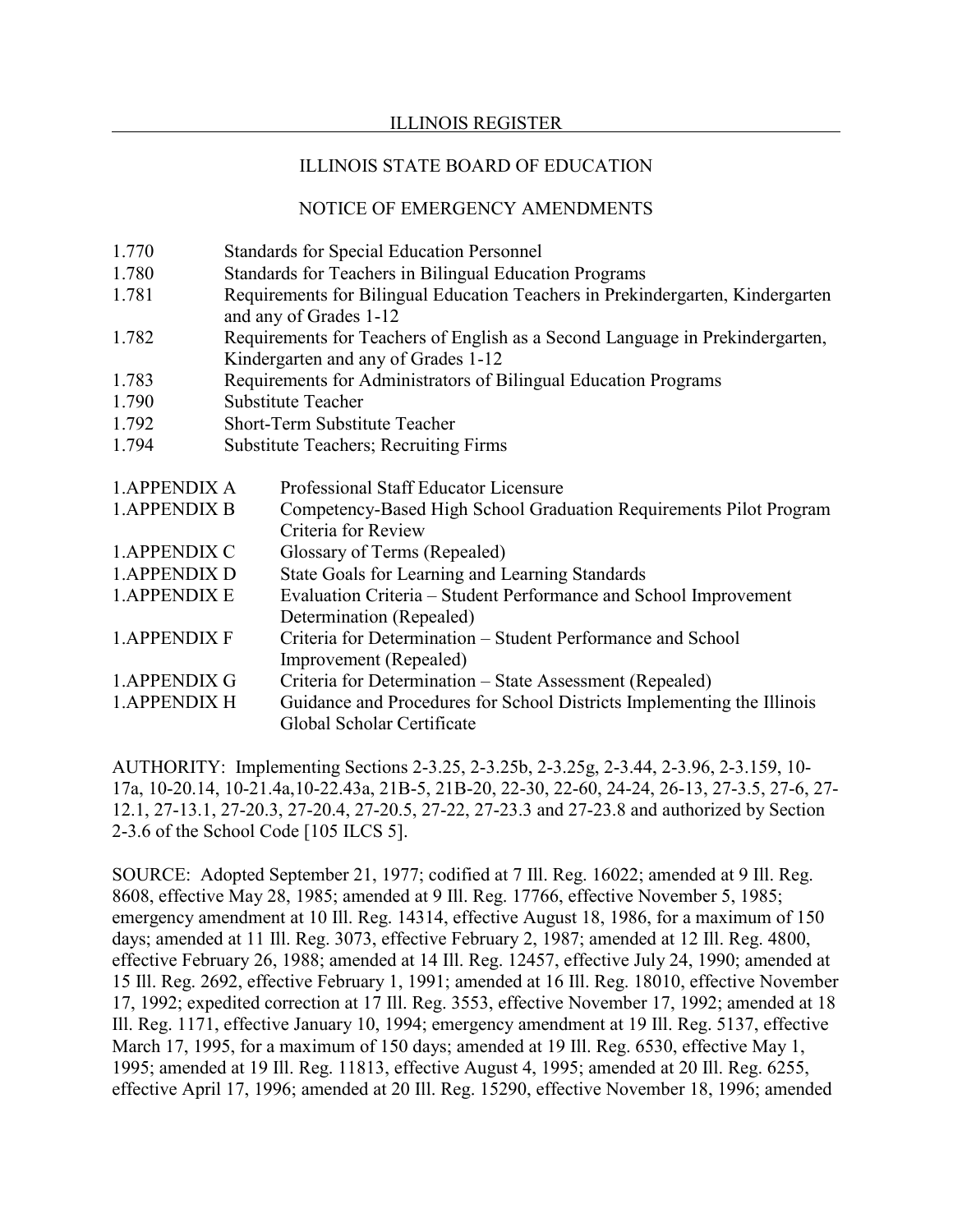#### ILLINOIS STATE BOARD OF EDUCATION

#### NOTICE OF EMERGENCY AMENDMENTS

at 22 Ill. Reg. 22233, effective December 8, 1998; emergency amendment at 24 Ill. Reg. 6111, effective March 21, 2000, for a maximum of 150 days; amended at 24 Ill. Reg. 12985, effective August 14, 2000; amended at 25 Ill. Reg. 8159, effective June 21, 2001; amended at 25 Ill. Reg. 16073, effective November 28, 2001; amended at 26 Ill. Reg. 1157, effective January 16, 2002; amended at 26 Ill. Reg. 16160, effective October 21, 2002; amended at 28 Ill. Reg. 8486, effective June 1, 2004; emergency amendment at 28 Ill. Reg. 13637, effective September 27, 2004, for a maximum of 150 days; amended at 29 Ill. Reg. 1891, effective January 24, 2005; amended at 29 Ill. Reg. 11811, effective July 13, 2005; amended at 29 Ill. Reg. 12351, effective July 28, 2005; amended at 29 Ill. Reg. 15789, effective October 3, 2005; amended at 29 Ill. Reg. 19891, effective November 23, 2005; amended at 30 Ill. Reg. 8480, effective April 21, 2006; amended at 30 Ill. Reg. 16338, effective September 26, 2006; amended at 30 Ill. Reg. 17416, effective October 23, 2006; amended at 31 Ill. Reg. 5116, effective March 16, 2007; amended at 31 Ill. Reg. 7135, effective April 25, 2007; amended at 31 Ill. Reg. 9897, effective June 26, 2007; amended at 32 Ill. Reg. 10229, effective June 30, 2008; amended at 33 Ill. Reg. 5448, effective March 24, 2009; amended at 33 Ill. Reg. 15193, effective October 20, 2009; amended at 34 Ill. Reg. 2959, effective February 18, 2010; emergency amendment at 34 Ill. Reg. 9533, effective June 24, 2010, for a maximum of 150 days; amended at 34 Ill. Reg. 17411, effective October 28, 2010; amended at 35 Ill. Reg. 1056, effective January 3, 2011; amended at 35 Ill. Reg. 2230, effective January 20, 2011; amended at 35 Ill. Reg. 12328, effective July 6, 2011; amended at 35 Ill. Reg. 16743, effective September 29, 2011; amended at 36 Ill. Reg. 5580, effective March 20, 2012; amended at 36 Ill. Reg. 8303, effective May 21, 2012; amended at 38 Ill. Reg. 6127, effective February 27, 2014; amended at 38 Ill. Reg. 11203, effective May 6, 2014; amended at 39 Ill. Reg. 2773, effective February 9, 2015; emergency amendment at 39 Ill. Reg. 12369, effective August 20, 2015, for a maximum of 150 days; amended at 39 Ill. Reg. 13411, effective September 24, 2015; amended at 40 Ill. Reg. 1900, effective January 6, 2016; amended at 40 Ill. Reg. 2990, effective January 27, 2016; amended at 40 Ill. Reg. 4929, effective March 2, 2016; amended at 40 Ill. Reg. 12276, effective August 9, 2016; emergency amendment at 40 Ill. Reg. 15957, effective November 18, 2016, for a maximum of 150 days; amended at 41 Ill. Reg. 126, effective December 27, 2016; amended at 41 Ill. Reg. 4430, effective April 5, 2017; amended at 41 Ill. Reg. 6924, effective June 2, 2017; emergency amendment at 41 Ill. Reg. 8932, effective June 28, 2017, for a maximum of 150 days; amended at 41 Ill. Reg. 14044, effective November 3, 2017; amended at 42 Ill. Reg. 11512, effective June 8, 2018; amended at 43 Ill. Reg. 3792, effective February 28, 2019; amended at 43 Ill. Reg. 10213, effective August 30, 2019; amended at 43 Ill. Reg. 10718, effective September 11, 2019; amended at 43 Ill. Reg. 13324, effective October 29, 2019; emergency amendment at 43 Ill. Reg. 14305, effective November 20, 2019, for a maximum of 150 days; emergency amendment to emergency rule at 43 Ill. Reg. 14941, effective December 4, 2019, for the remainder of the 150 days; emergency amendment to amended emergency rule at 44 Ill. Reg. 4085, effective February 25, 2020, for the remainder of the 150 days; amended at 44 Ill. Reg. 1929, effective January 13, 2020; amended at 44 Ill. Reg. 6377, effective April 9, 2020; emergency amendment at 44 Ill. Reg. 7971, effective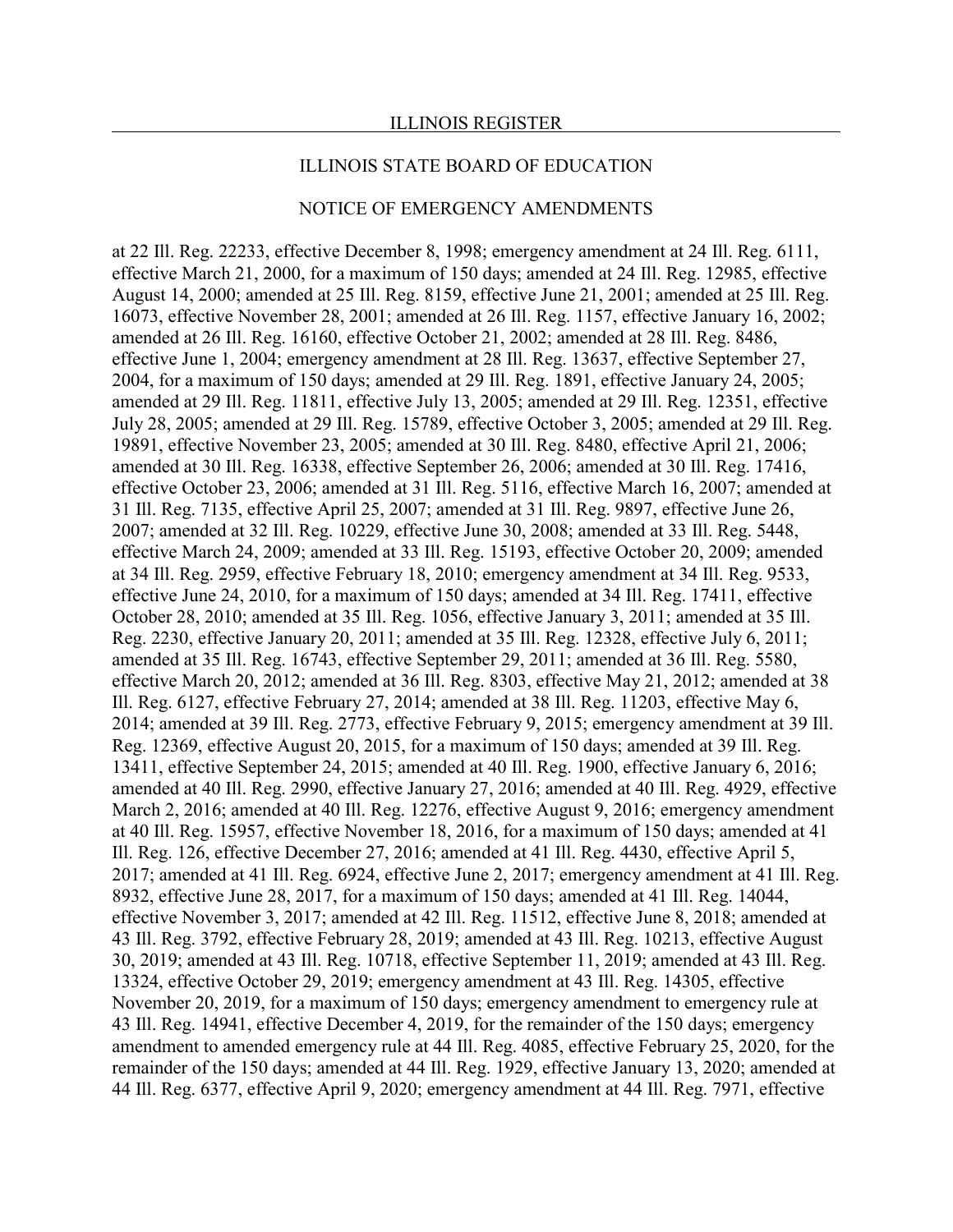#### ILLINOIS STATE BOARD OF EDUCATION

# NOTICE OF EMERGENCY AMENDMENTS

April 27, 2020, for a maximum of 150 days; emergency expired September 23, 2020; emergency amendment at 44 Ill. Reg. 8382, effective May 1, 2020, for a maximum of 150 days; emergency expired September 27, 2020; amended at 44 Ill. Reg. 9961, effective May 21, 2020; emergency amendment at 44 Ill. Reg. 13498, effective July 31, 2020, for a maximum of 150 days; expired December 27, 2020; emergency amendment at 44 Ill. Reg. 16860, effective September 29, 2020, for a maximum of 150 days; emergency amendment to emergency rule at 44 Ill. Reg. 17816, effective October 23, 2020, for the remainder of the 150 days; emergency rule as amended expired February 25, 2021; amended at 45 Ill. Reg. 867, effective January 4, 2021; amended at 45 Ill. Reg. 1644, effective January 22, 2021; emergency amendment at 45 Ill. Reg. 4543, effective March 24, 2021, for a maximum of 150 days; emergency expired August 20, 2021; amended at 45 Ill. Reg. 5362, effective April 12, 2021; amended at 45 Ill. Reg. 5744, effective April 21, 2021; amended at 45 Ill. Reg. 8280, effective June 24, 2021; amended at 45 Ill. Reg. 9446, effective July 7, 2021; amended at 45 Ill. Reg. 9760, effective July 22, 2021; emergency amendment at 45 Ill. Reg. 11212, effective August 26, 2021, for a maximum of 150 days; amended at 45 Ill. Reg. 13180, effective October 8, 2021; emergency amendment at 45 Ill. Reg. effective here extends to the state of 150 days.

#### SUBPART A: RECOGNITION REQUIREMENTS

#### **Section 1.20 Operational Requirements** EMERGENCY

- a) Districts' and schools' recognition status is based upon compliance with the requirements imposed by law, including but not limited to the recognition standards established by the State Board of Education ("State Board") pursuant to Section 2-3.25 of the School Code [105 ILCS 5] and this Part, as modified or waived, if applicable, pursuant to Section 2-3.25g of the Code and Section 1.100 of this Part or Section 22-60 of the Code and Section 1.110 of this Part.
	- 1) No later than September 30 of each year, each school district shall apply for recognition of each school operated by the district. This application shall be submitted to the respective regional superintendent of schools through an electronic submission process established by the State Superintendent of Education ("State Superintendent"), except that a district operated pursuant to Article 34 of the Code shall submit its application directly to the State Superintendent. For the purposes of this Part, references to "regional superintendent of schools" shall be understood to include the chief administrator of the Intermediate Service Centers established in that portion of Cook County located outside of the City of Chicago. (See 105 ILCS 5/3-0.01.)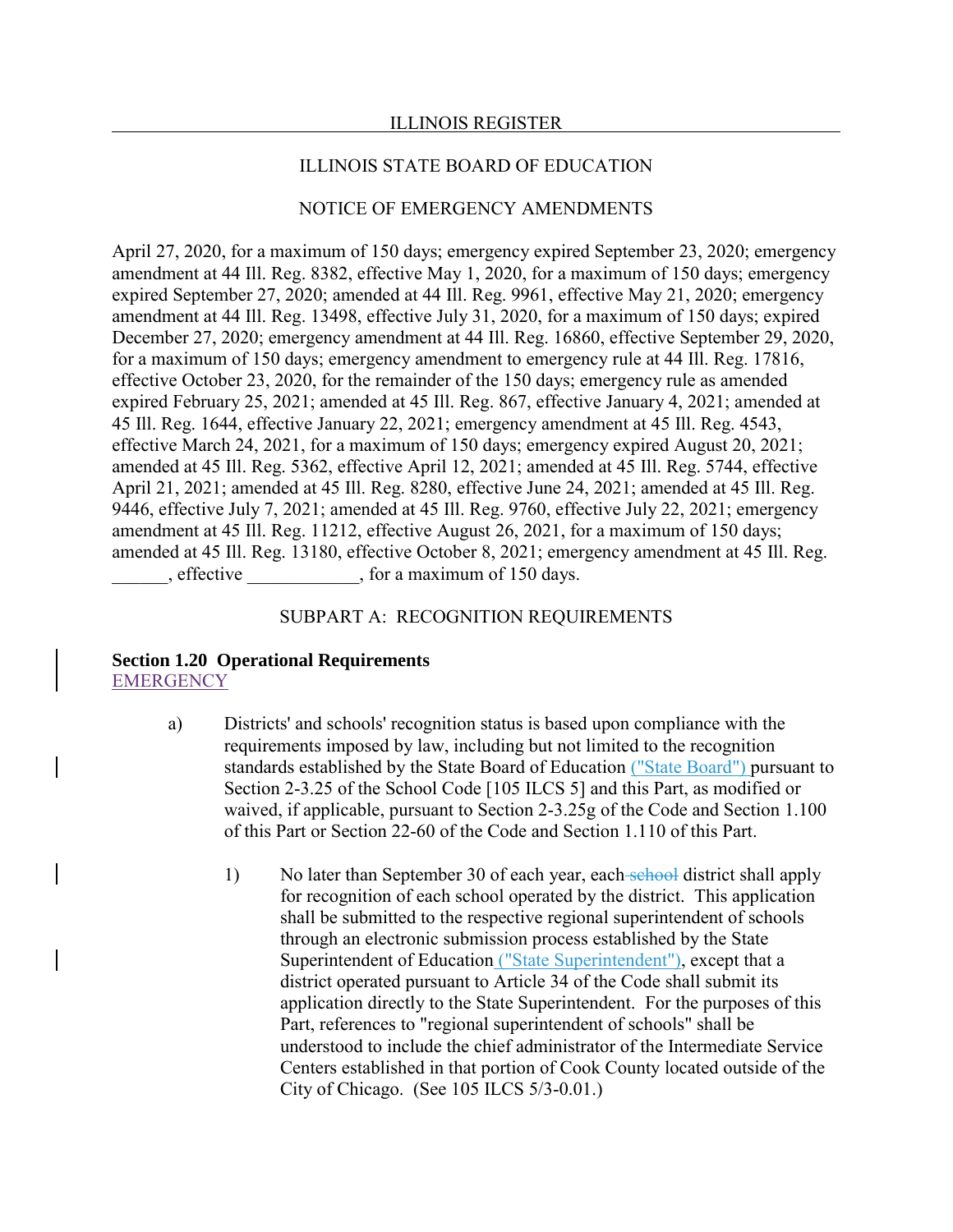- 2) No later than October 15 of each year, each regional superintendent of schools shall summarize, through an electronic process established by the State Superintendent of Education, the degree to which the schools in the districts for which the regional superintendent is responsible adhere to operational compliance requirements. The regional superintendent shall recommend the assignment of recognition status as applicable considering the compliance-related information supplied.
- 3) As part of this process, the regional superintendent of schools shall periodically visit the region's school districts as the regional superintendent may deem necessary to ascertain the degree to which the districts' schools comply with operational requirements.
- b) Based upon the information provided by the district and the regional superintendent, or information obtained by the State Superintendent by any other means, the State Superintendent shall annually assign a recognition status for each school and for each district as a whole and may, in accordance with 105 ILCS 5/1A-4 and this Subpart, change the existing recognition status for a school or district at any time. The recognition status of each school and district, which will be posted and maintained on the State Board's website at https://www.isbe.net/Pages/Public-School-Recognition.aspx. In each case, a districtthe recognition status assigned shall be recognized and assigned a status ofeither "Fully Recognized", "On Probation", or "Recognized Pending Further Review", or, after action is taken by the State Board consistent with this Section, shall be "Nonrecognized". A district or school that is placed on "Recognized Pending Further Review" or "On Probation" status shall not, because of this change in status, lose any rights or privileges afforded by the State Board to districts and schools that are "Fully Recognized".
	- 1) Each school or district that meets the requirements imposed by law, including the requirements established by the State Board pursuant to Section 2-3.25 of the Code and this Part, shall be Fully Recognized fully recognized.
	- 2) A school or district shall be immediately placed On Probation by the State Superintendenton probation if it:
		- A) exhibits deficiencies that present a health hazard or a danger to students or staff;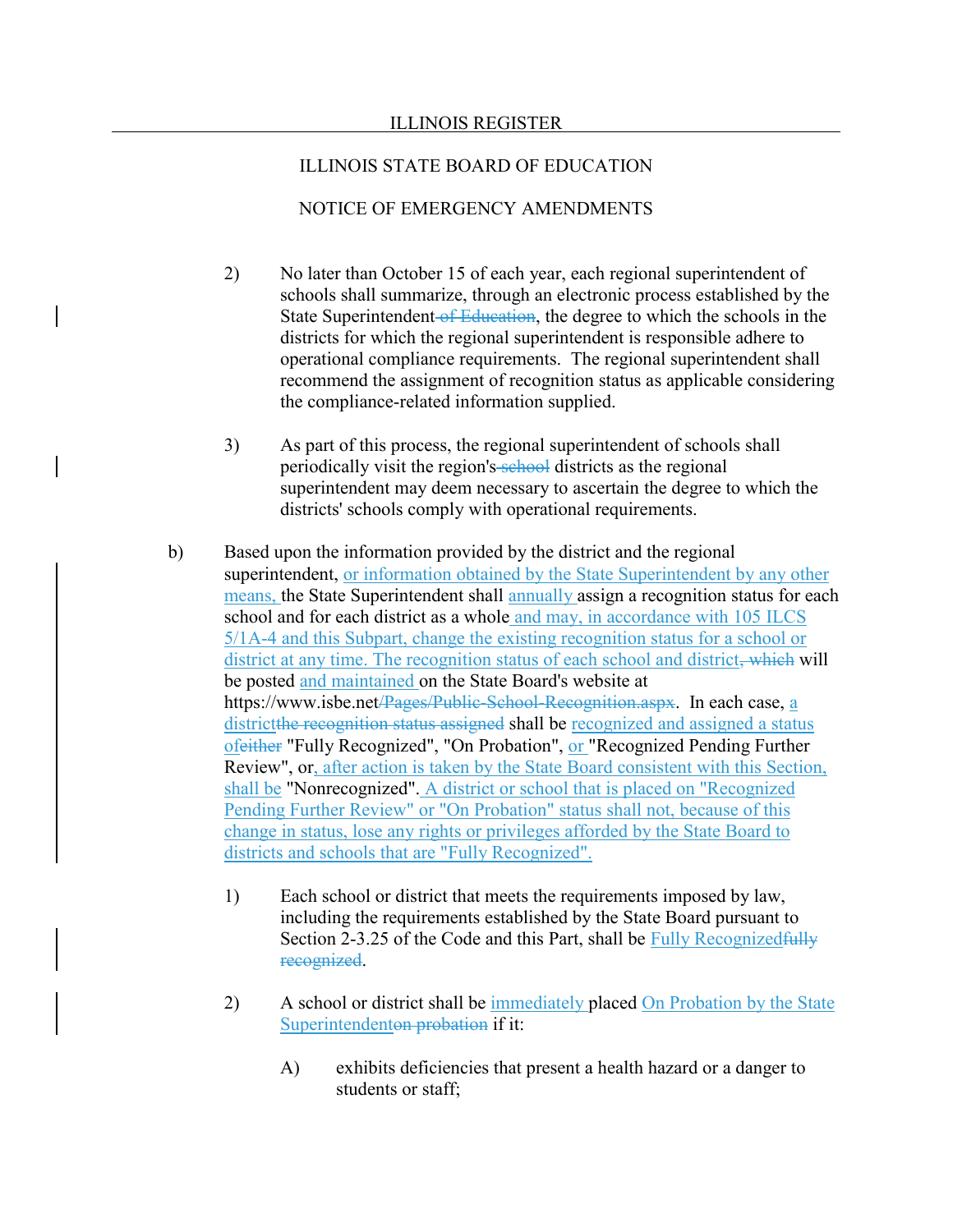#### ILLINOIS STATE BOARD OF EDUCATION

- B) fails to offer required coursework;
- C) employs personnel who lack the required qualifications and who are not in the process of attaining these qualifications;
- D) fails or refuses to serve students according to relevant legal and/or regulatory requirements; and/or
- E) prolongs or repeats instances of noncompliance to a degree that indicates an intention not to comply with relevant requirements, including failure to correct deficiencies as required by subsection  $(b)(3)(B)$ .
- 3) A school or district shall be immediately Recognized Pending Further Review by the State Superintendentrecognized pending further review if:
	- A) it exhibits any deficiencies other than thoseareas of noncompliance that:A)are not serious enough to warrant probation as delineated in subsection  $(b)(2)$ ; and
	- B) such deficiencies may be corrected prior to the end of the school year following the school year in which they were identified.
- 4) A district shall be recognized pending further review whenever one or more of the district's schools are first removed from full recognition, whether recognized pending further review or placed on probation. The district shall subsequently be placed on probation if the instances of noncompliance cited for one or more schools have not been corrected within the time allowed under subsection (b)(3)(B).
- c) The recognition status of a district or a school may be changed to On Probation or Recognized Pending Further Review, upon written notification to the district, by the State Superintendent Board of Education at any time to reflect information confirmed during the compliance monitoring process outlined in subsection (a) or information obtained by the State Superintendentor by any other means, subject to the district's right to appeal the status change as provided in this Sectionmeans. Any change in status that may occur pursuant to this Section during the subsequent school year will be posted on the State Board's websitein accordance with  $subsection$  (b) no later than 30 days after the change in status is determined.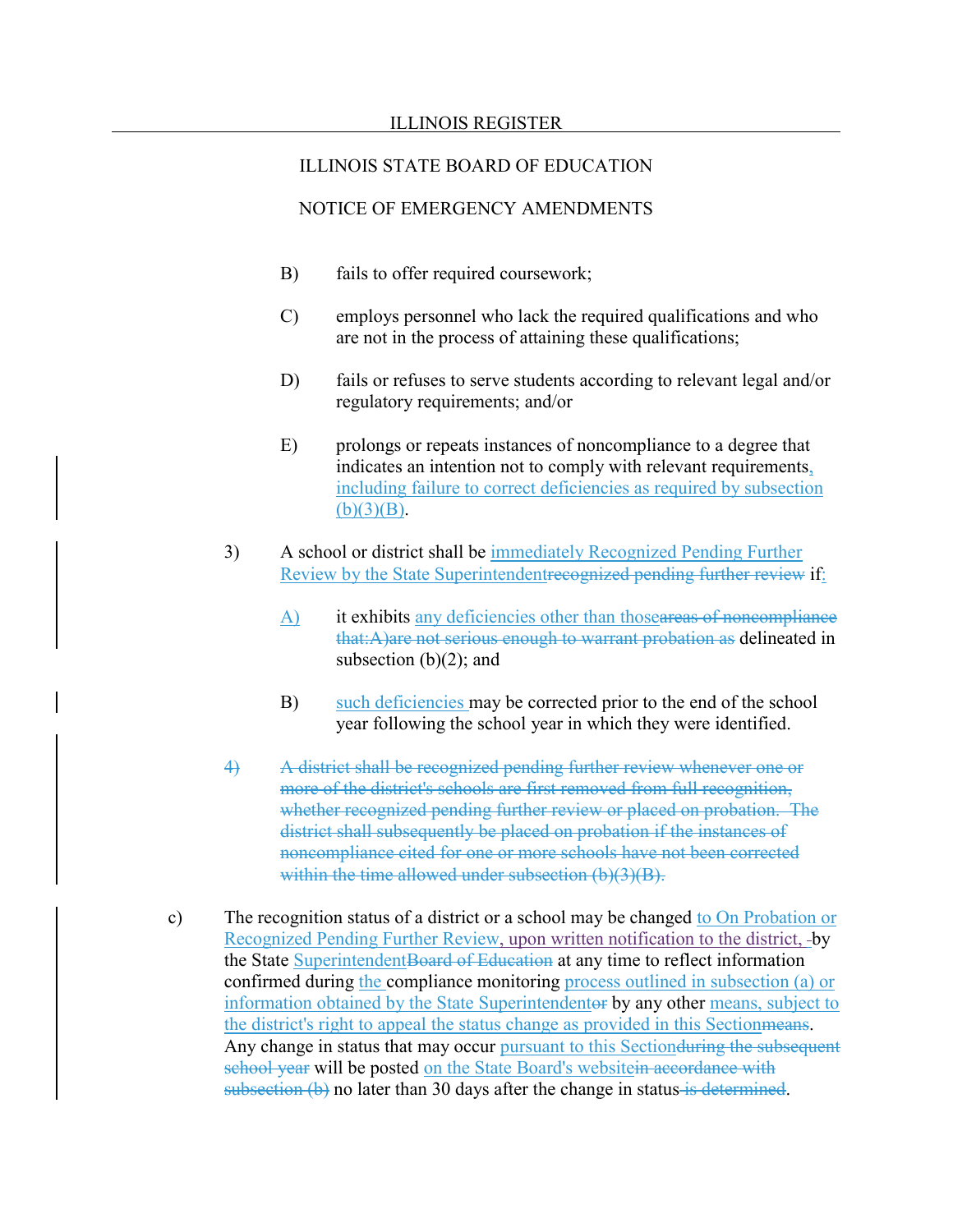# NOTICE OF EMERGENCY AMENDMENTS

#### d) Districts and Schools Recognized Pending Further Review

- 1) The superintendent of a district that is Recognized Pending Further Review, recognized pending further review or in which one or more schools are Recognized Pending Further Review, recognized pending further review may, within 530 days after receipt of notification to this effect, request a conference at which representatives of the district will have an opportunity to discuss compliance issues with State Board staff. By agreement of the parties, the conference may be conducted via videoconference or any other meansrepresentatives of the State Board.
- 2e) The superintendent of a district that is Recognized Pending Further Review, or in which one or more schools are Recognized Pending Further Review, may request a hearing to appeal the change in recognition status within 10 days after the designation is issued or 10 days after the conference in subsection (d)(1), whichever date is later. The request for appeal must be submitted in writing to the State Superintendent at RecognitionAppeal@isbe.net or, if the email address becomes inaccessible or is changed, via mail to the Illinois State Board of Education at 100 N 1<sup>st</sup> Street, Springfield, IL 62777, and must set forth evidence that the district or school is in compliance with the applicable requirements that resulted in the change of recognition status. Upon receipt of the district's request, the State Superintendent shall notify the district of the date, time, and location of the hearing, which shall be held no sooner than 10 days after receipt of the request for appeal. The date of the hearing scheduled by the State Superintendent may, by mutual agreement of the parties, be rescheduled. The hearing may be conducted via videoconference or any other means. The district may be represented by an attorney throughout the appeal process.
	- A) The hearing shall be conducted by a hearing officer designated by the State Superintendent. The parties shall be notified of the appointment of the hearing officer.
	- B) The hearing officer shall convene a hearing at which the district shall have the opportunity to present evidence that the district is in compliance with the applicable requirements that resulted in the change of recognition status.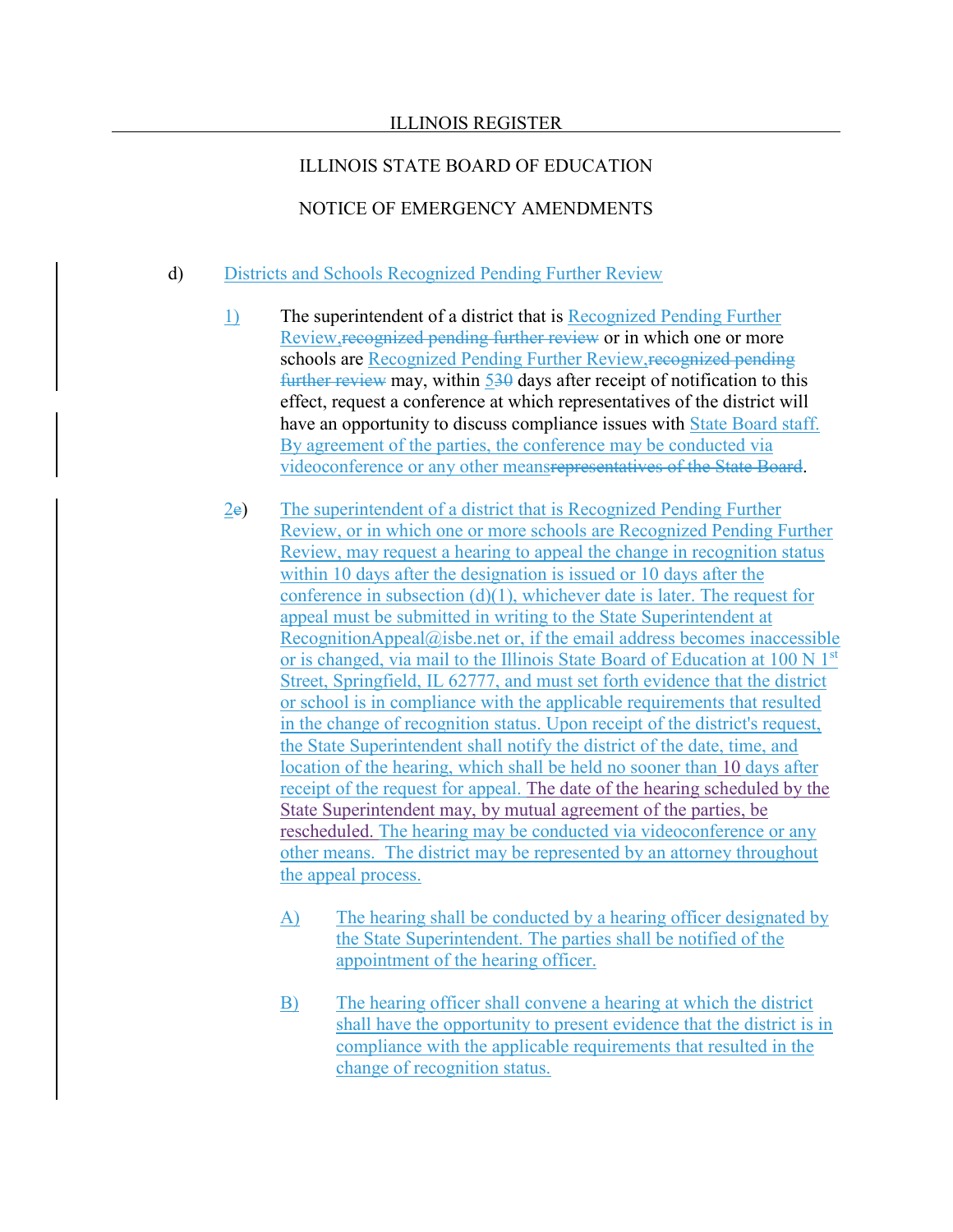# NOTICE OF EMERGENCY AMENDMENTS

- C) The hearing officer shall provide a written decision to the district within 5 days of the date of the hearing.
- 3) A district or school that is Recognized Pending Further Review shall be Fully Recognized at any time upon submission of satisfactory evidence that demonstrates the district or school is in compliance with the applicable requirements that resulted in the change of recognition status.

# e) Districts and Schools Placed On Probation

- 1) The State Superintendent shall schedule a conference with the superintendent of a district prior to placing that districtis placed on probation, or any of itsin which one or more schools On Probationare placed on probation, at which representatives of the district will discuss compliance issues with State Board staff. By agreement of the parties, the conference may be conducted via videoconference or any other meansrepresentatives of the State Board. Within 5 days after the date of the scheduled conference, the State Superintendent will determine if the district or school(s) will be placed On Probation and will notify the district to 60 days following this effect.conference, the school
- 2) The superintendent of a district that is placed On Probation, or in which one or more schools are placed On Probation, may request a hearing to appeal the change in recognition status of the district or such school(s) within 10 days after the designation is issued pursuant to subsection (e)(1). The request for appeal must be submitted in writing to the State Superintendent at [RecognitionAppeal@isbe.net](mailto:RecognitionAppeal@isbe.net) or, if the email address becomes inaccessible or is changed, via U.S. mail to the Illinois State Board of Education at 100 N  $1<sup>st</sup>$  Street, Springfield, IL 62777, and must set forth evidence that the district is in compliance with the applicable requirements that resulted in the change of recognition status. Upon receipt of the district's request, the State Superintendent shall notify the district of the date, time, and location of the hearing, which shall be held no sooner than 10 days after receipt of the request for appeal. The date of the hearing scheduled by the State Superintendent may, by mutual agreement of the parties, be rescheduled. The hearing may be conducted via videoconference or any other means. The district may be represented by an attorney throughout the appeal process.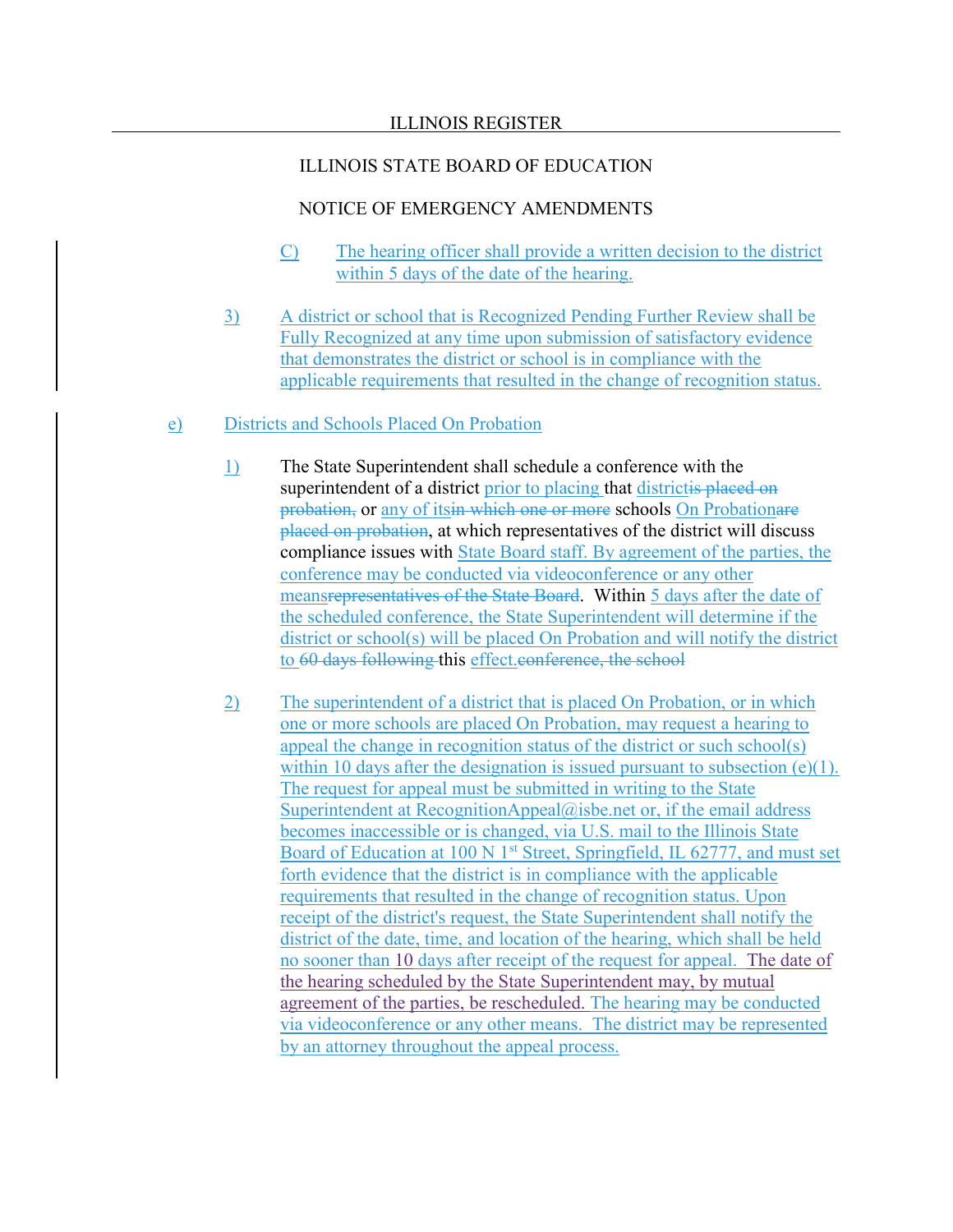- A) The hearing shall be a hearing officer designated by the State Superintendent. The parties shall be notified of the appointment of the hearing officer.
- B) The hearing officer shall convene a hearing at which the district shall have the opportunity to present evidence that the district is in compliance with the applicable requirements that resulted in the change of recognition status.
- C) The hearing officer shall provide a written decision to the district within 5 days of the date of the hearing.
- 3) Within 15 days of the conference pursuant to subsection (e)(1) or, if applicable, a decision on the appeal described in subsection  $(e)(2)$ affirming the change in recognition status, whichever is later, the district shall submit to the regional superintendent of schools and the State Superintendent a corrective action plan that conforms to the requirements of subsection  $(e)(4)$ (f).
	- A1) If the plan is required to relate to areas of noncompliance at the district level, the plan shall be signed by the secretary of the local board of education as evidence that the board adopted a resolution authorizing its submission.
	- B2) If the plan is required to relate to areas of noncompliance at one or more schools, the plan shall be signed by the district superintendent and each affected principal.
	- Cf) The timeline for the submission of a corrective action plan may be extended by mutual agreement of the State Superintendent or designee and the district.
- 4) The State Superintendent shall respond to the submission of a plan within 15 days after receiving it and may consult with the regional superintendent of schools to determine the appropriateness of the actions proposed by the district to correct the cited deficiencies. The State Superintendent shall approve a plan if it:
	- A1) specifies steps to be taken by the district that are directly related to the area or areas of noncompliance cited;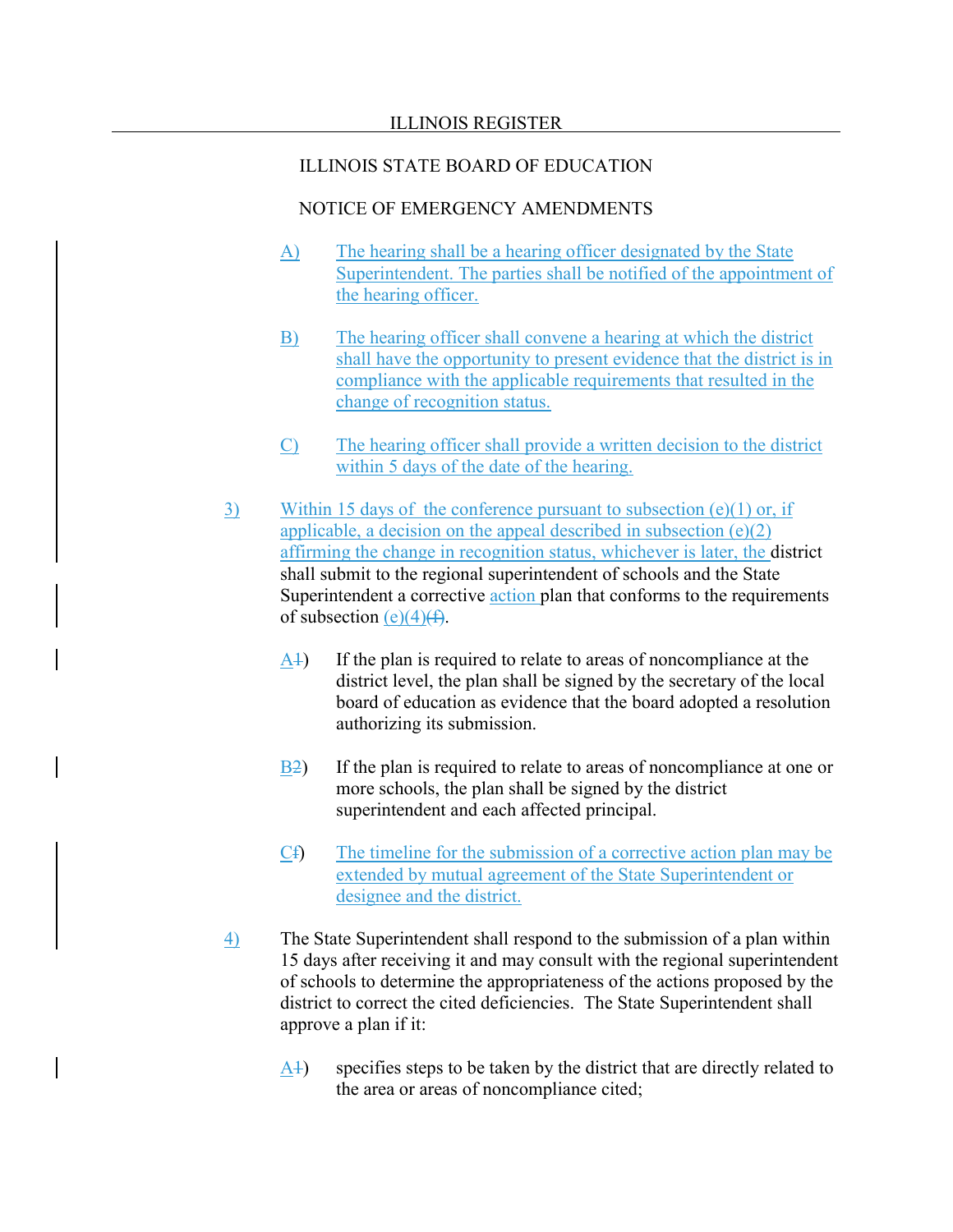# NOTICE OF EMERGENCY AMENDMENTS

- B2) provides evidence that the district has the resources and the ability to take the steps described without giving rise to other issues of compliance that would lead to probationary status; and
- $\overline{C3}$  specifies a timeline for correction of the cited deficiencies that is demonstrably linked to the factors leading to noncompliance and is no longer than needed to correct the identified problems.
- $5g$  A district or school that is On Probation shall be Fully Recognized at any time upon submission of satisfactory evidence that demonstrates the district or school is in compliance with the applicable requirements that resulted in the change of recognition status.

# f) Nonrecognition of Districts

- 1) If a district's corrective action plan doesis not meet the requirements ofapprovable under subsection  $(ef)$ , the State Superintendent shall notify the district to this effect. If no plan is submitted, or if no approvable plan meeting the requirements of subsection (e) is received within 1560 days after the district's conference with the State Board staff, or any extended timeline pursuant to subsection  $(e)(3)(C)$ , or after a decision on the appeal affirming the change in recognition status, the State Superintendent shall recommend to the State Board that the district be Nonrecognized subject to the district's right to a hearing, the status of the district, or of the affected school or schools, as set forth in subsection  $(f)(3)$  and shall provide notification of this recommendation to the districtapplicable, shall be changed to "nonrecognized".
- $2h$  If, at any time while a plan for corrective action is in effect, the State Superintendent determines that the agreed-upon actions are not being implemented in accordance with the plan or the underlying areas of noncompliance are not being remedied, the State Superintendent shall recommend to the State Board that the status of the district, or of the affected school or schools, as applicable, shall be changed to Nonrecognized subject to the district's right to a hearing as set forth in subsection (f)(3)<del>"nonrecognized"</del>.
- i) The superintendent of a district that is nonrecognized pursuant to this Section, or in which one or more schools are nonrecognized pursuant to this Section, may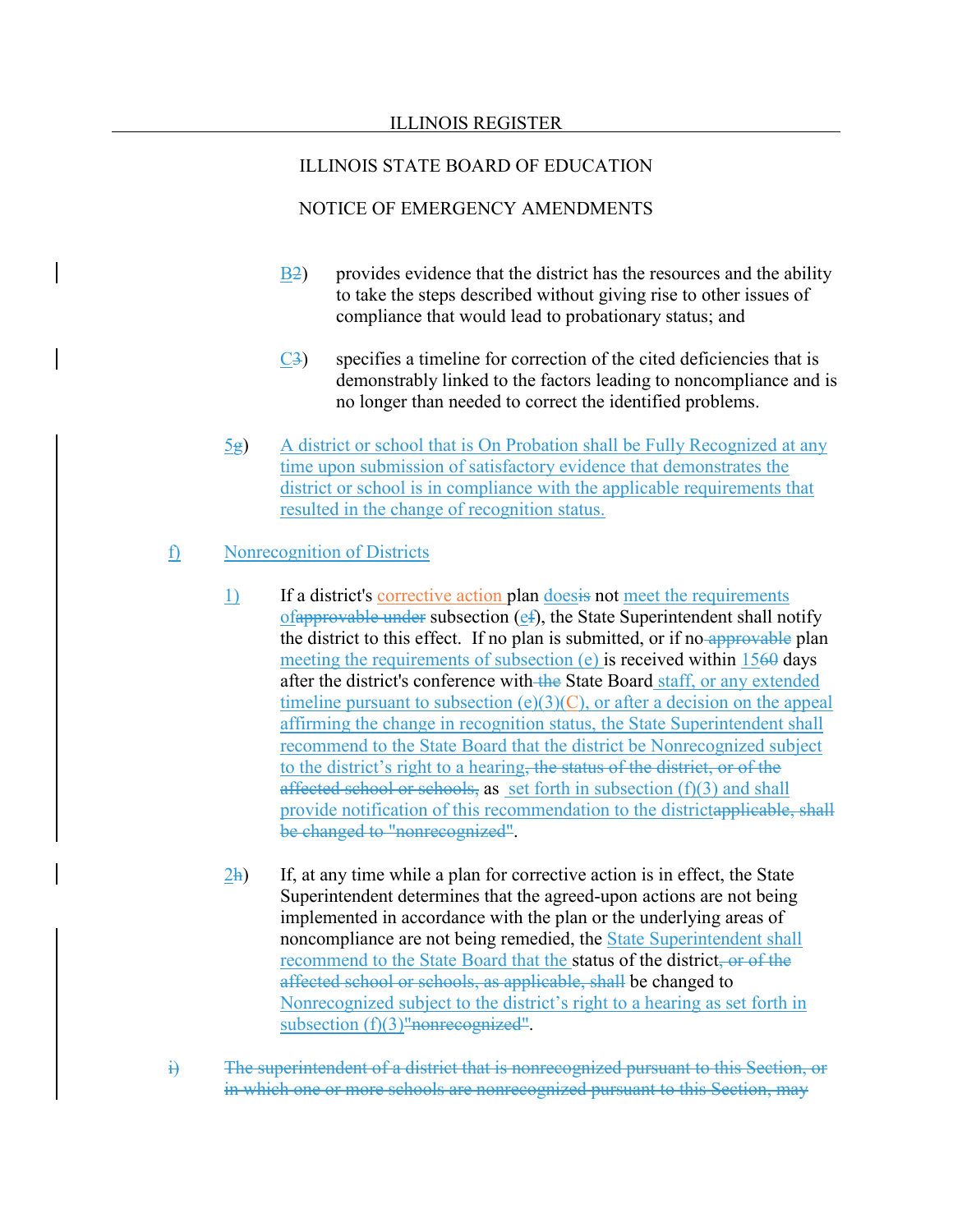### NOTICE OF EMERGENCY AMENDMENTS

request a conference with representatives of the State Board within 15 days after receipt of notification to this effect. (See Section 1.95 of this Part for procedures related to nonrecognition pursuant to Section 2-3.25f of the Code.)

- 1) If a conference is requested by a superintendent on behalf of a nonrecognized school or district and the areas of concern are not resolved, the State Superintendent shall furnish the school board with a Notice of Opportunity for Hearing. The school board may submit an appeal by adopted board resolution within 15 days after receipt of the notice. The appeal
- 3) A district that has been recommended to be Nonrecognized by the State Superintendent may submit a written request for a hearing to the State Board within 30 days of being notified of the State Superintendent's recommendation for nonrecognition. If the district does not request a hearing to challenge the State Superintendent's recommendation that the district be Nonrecognized within 30 days of being notified, the State Board will make a determination on the State Superintendent's recommendation for nonrecognition of the district at a State Board meeting, and the district will be notified of the decision in writing.
	- A) The request for a hearing must be formally approved by a local school board resolution.
	- B) The local school board resolution requesting the hearing must identify the specific findings with which the district disagrees. The district will be given a hearing in accordance with the State Board's rules for Contested Cases
	- C) Upon submission of the local school board resolution requesting a hearing, the State Superintendent shall give written notice of the date, time and place of the hearing to the district superintendent not less than 21 days before the hearing date. The notice shall be sent by certified mail, return receipt requested. By agreement of both parties, the hearing may be conducted via videoconference or any other means.Other Formal Hearings (23 Ill. Adm. Code 475).
	- D) The hearing shall be conducted by a hearing officer designated by the State Superintendent. The parties shall be notified when a hearing officer is appointed.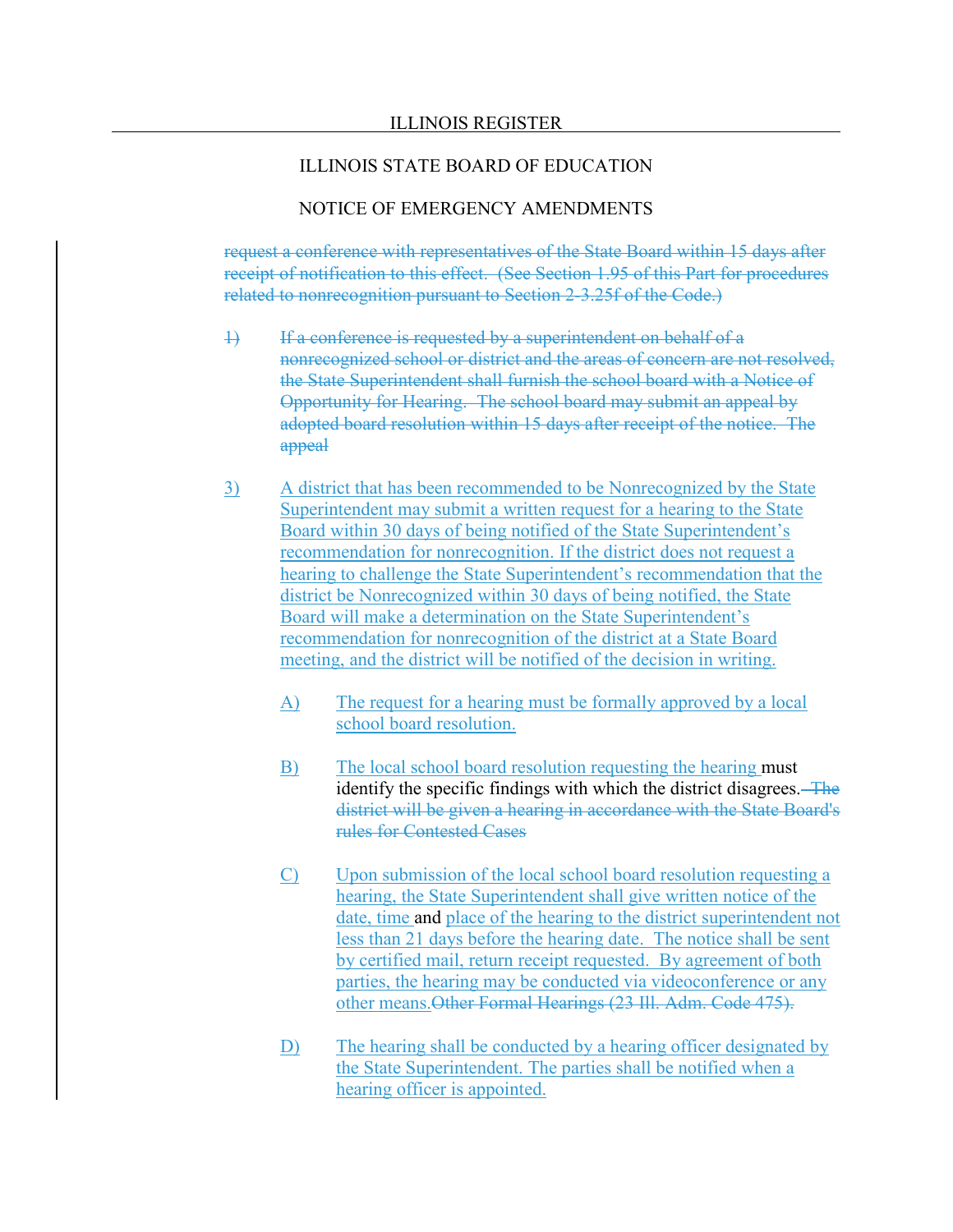- E) The district may be represented by an attorney throughout the proceedings. An attorney from the Office of the Legal Counsel to the State Board, or an attorney selected by the State Superintendent, will represent the State Superintendent.
- F) Both the district and the State Superintendent will be afforded the opportunity to file written briefs before the hearing. The district shall submit its brief to the hearing officer and a copy to the State Superintendent at the following address: Illinois State Board of Education, Office of Legal Counsel, 100 N First St., Springfield, IL 62777. The State Superintendent shall submit its brief to the hearing officer and a copy to the district superintendent or the district's attorney, if represented at the hearing by counsel.
	- i) The district's brief shall be due 7 days after receipt of the notice of the appointment of the hearing officer.
	- ii) The State Superintendent's brief shall be due 7 days after the State Superintendent's receipt of the district's brief.
- G) At the time its brief is filed, either the district or the State Superintendent may request an opportunity to present witnesses and/or oral argument before the hearing officer.
- H) If requested, each party may produce witnesses at the hearing. After the completion of witness testimony, if oral argument has been requested, each party will be given at least 30 minutes for oral argument. The hearing officer may ask questions during such arguments. The district shall present its argument first followed by the argument for the State Superintendent. The district will then be allowed at least 10 minutes for a rebuttal. If neither party requests oral argument, the hearing officer may request that the parties make an oral presentation on the date scheduled for the hearing.
- I) If two or more districts request an appeal regarding the same issue(s), the appeals may be consolidated if consolidation would secure economies of time and effort, promote uniformity of decision-making by the hearing officer, and consolidation would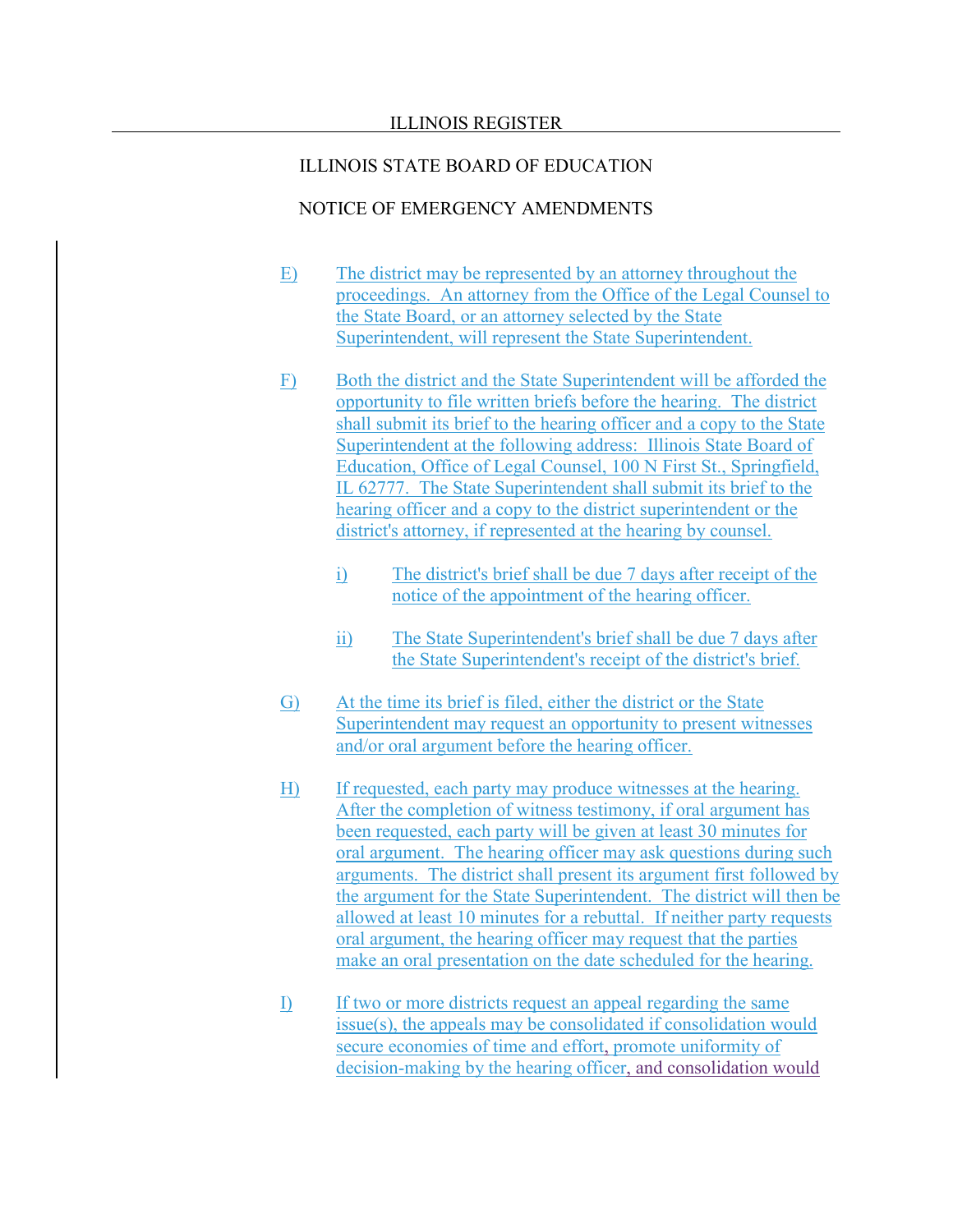### NOTICE OF EMERGENCY AMENDMENTS

not prejudice the rights of a party. Consolidated appeals shall be handled as provided in this subsection  $(f)(3)(I)$ .

- i) Each district may submit its own brief, or any two or more of the districts whose appeals are consolidated may elect to write a joint brief and may request oral argument.
- ii) All districts whose appeals are consolidated will be given an opportunity to produce witnesses and a collective total of at least 40 minutes for oral argument, and the districts may reserve at least 10 of their 40 minutes for rebuttal. The districts shall either select one or more representatives to argue on behalf of the districts or divide the time equally amongst all districts.
- iii) The State Superintendent shall submit one brief in response to the issue(s) subject to the consolidated appeal and shall have at least 30 minutes for oral argument.
- J) During the hearing, the hearing officer shall consider only those issues raised in the written briefs, witness testimony if any and oral argument of the parties if the parties request the opportunity to present oral arguments. All hearings shall be recorded.
- K) Within 14 days after the hearing, the hearing officer shall submit a written recommendation for action to the State Board and shall state the reasons for the recommendations. The hearing officer may recommend that the State Board adopt, modify, or reject the recommendation of the State Superintendent, in whole or in part.
- L) A final decision shall be rendered by the State Board within 14 days after receipt of the hearing officer's recommendation and the parties shall be notified in writing of the decision. The decision shall specify whether it is final, and, if so, that it is subject to the Administrative Review Law [735 ILCS 5/Art.III].
- 2) If no conference is requested, the district shall be deemed not to intend to appeal the nonrecognition.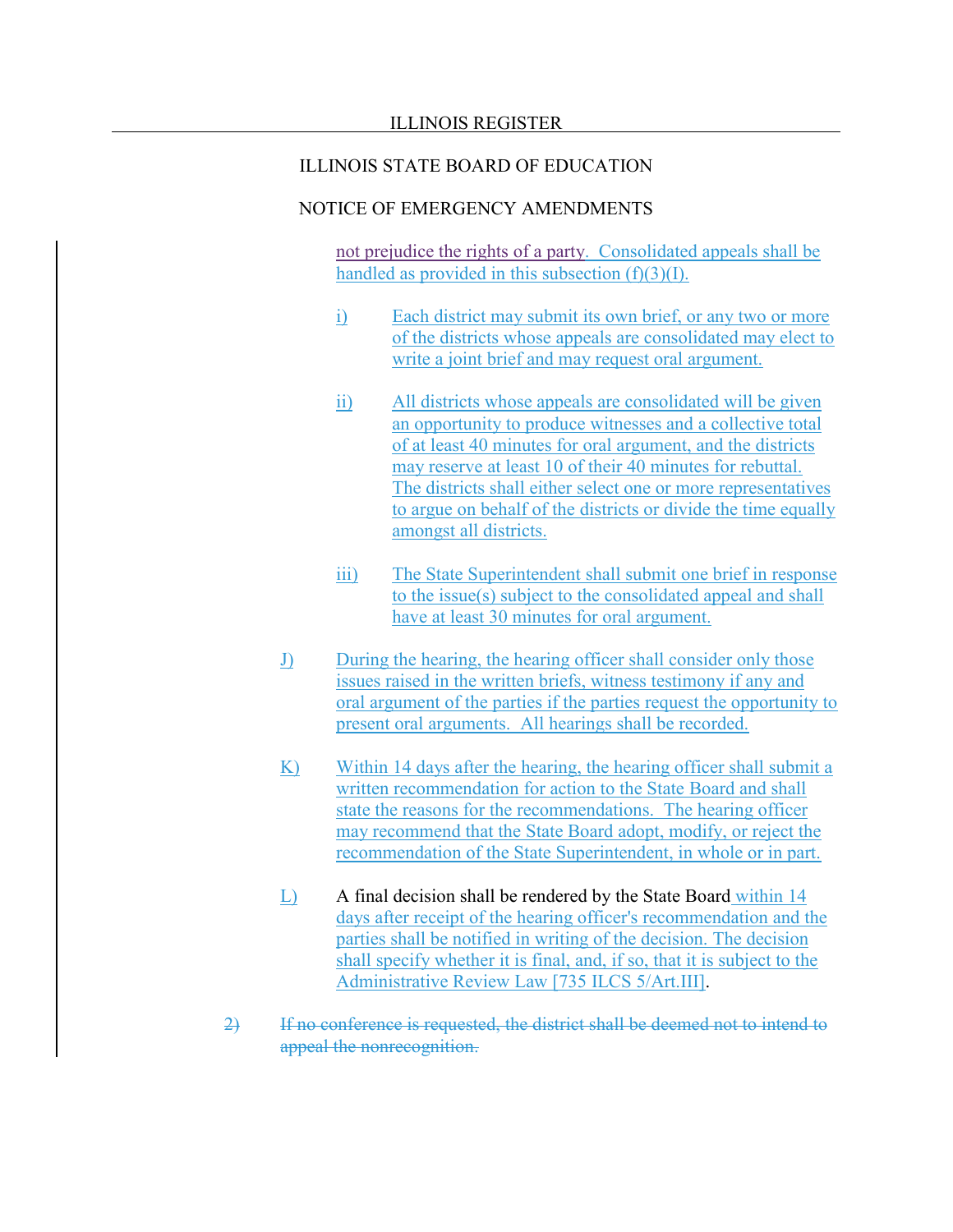# NOTICE OF EMERGENCY AMENDMENTS

- Mj) Nothing contained in this Section shall preclude the State Superintendent or the State Board, when required, and the district from reaching an agreement as to the resolution of an appeal at any time during the appeals process.
- g) Neither a district nor a school shall be Nonrecognizednonrecognized under this Section without first having been placed On Probation. Except that, the State Superintendent may recommend to the State Board that a district or school that was previously On Probation be Nonrecognized if it is subsequently noncompliant with the same requirements that led to its previous placement On Probation and both instances of noncompliance occur within the same school year. A district that is Nonrecognizedon probation. A district that is nonrecognized, or in which one or more schools are Nonrecognizednonrecognized, shall be subject to the provisions of Section 18- $8.15(h)(6)95(A)(3)(a)$  of the Code.
- h) Subject to Section 5-32 of the Code, a school or district that has been Nonrecognized by the State Board pursuant to this section may petition the State Board to be returned to Fully Recognized status if the school or district clearly demonstrates that:
	- 1) Any noncompliance matters that resulted in nonrecognition have been resolved;
	- 2) The district or school has developed systems and processes to ensure that the noncompliance issues that resulted in the change in recognition status will not recur; and
	- 3) The district or school will agree to any additional corrective steps that the State Superintendent deems necessary to remedy any harm caused by the district's or school's noncompliance.

(Source: Amended by emergency rulemaking at 45 Ill. Reg. \_\_\_\_\_\_, effective \_\_\_\_\_\_\_\_\_\_\_\_, for a maximum of 150 days)

# **Section 1.95 Appeals Procedure EMERGENCY**

APursuant to Section 2-3.25m of the School Code [105 ILCS 5/2-3.25m], a school district may request an appeal of a school's or the district's status level, recognition level determined pursuant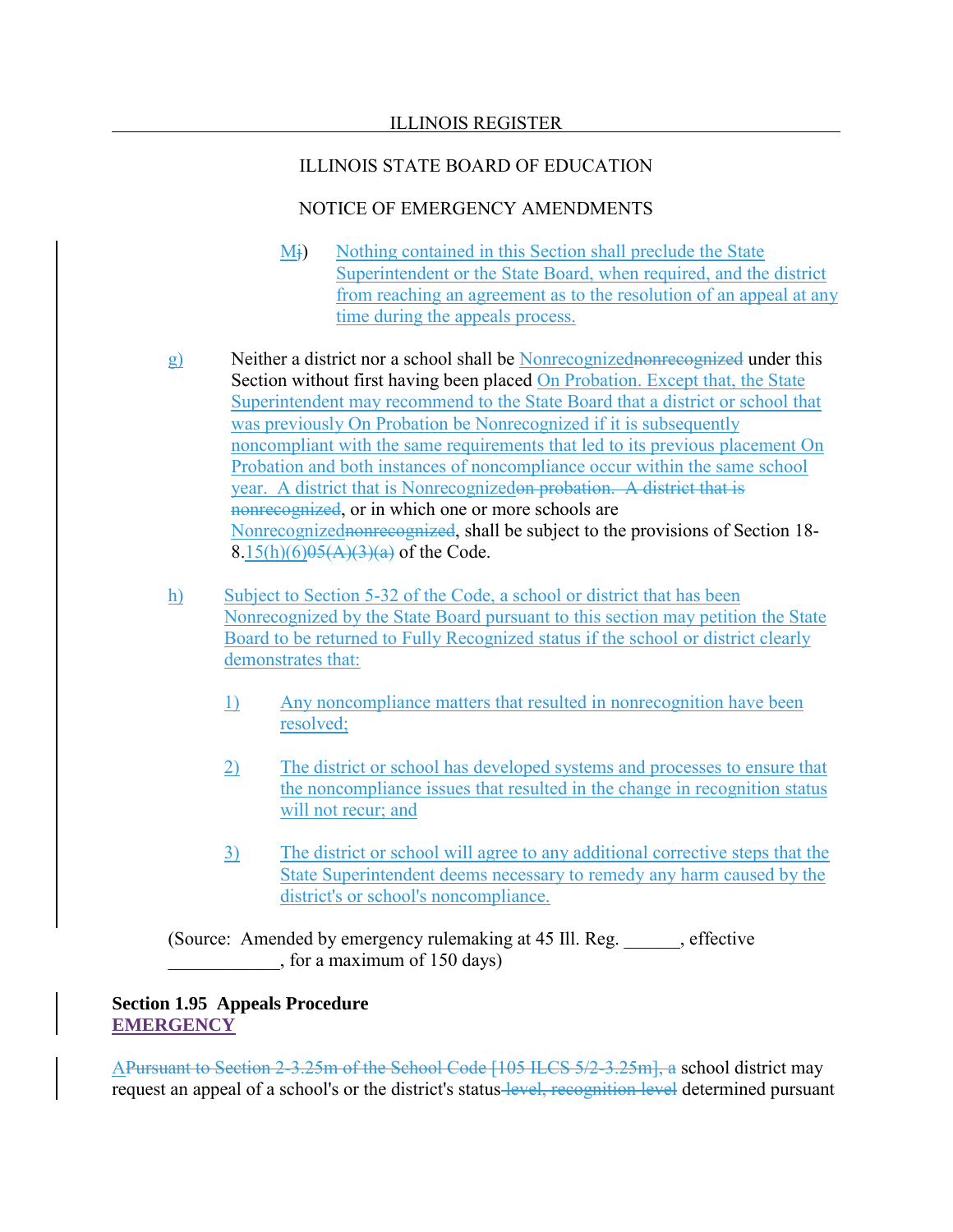### ILLINOIS STATE BOARD OF EDUCATION

#### NOTICE OF EMERGENCY AMENDMENTS

to Section 2-3.25f of the School Code related to the development and implementation of school and district improvement plans, or corrective actions undertaken by ISBE pursuant to Section 2- 3.25f of the School Code or the No Child Left Behind Act of 2001. An appeal may not be brought pursuant to Section 2-3.25m challenging the validity of any State or federal law, a legal challenge to this rule, or requesting relief that ISBE is without authority to provide. This Section does not apply to recognition level changes under Section 1.20 of this Part.

- a) A district shall request such an appeal by sending a written request to the State Board of Education for consideration by the Appeals Advisory Committee. The district must submit its appeal within 30 days after receipt of notification from the State Board of the school's or district's status level, recognition level, or corrective action, or by September 1 of the calendar year in which the notification occurs, whichever occurs later. The appeal may not be based upon alleged inaccuracies in data in any State assessment other than the most recent State assessment, or any other cause known to the district during the prior year's period for appeals. Upon receipt of a request, State Board staff shall provide an opportunity for the district to meet with State Board staff (either in person or over the telephone) in an effort to resolve the issues raised in the request through informal means.
- b) If a district elects not to meet with State Board staff, or if the district wishes to proceed with the appeal upon conclusion of the informal resolution process, the State Board shall commence the appeals process set forth in this Section. The timeframes set forth for appeals shall be tolled during the pendency of the informal resolution process. Nothing contained in this Section shall preclude the State Board and the district from reaching agreement as to the resolution of an appeal at any time during the appeals process.
- c) After a determination of a review schedule by the Committee, the State Board will give written notice of the date, time, and place of the hearing to the school district not less than 21 days before the hearing date. The notice shall be sent by certified mail, return receipt requested.
- d) The school district may be represented by an attorney throughout the proceedings. The office of the General Counsel to the State Board will represent the State Board. Both the school district and the State Board will be afforded the opportunity to file written briefs before the hearing. The school district shall submit its brief to the following address: Illinois State Board of Education, Office of the General Counsel, 100 North First Street, Springfield, Illinois 62777-0001. The State Board shall submit its brief to the district and shall provide both the district's and the State Board's briefs to each member of the Committee.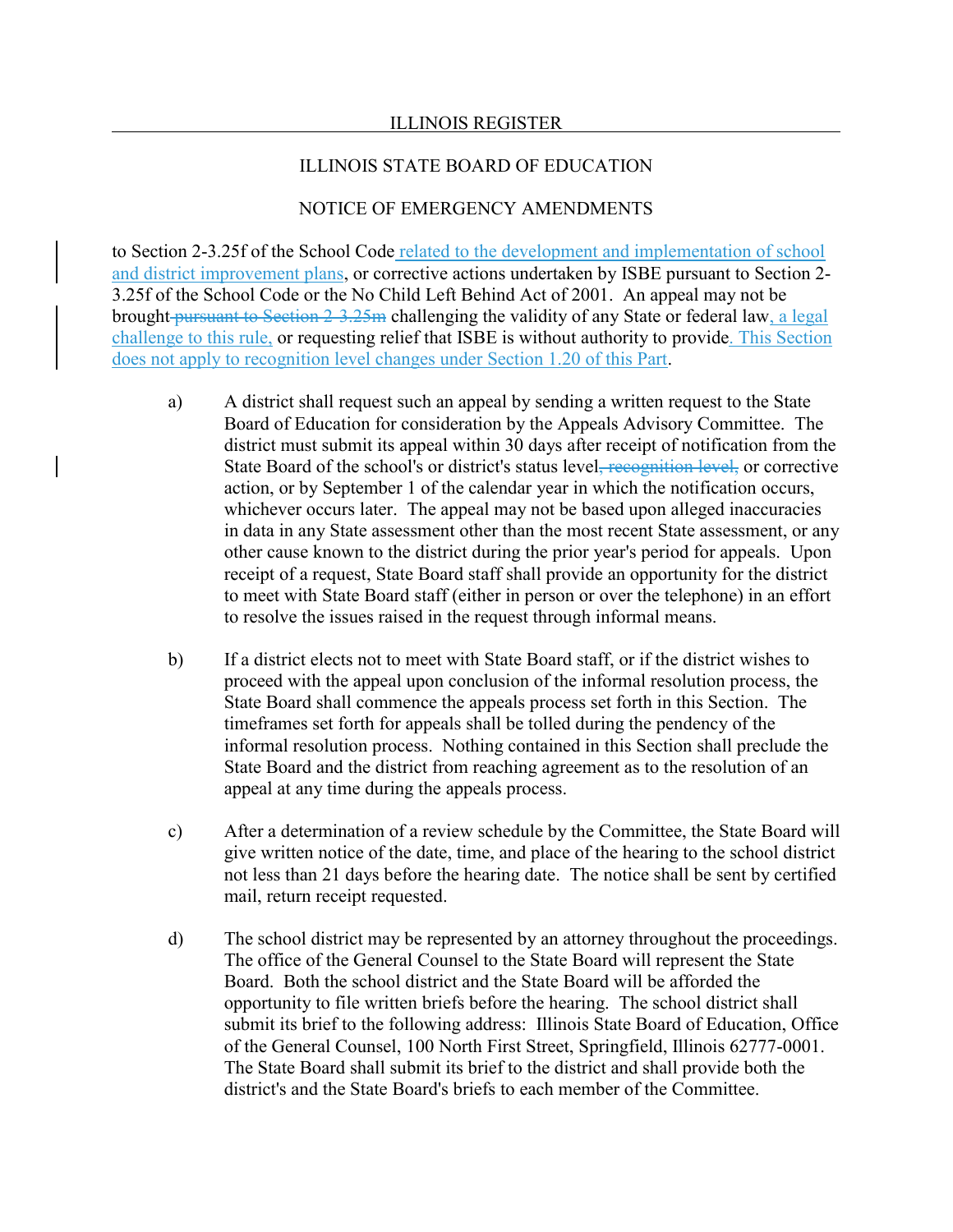- 1) The school district's brief shall be due 7 days after the district's receipt of the notice of opportunity for hearing.
- 2) The State Board's brief shall be due 14 days after the State Board's receipt of the district's brief or, if no brief is filed by the district, 14 days after the notice of opportunity for hearing is sent.
- e) After briefs have been submitted pursuant to subsection (d) of this Section, no party shall submit additional information to the Committee unless so requested by the Committee's chairperson. The State Board will provide a signed assurance to the Committee that any calculations at issue were double-checked.
- f) At the time its brief is filed, either the school district or the State Board may request an opportunity for oral argument before the Committee.
	- 1) Each party will be given 30 minutes for argument, and the school district may reserve 10 of its 30 minutes for rebuttal. The Committee may ask questions during such argument.
	- 2) If neither party requests oral argument, the Committee may request that the parties make an oral presentation on the date scheduled for the hearing.
- g) If two or more districts request an appeal regarding the same question of policy, law, or fact, the State Board may consolidate those appeals if the agency determines that consolidation would secure economies of time and effort and promote uniformity of decision-making by the Committee. Consolidated appeals shall be handled as provided in this subsection (g).
	- 1) Each district may submit its own brief, or any two or more of the districts whose appeals are consolidated may elect to write a joint brief.
	- 2) All districts whose appeals are consolidated will be given 40 minutes for argument, and the districts may reserve ten of their 40 minutes for rebuttal. The districts shall either select one or more representatives to argue on behalf of the districts or divide the time equally amongst all districts.
	- 3) The agency shall submit one brief in response to the question of policy, law, or fact subject to the consolidated appeal and shall have 30 minutes for argument.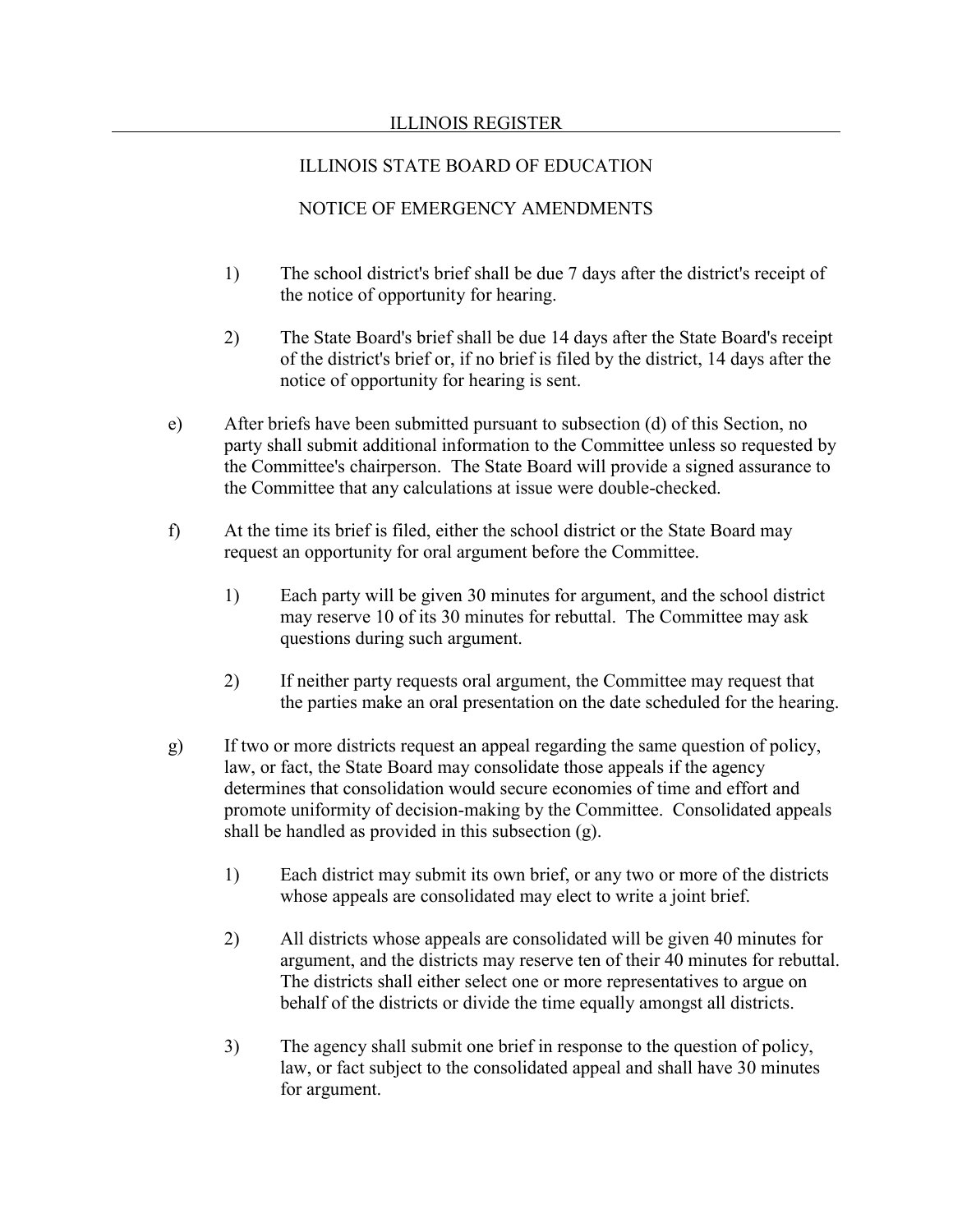#### ILLINOIS STATE BOARD OF EDUCATION

### NOTICE OF EMERGENCY AMENDMENTS

- h) The chairman of the Committee will conduct the review proceeding and hearing. During the hearing, the Committee shall consider only those issues raised in the briefs or by oral argument of the parties. All hearings will be recorded. A majority of committee members shall constitute a quorum. Committee recommendations must be approved by a majority vote of a quorum. Each committee member shall recuse himself or herself when hearing an appeal from a district with which the member has a conflict of interest, e.g., employment by the district, having a close family member in attendance at a school in the district or employed by the district, service as a school board member, or other affiliation with the district. The Committee may adopt other procedures for its governance not inconsistent with this Part.
- i) Within 30 days after the hearing, the Committee shall submit a written recommendation for action to the State Superintendent of Education and shall state the reasons for its recommendation. All recommendations shall be based on an objective evaluation of the district's claims and a review of the State Board's data and calculations. The Committee may recommend that the State Superintendent affirm or reverse the decision of the State Board, in whole or in part.
- j) The State Superintendent shall thereafter make a recommendation for action to the State Board of Education. The State Board of Education shall make the final determination.

(Source: Amended by emergency rulemaking at 45 Ill. Reg. effective \_\_\_\_\_\_\_\_\_\_\_\_, for a maximum of 150 days)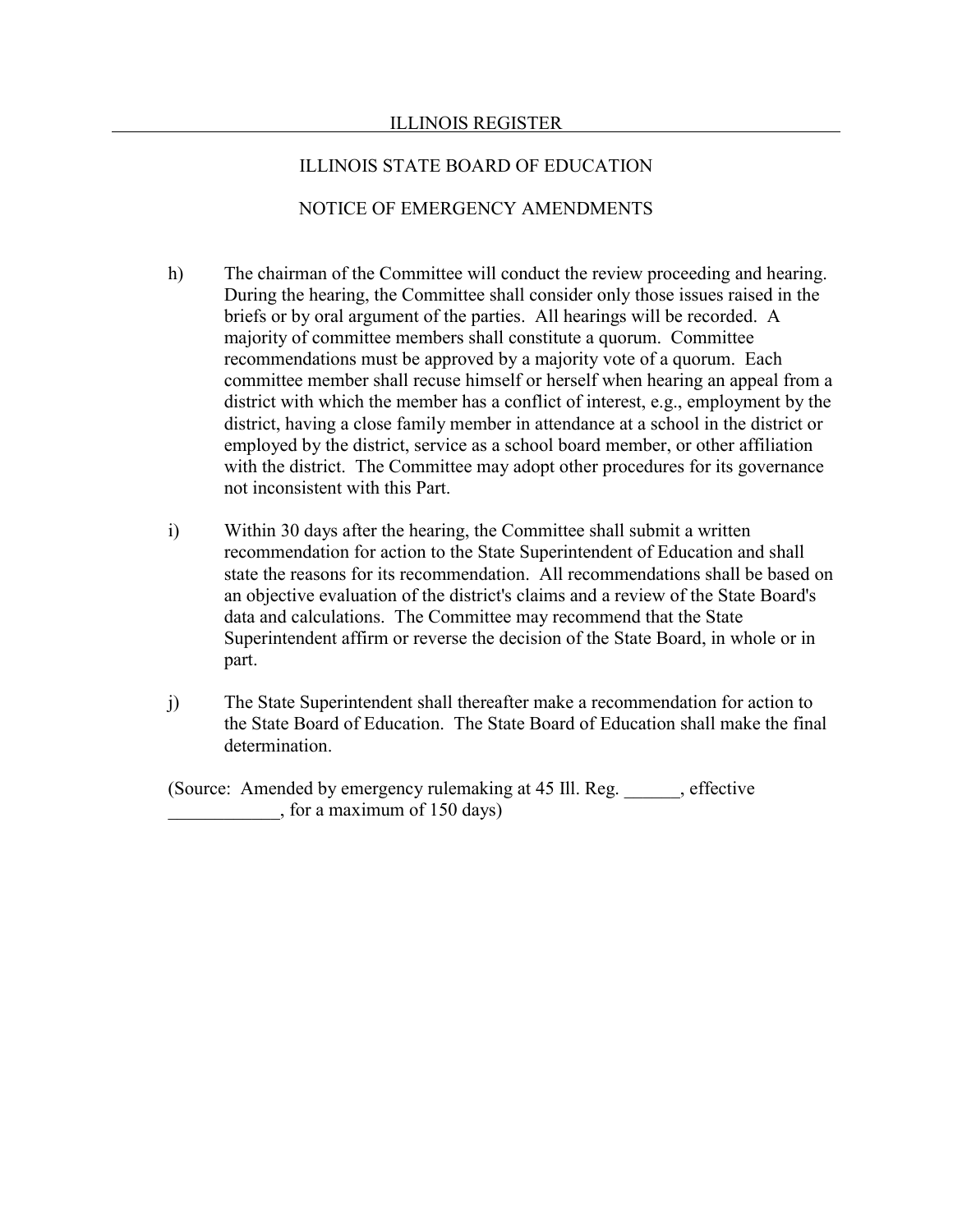# ILLINOIS STATE BOARD OF EDUCATION

# NOTICE OF EMERGENCY AMENDMENTS

# TITLE 23: EDUCATION AND CULTURAL RESOURCES SUBTITLE A: EDUCATION CHAPTER I: STATE BOARD OF EDUCATION SUBCHAPTER l: NONPUBLIC ELEMENTARY AND SECONDARY SCHOOLS

## PART 425 VOLUNTARY REGISTRATION AND RECOGNITION OF NONPUBLIC SCHOOLS

Section

425.5 Definitions **EMERGENCY** 425.10 Purpose and Applicability 425.20 Requirements for Registration **EMERGENCY** 425.30 Requirements for Recognition **EMERGENCY** 425.40 Process for Initial Recognition **EMERGENCY** 425.50 Renewal of Recognition **EMERGENCY** 425.60 Changes in Recognition Status (Repealed) **EMERGENCY** 425.70 Appeals (Repealed) **EMERGENCY** 425.75 Other Recognition Considerations 425.80 Block Grant Funds 425.90 Textbook Block Grant Program **EMERGENCY** 

425.100 Necessary Costs and Fees

AUTHORITY: Implementing Sections 2-3.25o, 3.51.5, 2-3.155 and authorized by Sections 2- 3.6 and 2-3.51.5 of the School Code [105 ILCS 5] and Section 5 of the Invest in Kids Act [30 ILCS 40].

SOURCE: Adopted at 33 Ill. Reg. 17123, effective December 7, 2009; amended at 36 Ill. Reg. 2241, effective January 26, 2012; amended at 37 Ill. Reg. 9492, effective June 19, 2013; amended at 39 Ill. Reg. 2219, effective January 22, 2015; amended at 40 Ill. Reg. 5027, effective March 2, 2016; amended at 42 Ill. Reg. 5912, effective March 15, 2018; amended at 44 Ill. Reg. 16779, effective September 29, 2020; emergency amendment at 45 Ill. Reg. \_\_\_\_\_\_, effective \_\_\_\_\_\_\_\_\_\_\_\_, for a maximum of 150 days.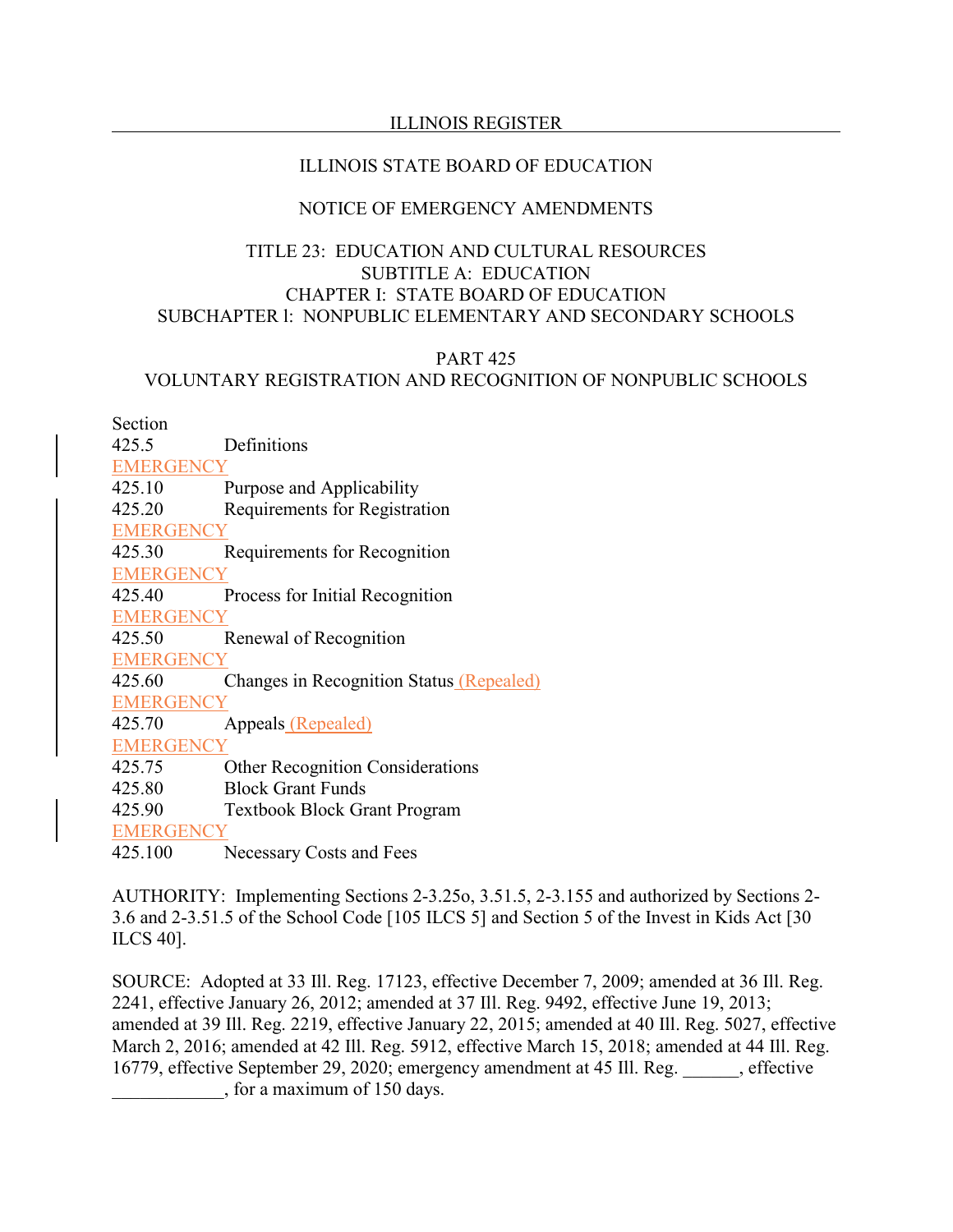#### ILLINOIS STATE BOARD OF EDUCATION

## NOTICE OF EMERGENCY AMENDMENTS

#### **Section 425.5 Definitions EMERGENCY**

"Design Professional" means an architect licensed to practice in Illinois under the Illinois Architecture Practice Act of 1989 [225 ILCS 305], an engineer licensed to practice in Illinois under the Professional Engineering Practice Act of 1989 [225 ILCS 325], or an engineer licensed to practice in Illinois under the Structural Engineering Practice Act of 1989 [225 ILCS 340]. A design professional must be knowledgeable about the local building codes applicable to the school.

"School" means a nonpublic elementary or secondary school as defined in 105 ILCS 5/2-3.25o.

"School Code" or "Code" means 105 ILCS 5.

"State Board" means the State Board of Education.

"State Superintendent" means the State Superintendent of Education.

(Source: Amended by emergency rulemaking at 45 Ill. Reg. \_\_\_\_\_\_, effective \_\_\_\_\_\_\_\_\_\_\_\_, for a maximum of 150 days)

#### **Section 425.20 Requirements for Registration EMERGENCY**

- a) The State Superintendent of Education will make available an application to be used for nonpublic-schools' voluntary registration. A school's initial registration may occur at any time from October 1 through June 30 of the relevant school year. Initial registration of a school must occur by means of an application process specified by the State Superintendent. Each registration application must be received by the State Board no later than June 25 for the school to be registered by June 30.
	- 1) Descriptive information that must be submitted by the school shall include, but is not limited to, the following:
		- A) the name of the school, its location and telephone number, its affiliation, and the name of the chief school administrator;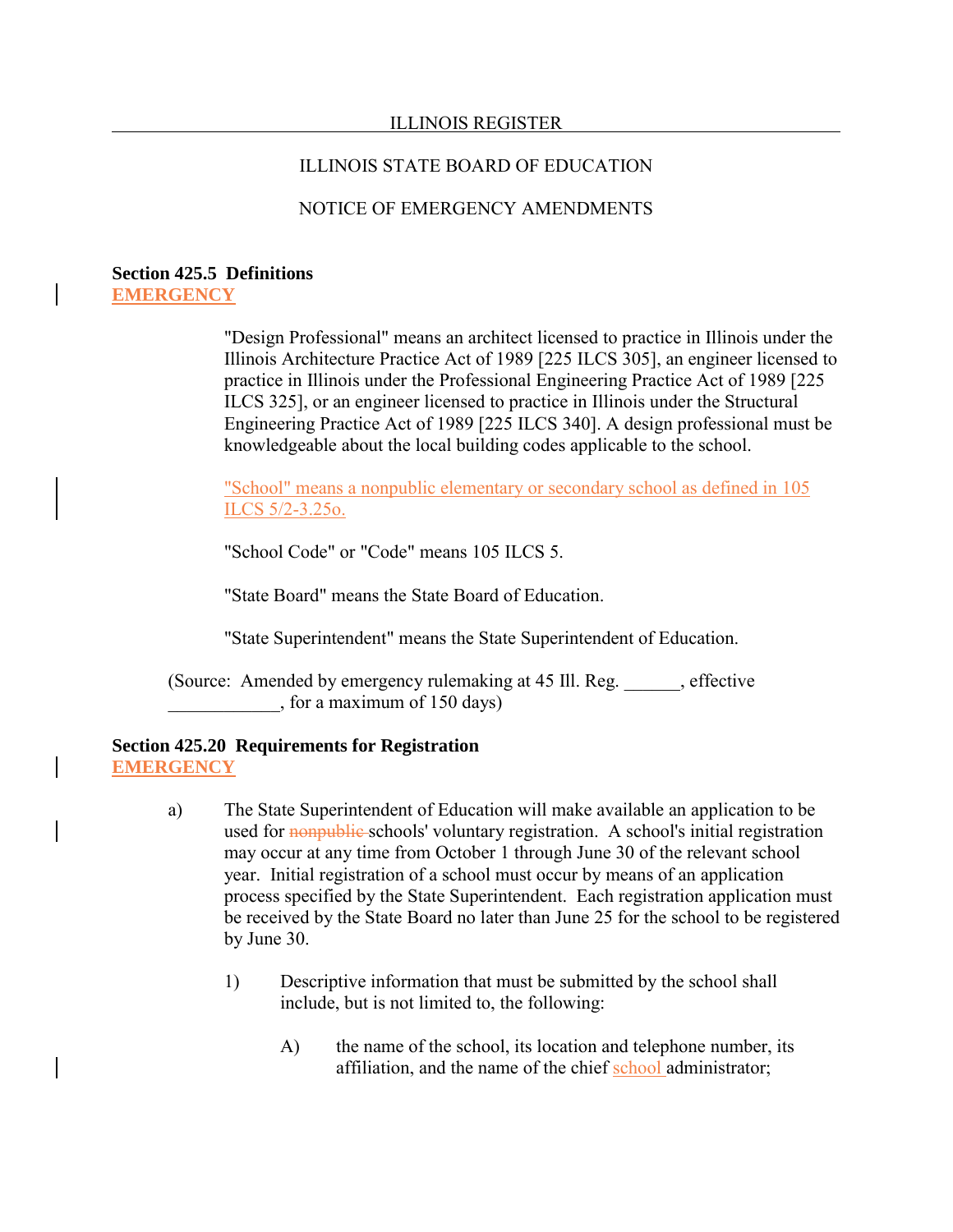- B) demographic and other data on the enrolled students, including a student's race, ethnicity, and grade level; and
- C) data on the staff employed in various capacities.
- 2) The chief school administrator of each school shall provide assurances to the State Superintendent that the school can document one of the following:
	- A) the school offers:
		- i) an academic term of at least 176 days of pupil attendance annually that meets the current statutory requirements regarding minimum hours of instruction per day (see Section 10-19.05 of the Code);
		- ii) at least 880 per-pupil clock hours of instruction annually; or
		- iii) an academic term that satisfies any other minimum instructional requirement established in statute that is applicable to public schools, including possible incorporation of exceptions provided for public schools;
	- B) it *provides instruction in English,* except as otherwise permitted pursuant to Section 27-2 of the Code, *in the branches of education taught to children of corresponding age and grade in the public schools* [105 ILCS 5/26-1], *including the language arts, mathematics, the biological, physical and social sciences, the fine arts, and physical development and health* [105 ILCS 5/27-1];
	- C) it requires the students who are enrolled to attend daily during the school's entire regular school term;
	- D) the physical facilities occupied by the school comply with the applicable local building code and fire safety requirements;
	- E) it requires evidence that, and furnishes to the State Superintendent, the required reports regarding the extent to which students have complied with the requirements of Section 27-8.1 of the Code and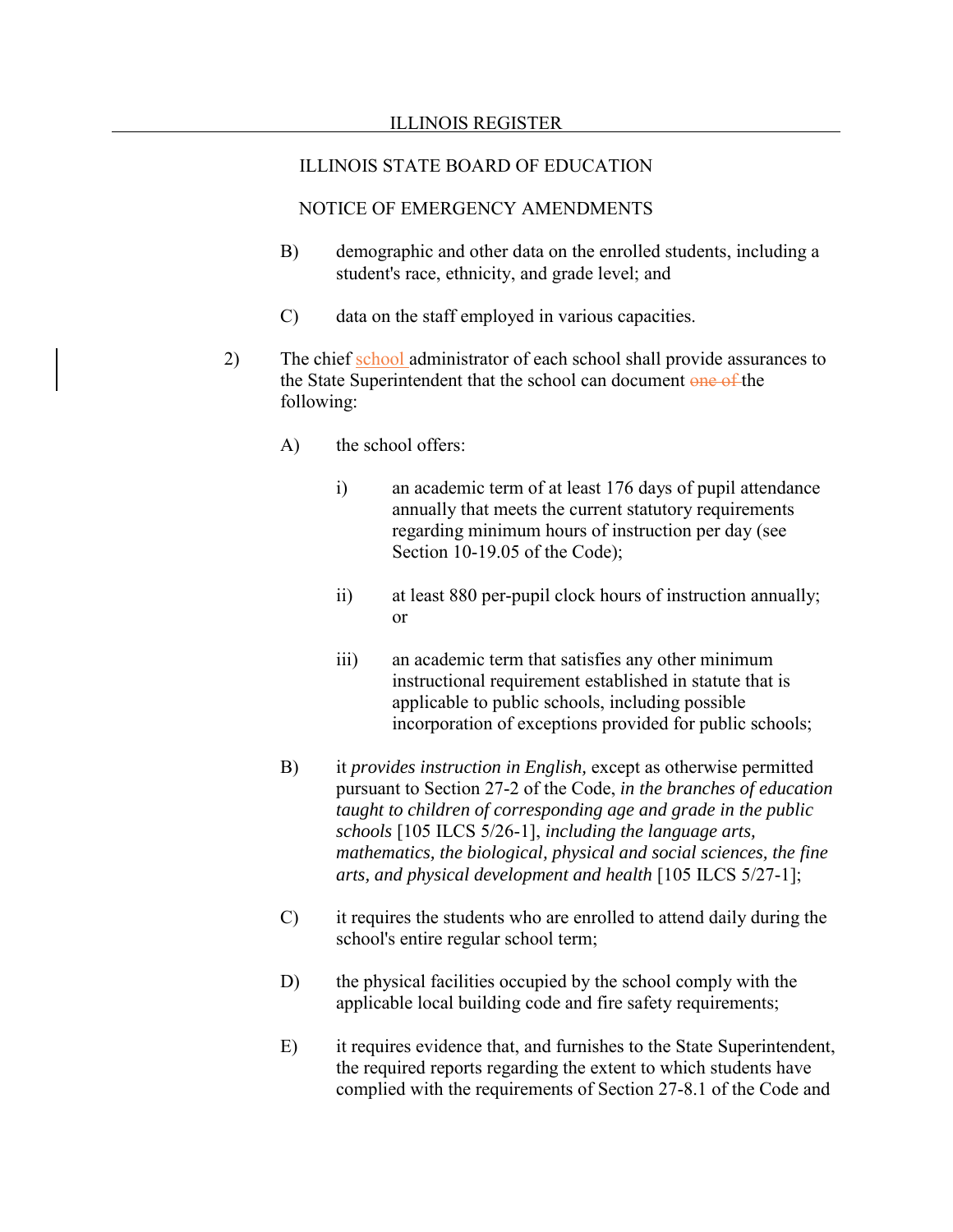#### NOTICE OF EMERGENCY AMENDMENTS

the rules of the Department of Public Health at 77 Ill. Adm. Code 665 with respect to health examinations, immunizations, eye examinations, and dental examinations; and cooperates in the implementation of the Child Vision and Hearing Test Act [410 ILCS 205] and the rules of the Department of Public Health at 77 Ill. Adm. Code 675 and 685 regarding hearing and vision screenings, respectively;

- F) it complies with the applicable requirements of Section 22-30 of the Code, to the extent that the school allows the selfadministration and self-carry of asthma medication, diabetes medication, and/or epinephrine auto-injectors, Section 22-33 of the Code, the Care of Students with Diabetes Act, 23 Ill. Adm. Code 1.540 (Undesignated Epinephrine Auto-injectors; Opioid Antagonists), to the extent that the school allows the administration of undesignated epinephrine auto-injectors or opioid antagonists, and any other law or rule pertaining to the administration or selfadministration of prescription or non-prescription medications;
- G) it can document that each student participating in interscholastic athletics has had an annual physical examination (23 Ill. Adm. Code 1.530) and that it complies with the concussion policy and other requirements under Section 22-80 of the Code and Section 1.20 of the Interscholastic Athletic Organization Act;
- H) it complies with applicable federal and State laws prohibiting discrimination, including, but not limited to, Title IX of the Education Amendments of 1972 (20 USC 1681 et seq.), the Individuals with Disabilities Education Improvement Act of 2004 (20 USC 1400 et seq.), the Age Discrimination in Employment Act of 1967 (29 USC 621 et seq.), Titles VI and VII of the Civil Rights Act of 1964 (42 USC 2000d et seq., 2000e et seq.), the Americans With Disabilities Act of 1990 (42 USC 12101 et seq.), the School Code, and relevant case law; and
- I) it complies with applicable State and federal laws, relevant case law, and State and federal rules and regulations.
- 3) The chief school administrator of each school must provide evidence to the State Superintendent that the school is a not-for-profit entity that is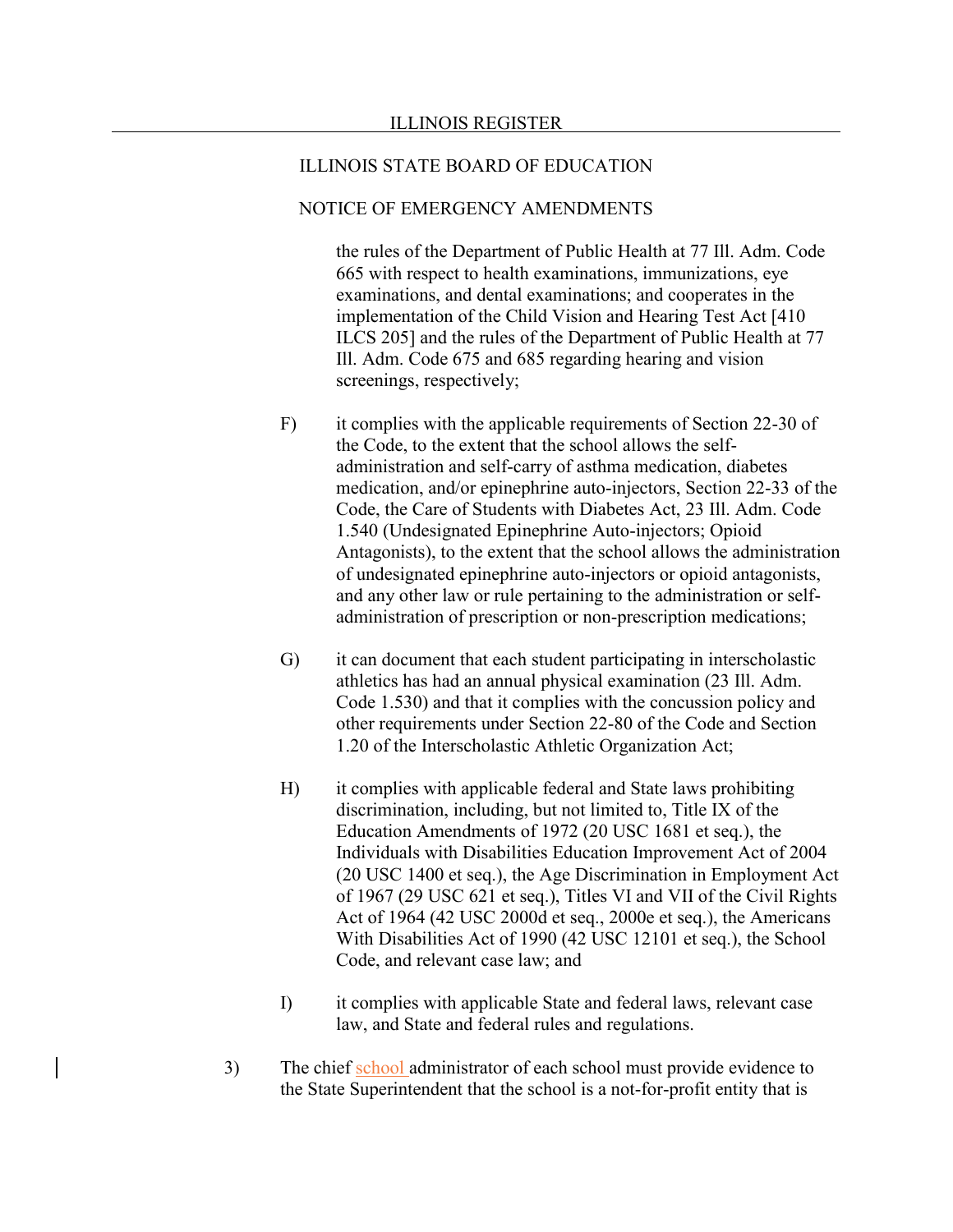#### NOTICE OF EMERGENCY AMENDMENTS

subject to the General Not For Profit Corporation Act of 1986 [805 ILCS 105] or is incorporated as a not-for-profit entity in another state and authorized to do business in the State of Illinois pursuant to the Business Corporation Act of 1983 [805 ILCS 5]. The evidence provided must consist of the file number assigned to the not-for-profit entity by the Illinois Secretary of State, Department of Business Services. Under certain circumstances, as determined by the State Superintendent, the State Superintendent may accept an alternative form of evidence from the chief school administrator to satisfy the requirements of this subparagraph.

- 4) The chief school administrator of each school must provide documentation that it complies with the requirements of Section 2-3.13a of the Code and 23 Ill. Adm. Code 375.75.
- b) Upon receipt of complete information for initial registration, including the required assurances, the State Superintendent must assign a unique identifying number to the school. This number is evidence of completed registration and permits the school's chief school administrator to apply for a user account affording access to the Illinois Web Application Security (IWAS) System, which the school may then use to exchange information with the State Superintendent as relevant to its situation.
- c) The application for renewal of a school's registration in any subsequent year must be submitted no sooner than October 1 and no later than November 15 of that school year or when prescribed by the State Superintendent. Annual renewal of a school's registration must be performed in a manner prescribed by the State Superintendent and must be submitted only by the school's chief school administrator.
- d) The chief school administrator of each school applying to renew its registration must submit to the State Superintendent the same information and assurances required in subsection (a).
- e) The State Superintendent may only register schools that have two or more of grades pre-kindergarten through 12.
- f) Each school that is registered must have access to official documentation of the school's status. The State Superintendent must maintain a publicly available list of registered schools by school year for, at a minimum, the preceding 5 school years.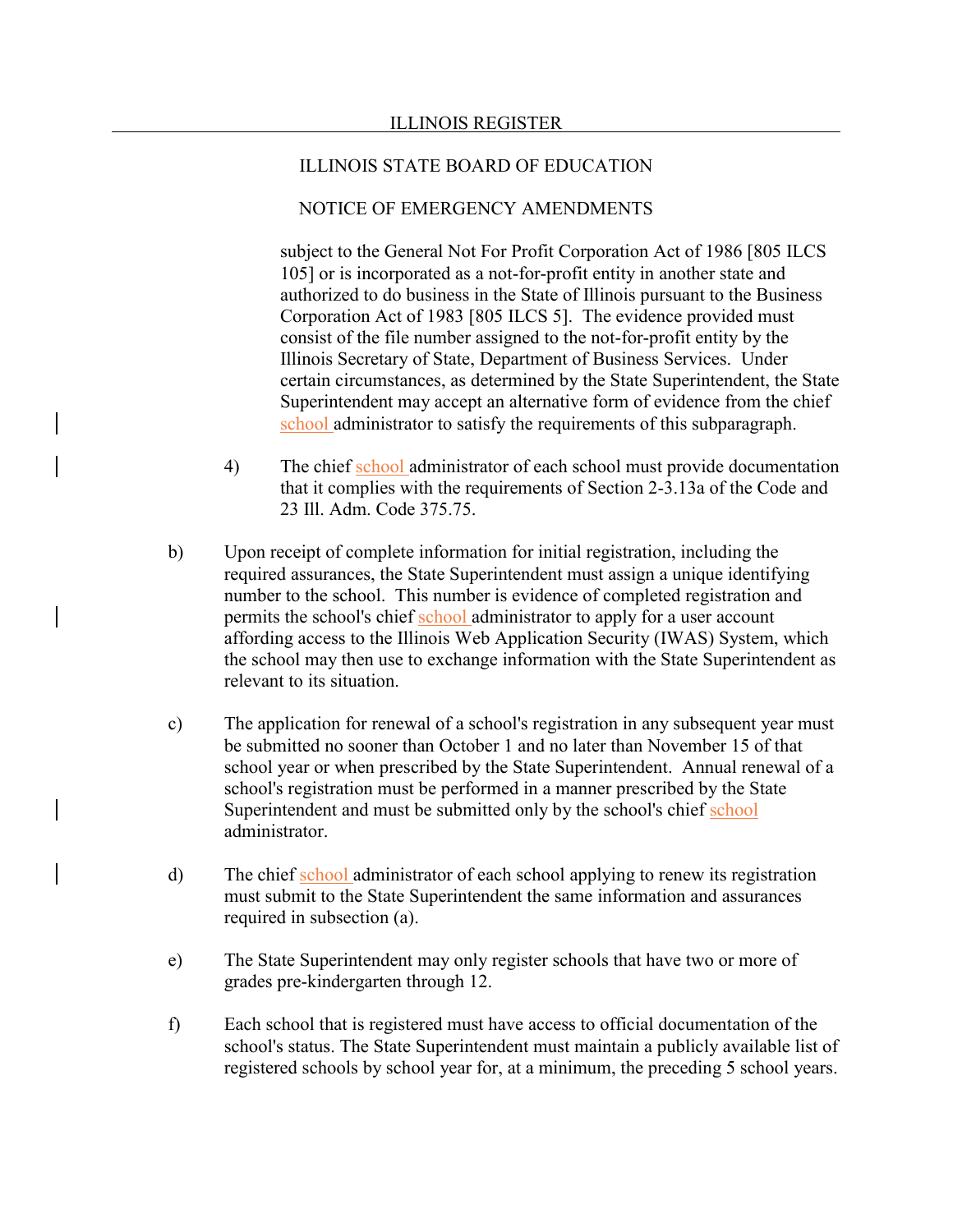# NOTICE OF EMERGENCY AMENDMENTS

(Source: Amended by emergency rulemaking at 45 Ill. Reg. effective \_\_\_\_\_\_\_\_\_\_\_\_, for a maximum of 150 days)

#### **Section 425.30 Requirements for Recognition EMERGENCY**

- a) No nonpublic school may be considered for recognition unless it was registered for the immediately previous school year and has renewed that registration for the current school year. Some requirements listed in this Part do not apply to a school whose educational program is delivered via correspondence, online, or through other similar means in acknowledgment of the fact that students participating in a school of this type do not gather in a physical location.
- b) Administrative Requirements1)Each nonpublic school's recognition is contingent upon evidence of compliance with the administrative requirements that are made applicable to nonpublic schools by relevant statutes, case law, Executive Orders, andor rules and regulations including, but not limited to, those set forth in this Part.
- c2) Each school seeking initial recognition or renewal of recognition must comply with the requirements of Section 425.20.
- d) Administrative Requirements
	- 1) A school must document to the State Superintendent that it complies with the requirements of:
		- A) Section 4 of the Abused and Neglected Child Reporting Act [325 ILCS 5], Section 5 of the Missing Children Records Act [325 ILCS 50], Section 5 of the Missing Children Registration Law [325 ILCS 55], and the rules of the State Board promulgated pursuant to Section 2-3.13a of the Code (23 Ill. Adm. Code 375.75).
		- B) The School Reporting of Drug Violations Act [105 ILCS 127].
		- C) Sections 10-27.1A and 10-27.1B of the Code regarding firearms and drug-related incidents in schools.
		- D) Section 10-21.7 of the Code regarding the reporting of attacks on school personnel.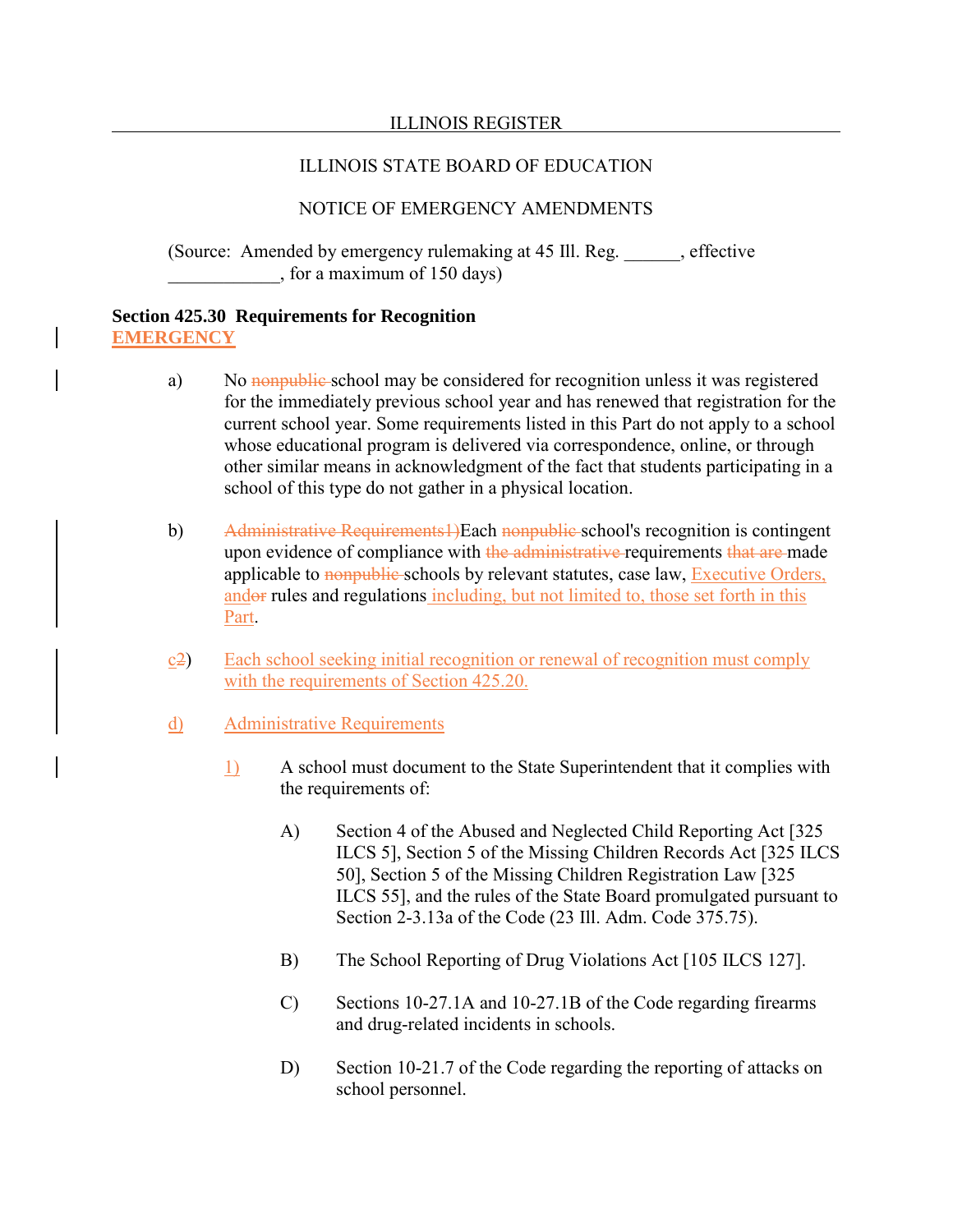# NOTICE OF EMERGENCY AMENDMENTS

- 23) The school must document to the State Superintendent that:
	- A) It maintains written descriptions of its governance structure and its policy-making procedure, maintains its policies in written form, and makes its policies routinely available to parents of the students enrolled and to school staff, as well as to other individuals upon request; or
	- B) It maintains a written description of its methods for complying with the nondiscrimination requirements identified in subsection  $(a)(2)(H)$   $(a)(1)(C)$ .

### ec) Educational Program

Each nonpublic school's recognition is contingent upon evidence of compliance with the programmatic requirements that are made applicable to nonpublic schools by relevant statutes, case law, or administrative rules or regulations.

- 1) The school must document that instruction is *provided in English,* except as otherwise permitted pursuant to Section 27-2 of the School Code, *in the branches of education taught to children of corresponding age and grade in the public schools* (Section 26-1 of the Code), *including the language arts, mathematics, the biological, physical and social sciences, the fine arts, and physical development and health* (Section 27-1 of the Code).
- 2) Each school supported or maintained wholly or in part by public funds must document that it:
	- A) provides instruction *in American patriotism, the principles of representative government, as enunciated in the American Declaration of Independence, the Constitution of the United States of America and the Constitution of the State of Illinois, and the proper use and display of the American flag* (Section 27-3 of the Code);
	- B) leads students in the Pledge of Allegiance daily (Section 27-3 of the Code);
	- C) devotes not *less than one hour per week* to the study of the subject matter identified in subparagraph (A) *in grades 7 and 8 or their*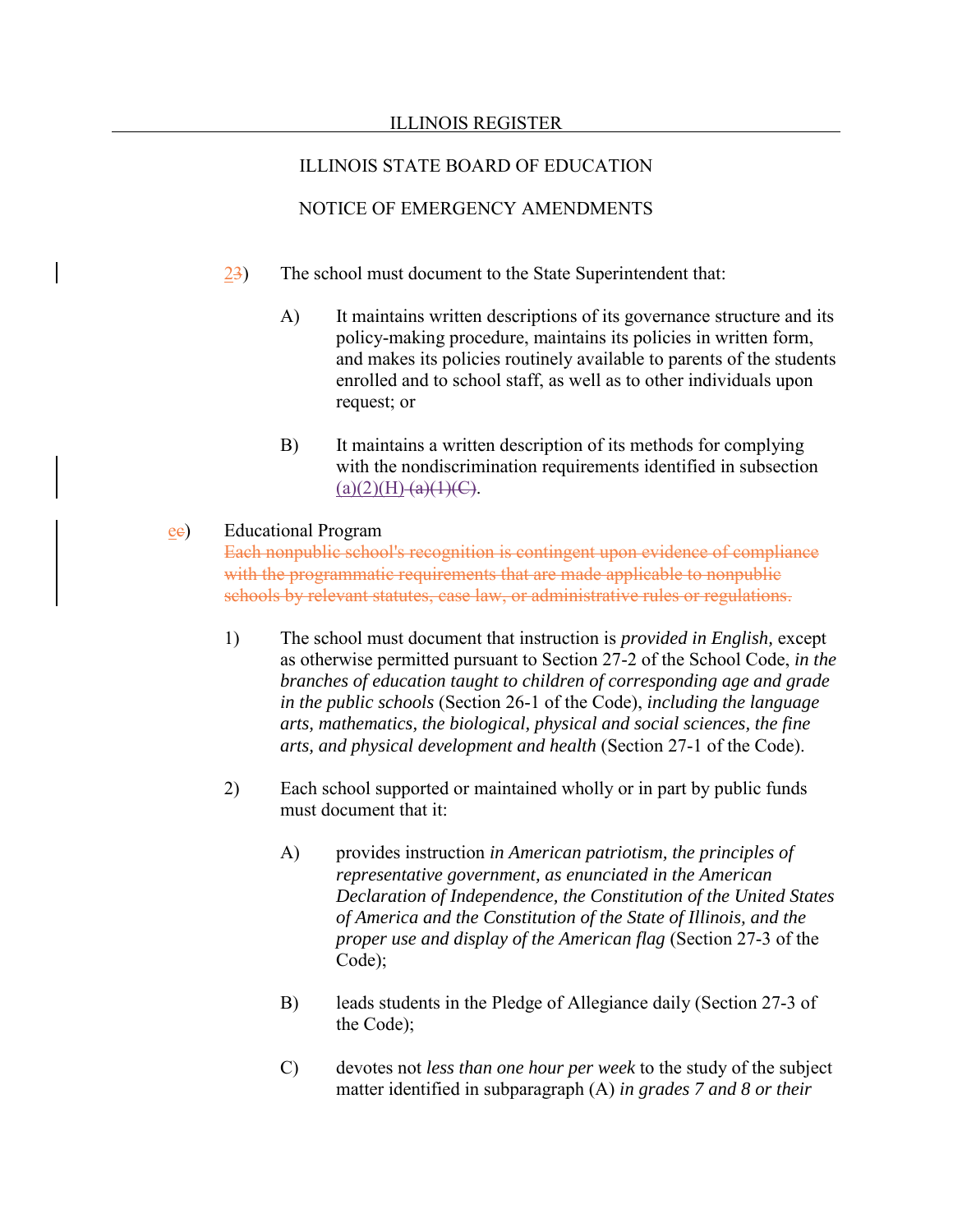## NOTICE OF EMERGENCY AMENDMENTS

*equivalent and in all high school grades* (Section 27-4 of the Code);

- D) ensures that no student receives a certificate of graduation without passing an examination on the subjects listed in subparagraph (A) (Section 27-3 of the Code); and
- E) ensures that *no student shall be graduated from the eighth grade unless he or she has received instruction in the history of the United States and has given evidence of a comprehensive knowledge of the subject*. (Section 27-21 of the Code)
- 3) The school must provide health education as required by the Critical Health Problems and Comprehensive Health Education Act [105 ILCS 110].

#### fd) Personnel Requirements

Each nonpublic school's recognition is contingent upon evidence of compliance with the requirements of Section 2-3.25o(c-5) of the School Code or with any other relevant statute, case law, or administrative rule. The school must document that:

- 1) it requires from each new employee *evidence of physical fitness to perform duties assigned and freedom from communicable disease* (Section 24-5(b) of the Code). A new or existing employee may be subject to additional health examinations, including screening for tuberculosis, as may be required under the administrative rules of the Department of Public Health at 77 Ill. Adm. Code 696 or any other relevant statute, case law, or administrative rule;
- 2) its personnel policies require:
	- A) monitoring the performance of each employee who provides or assists with instruction or has other instructional responsibilities (e.g., teachers, teacher aides, administrators, department chairs); and
	- B) formal evaluation at least every two years in terms of proficiency and competency;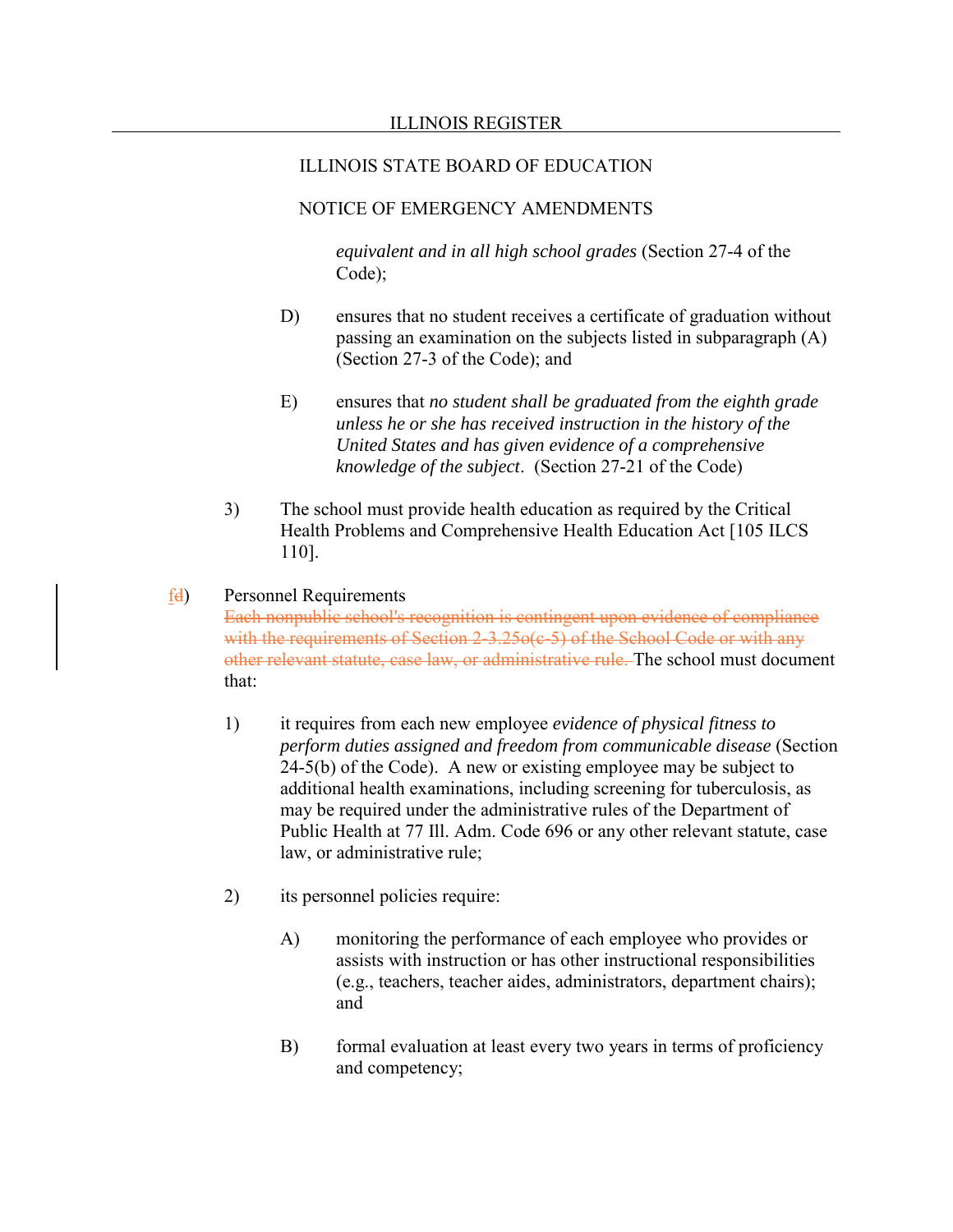### NOTICE OF EMERGENCY AMENDMENTS

- 3) students' needs for support services such as counseling and social work are evaluated when school staff believe consideration is needed, such as when there are changes in the student body or stresses within the surrounding community, and the school's staffing configuration reflects decisionmaking about how those needs should be addressed; and
- 4) each individual first assigned to a full-time teaching or administrative position at or after the beginning of the 2011-12 school year shall hold a bachelor's or higher degree.
- 5) each individual first assigned to a full-time teaching or administrative position prior to the beginning of the 2011-12 school year who does not hold a bachelor's or higher degree shall participate annually in professional development that is demonstrably designed to strengthen his or her knowledge and skills in areas directly related to job duties (e.g., content-area knowledge or pedagogy for teaching staff, and administration, supervision, evaluation, or school management for administrators).
- 6) each individual employed in a nonteaching or nonadministrative field requiring licensure (e.g., school nurses) holds and practices within the scope of the relevant license.

### ge) Health and Safety

Each nonpublic school's recognition must be contingent upon evidence of compliance with the health and safety requirements that are made applicable to nonpublic schools by the following relevant statutes, case law, or administrative rules. The school must document that:

- 1) the physical facilities occupied by the school comply with the applicable local building code and fire safety requirements. This compliance may be documented with any of the following:
	- A) For each school whose geographic location falls within the jurisdiction of a code authority, a copy of a certificate of occupancy issued by that authority, or a copy of a report of the most recent safety and fire inspection conducted by or on behalf of the relevant local authority and valid for the upcoming school year.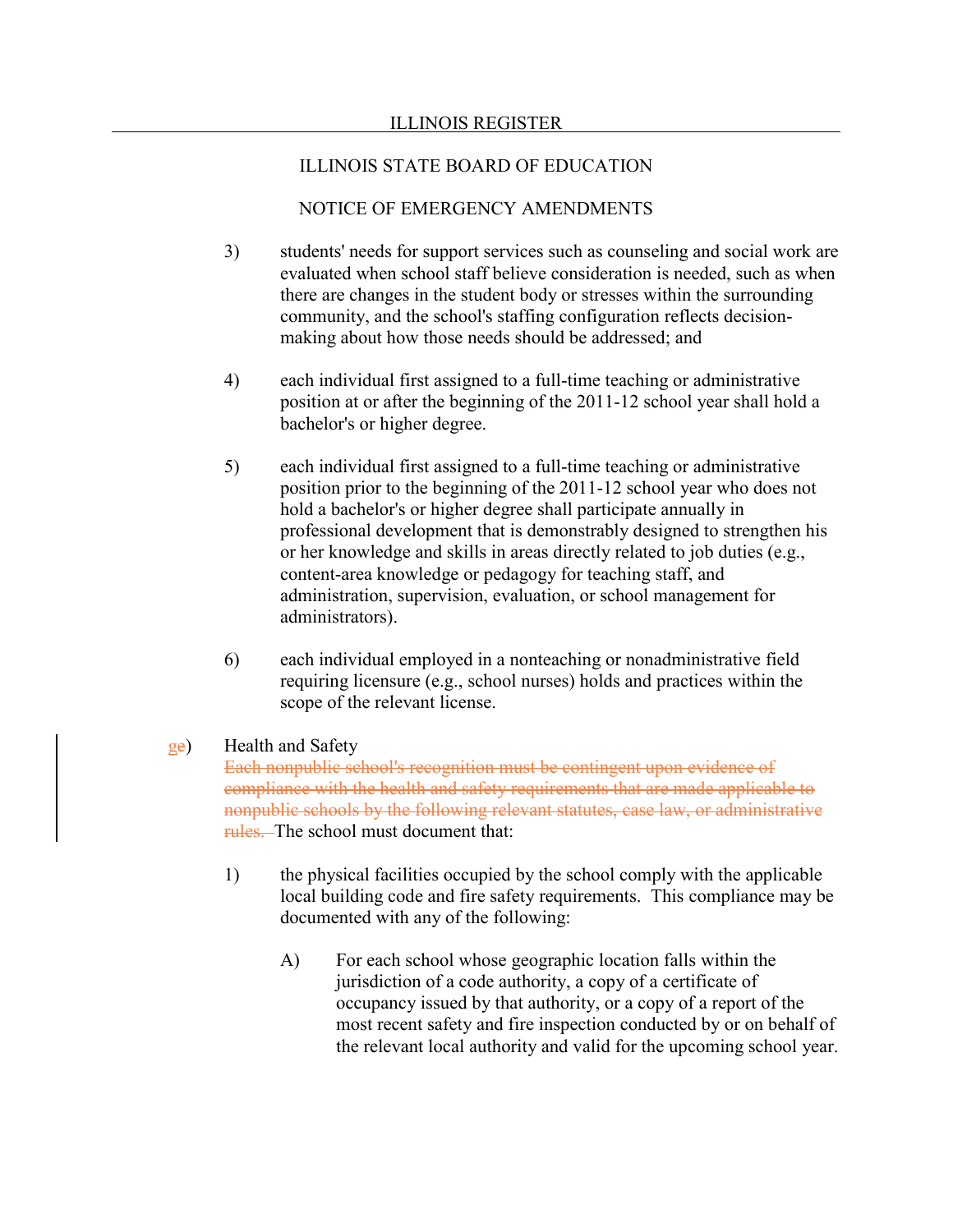# NOTICE OF EMERGENCY AMENDMENTS

- B) For each school not located within the jurisdiction of any code authority, a letter provided by a design professional indicating that he or she has evaluated the facility and found no condition that would constitute a threat to the health and safety of the occupants and no condition that would constitute an obvious violation of the building code under Section 180.60.
- C) For any school, the State Superintendent may accept a report from an individual other than a local authority or design professional.
- 2) if the school provides reimbursable food service, the nutrition program and the facilities used must comply with the Richard B. Russell National School Lunch Act (42 USC 1751 et seq.), the Child Nutrition Act of 1966 (42 USC 1771 et seq.), and the School Breakfast and Lunch Program Act [105 ILCS 125];
- 3) it has a wellness policy on file that complies with the requirements of the Child Nutrition and WIC Reauthorization Act of 2004 (section 204 of Public Law 108-265; 42 USC 1751 et seq.);
- 4) it complies with the requirements of the School Safety Drill Act [105 ILCS 128], including conducting a review of the plan in accordance with Section 25(f) of that Act;
- 5) it complies with the requirements of the Eye Protection in School Act [105 ILCS 115];
- 6) it complies with the requirements of the Toxic Art Supplies in Schools Act [105 ILCS 135];
- 7) it complies with the applicable requirements of the Asbestos Abatement Act [105 ILCS 105]; and
- 8) it complies with the requirements of Section 22-80 of the School Code.

(Source: Amended by emergency rulemaking at 45 Ill. Reg. effective \_\_\_\_\_\_\_\_\_\_\_\_, for a maximum of 150 days)

**Section 425.40 Process for Initial Recognition EMERGENCY**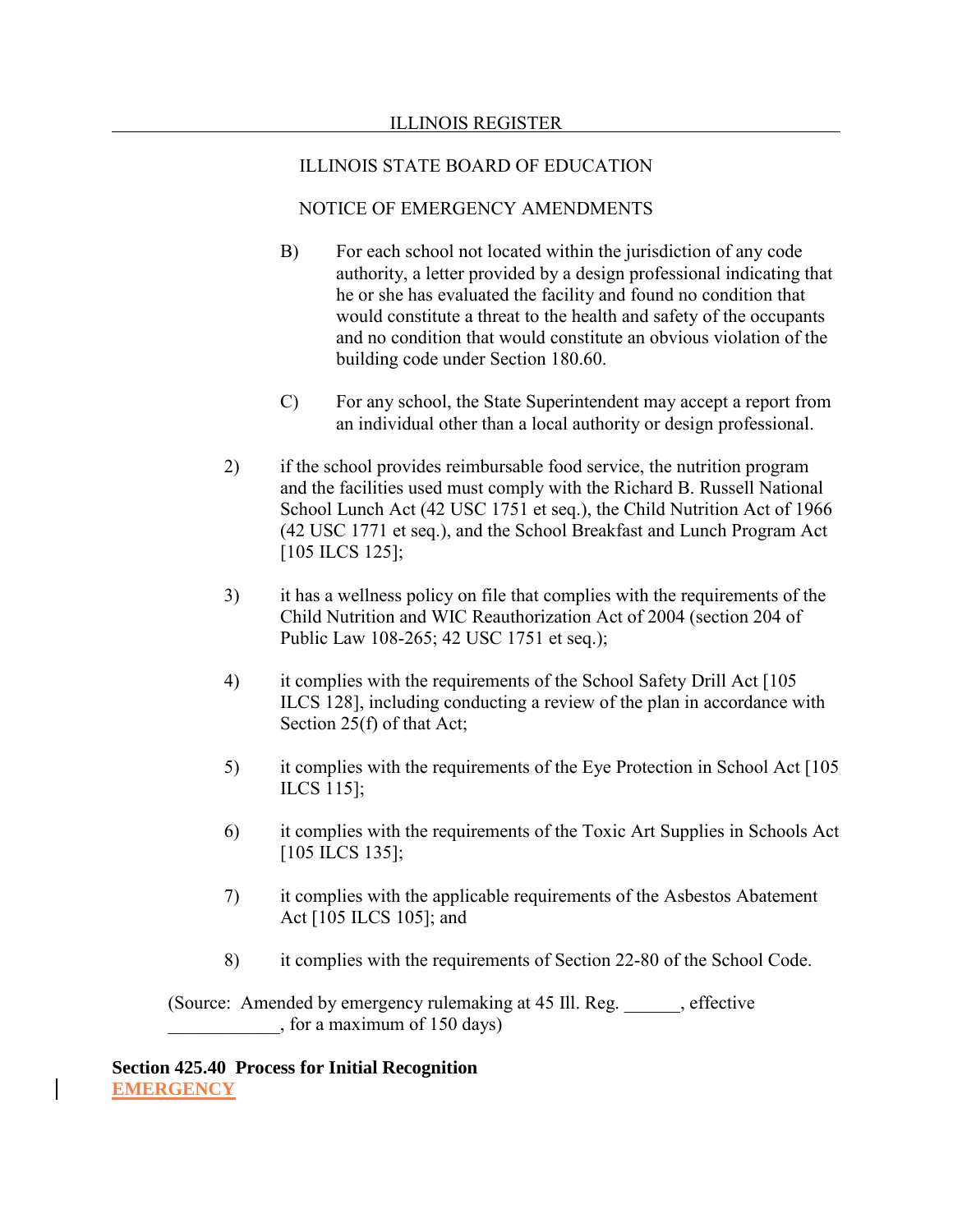#### ILLINOIS STATE BOARD OF EDUCATION

## NOTICE OF EMERGENCY AMENDMENTS

A nonpublic school may choose whether to seek recognition under subsection (a) or subsection (b). An application for initial recognition may be submitted at any time.

- a) Direct Recognition
	- 1) The chief school administrator of a registered nonpublic school must submit an application for recognition, using a format specified by the State Superintendent. The application must include summary information about the school, including but not limited to, various assurances of compliance and information about its educational program.
	- 2) Upon receipt of a complete application, the State Superintendent must schedule a recognition visit and empanel a review team, whose members must, at a minimum, include the following people, unless this requirement is waived by the State Superintendent due to extenuating circumstances. The State Superintendent may authorize the nonpublic school to select the team members from subsections  $(a)(2)(B)$  and  $(C)$ subparagraphs  $(B)$  and (C).
		- A) a representative of the State Superintendent;
		- B) an individual who is familiar with the public educational milieu, such as an administrative or instructional employee of a school district or regional office of education or a representative of a department of education at a public college or university; and
		- C) an individual who is familiar with the nonpublic educational milieu, such as a representative of a nonpublic school, other than the school whose recognition is being considered, or a representative of a department of education at a nonpublic college or university.
	- 3) As part of a school visit, the team must observe the operations of the school, review the required documentation, and, in a format specified by the State Superintendent, prepare a report of its findings for the consideration of the State Superintendent to determine the recognition of the school as either Fully Recognizedfull, pending, probationary, or Recognized Pending Further Reviewnone, as described in Section  $425.50(c)(1)$  and (2), respectively.  $4)$ After consideration of the evidence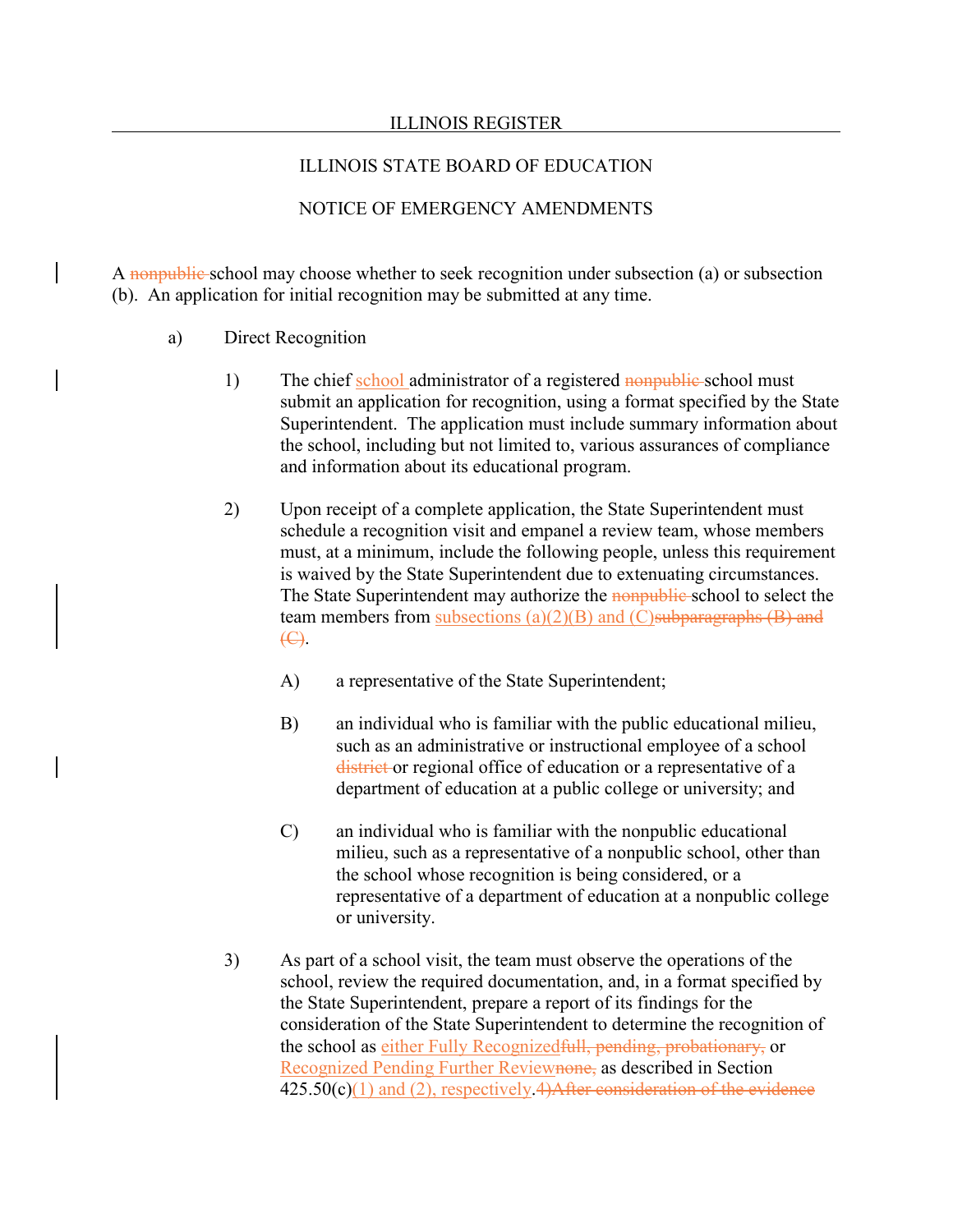#### NOTICE OF EMERGENCY AMENDMENTS

presented and the recommendations of the review team and relevant staff members, the State Superintendent must recognize the school if it meets the requirements of Sections 425.20 and 425.30. If a school seeking initial recognition exhibits one<del>is not granted</del> or more deficiencies under  $425.50(c)(3)$ , initialis less than full recognition will not be granted; in such a case, the school may reapply pursuant to subsection (a) or (b).

- 4) If the State Superintendent assigns a status of Recognized Pending Further Review, the State Superintendent must identify to the school the deficiencies leading to that determination and Section  $425.50(e)70$  shall apply. The State Superintendent must giveallow a school that is assigned a recognition status of Recognized Pending Further Review"recognized pending further review" or "on probation" an opportunity to resolve those deficiencies preventing Fully Recognized full recognition status.
- 5) The State Superintendent may postpone until the following school year consideration for recognition of a school whose application is received in the offices of the State Board after the resources for that consideration have been exhausted for the current school year.
- b) Recognition via External Accrediting Organizations
	- 1) After receipt of a request for recognition from an accrediting organization, the State Superintendent must review the processes used by that organization to identify if that entity's approval, recognition, or accreditation of schools is granted on the basis of compliance with at least the requirements of Sections 425.20 and 425.30 or if the accrediting organization can properly review a registered nonpublic school for recognition under this Part on behalf of the State Superintendent. The State Superintendent must approve an entity meeting this standard for the entity to be able to review a registered **nonpublic** school for recognition purposes under this Part.
	- 2) In keeping with the review cycle and process of the relevant accrediting organization, each registered nonpublic school recognized under this Part through an accrediting organization approved by the State Superintendent must be visited by that accrediting organization. The school must submit documentation of the recognition visit to the State Superintendent from the accrediting organization by the required deadline, as determined by the State Superintendent. The State Superintendent must evaluate the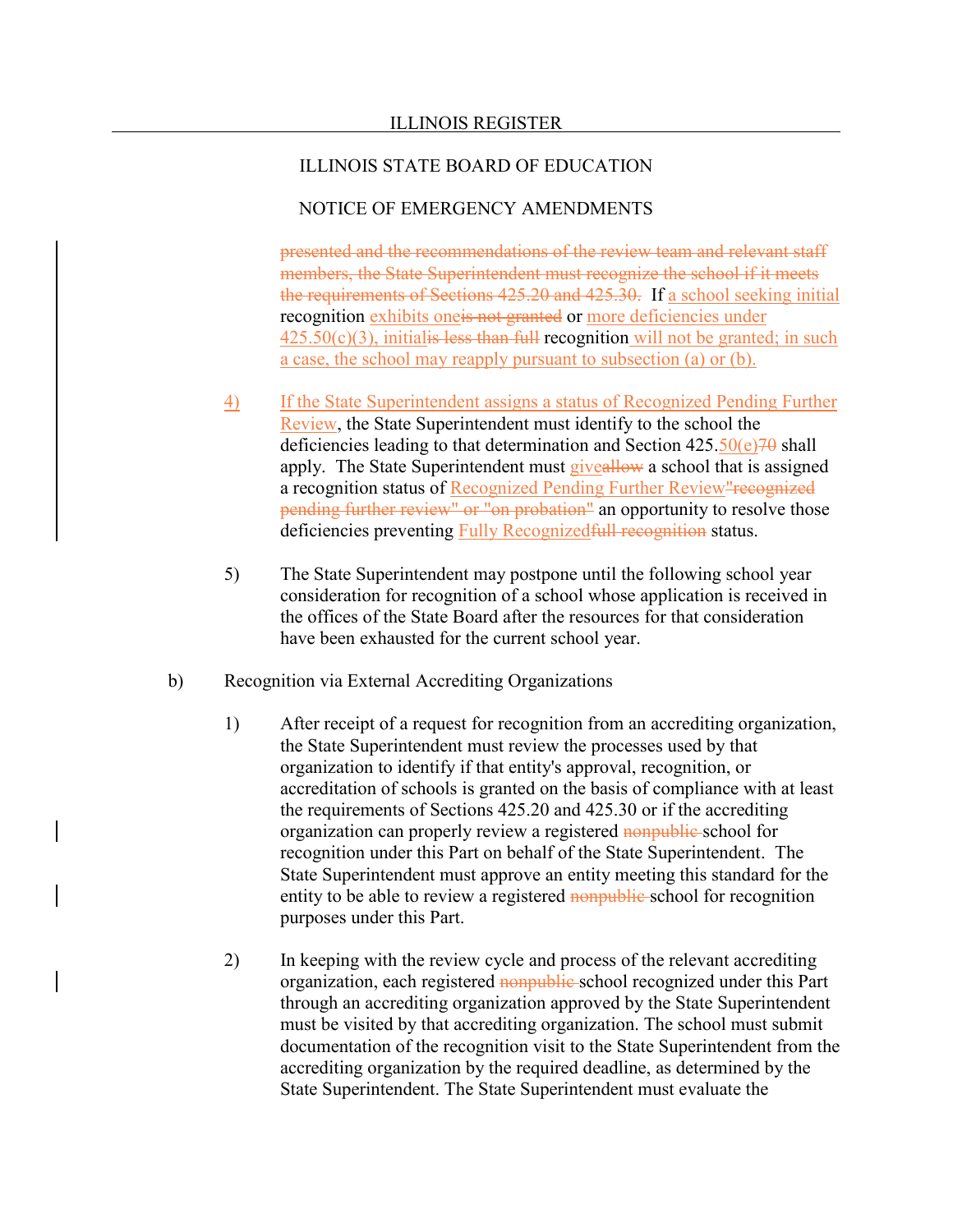#### NOTICE OF EMERGENCY AMENDMENTS

documentation and assign the school a status of "fully recognized." "recognized pending further review," "on probation" or no recognition, as described in Section 425.50(c), based on the observations of the accrediting body in the same manner as when evaluating site visit reports generated under subsection (a) and assign the school a status of Fully Recognized or Recognized Pending Further Review as described in Section  $425.50(c)(1)$  and (2), respectively. If a school seeking initial recognition exhibits one or more deficiencies under  $425.50(c)(3)$ , initial recognition will not be granted; in such a case, the school may reapply pursuant to subsection (a) or (b).

- 3) If the State Superintendent assigns a status of Recognized Pending Further Review, the State Superintendent must identify to the school the deficiencies leading to that determination and Section 425.50(e) shall apply. The State Superintendent must give a school that is assigned a recognition status of Recognized Pending Further Review an opportunity to resolve those deficiencies preventing Fully Recognized status.
- 4) The State Superintendent must periodically review the processes of approved accrediting organizations to confirm the organization's ongoing alignment with the requirements of this Part.
- 54) The State Superintendent must maintain on the agency's website a list of all accrediting organizations whose determinations are accepted pursuant to this subsection.
- c) The State Superintendent must treat each registered nonpublic school recognized under subsection (b) in the same manner as a registered nonpublic school recognized under subsection (a).

(Source: Amended by emergency rulemaking at 45 III. Reg. effective \_\_\_\_\_\_\_\_\_\_\_\_, for a maximum of 150 days)

#### **Section 425.50 Renewal of Recognition EMERGENCY**

- a) Cycle for On-Site Review
	- 1) Each nonpublic school recognized pursuant to Section 425.40(a) and seeking continued recognition must receive periodic visits by a review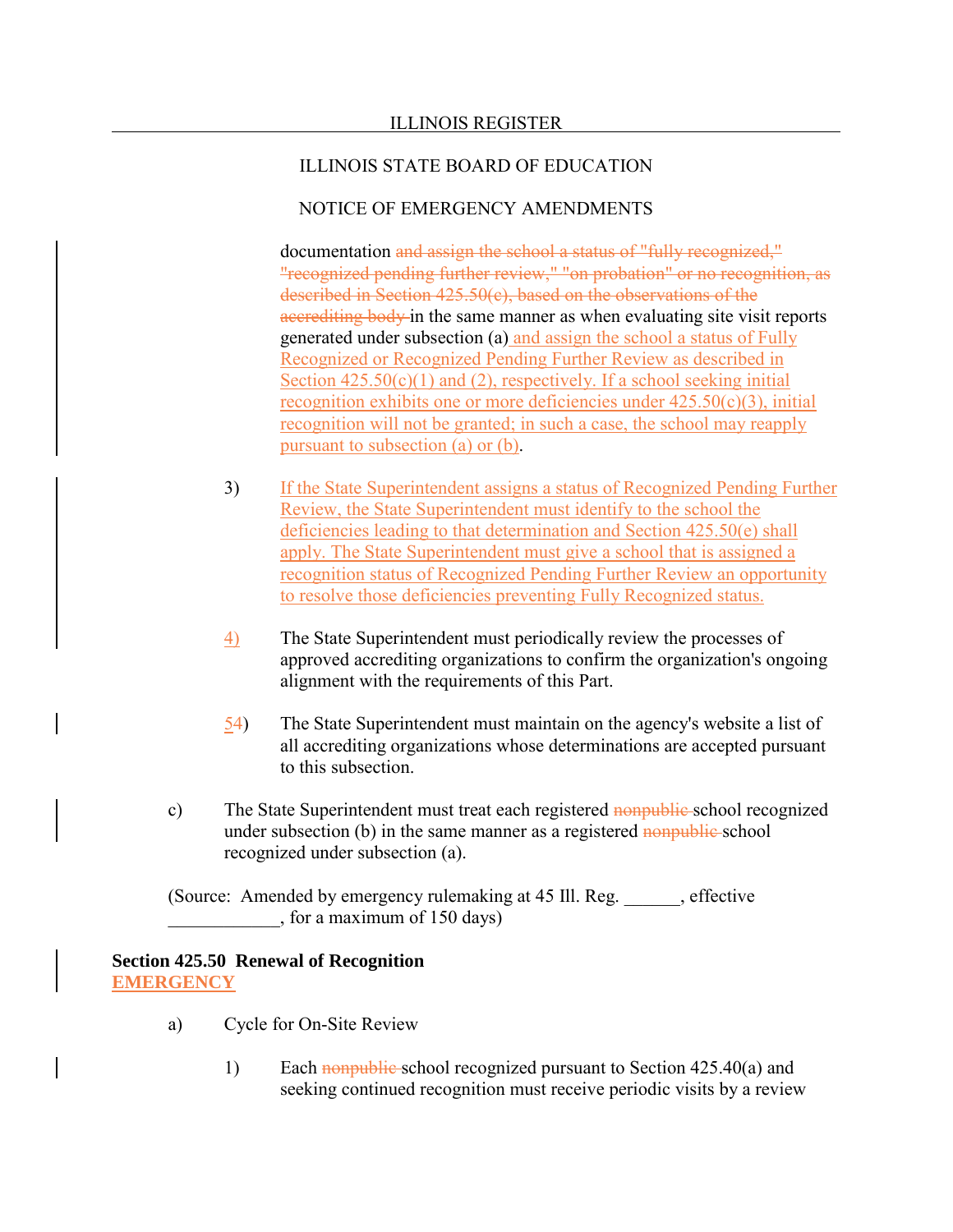## NOTICE OF EMERGENCY AMENDMENTS

team as may be deemed necessary by the State Superintendent to ascertain the degree to which the school complies with applicable requirements of Sections 425.20 and 425.30 and, for those schools receiving block grant funds under Section 2-3.51.5 of the School Code, the degree to which the school complies with the requirements of Section 425.80. The process for renewal visits must be conducted in the same manner as visits conducted under Section 425.40. The State Superintendent must consider the evidence presented and proceed as discussed in subsection (c) of this Section.

- 2) Each school recognized pursuant to Section 425.40(b) must be visited in keeping with the review cycle of the relevant accrediting organization. If this review results in a change in a school's recognition status or results in loss of recognition in the course of a school year, the change affects the school's status for the year of the review.
- b) Renewal in Intervening Years
	- 1) For each school year between on-site reviews, the chief school administrator of a school recognized pursuant to Section 425.40(a) must apply for renewal of the school's recognition by submitting, in a format and time specified by the State Superintendent, assurances that the school continues to comply with the requirements of this Part, including any revisions that may have occurred, and that no significant changes have been made in its operations, its facilities, or its programs that would negatively impact recognition.
	- 2) If annual professional development is required for any staff member pursuant to Section 425.30(d)(5), the school's chief school administrator must separately submit an assurance that written plans for ensuring that the affected individuals complete relevant activities are in place and are being followed. The school must maintain copies of these plans and proof of their implementation in the individual's personnel file.
	- 3) For each school year between on-site reviews, the chief school administrator of a school recognized pursuant to Section 425.40(b) must apply for renewal of the school's recognition by submitting, in a manner determined by the State Superintendent, evidence that the school's accreditation from the relevant organization is in effect for that school year.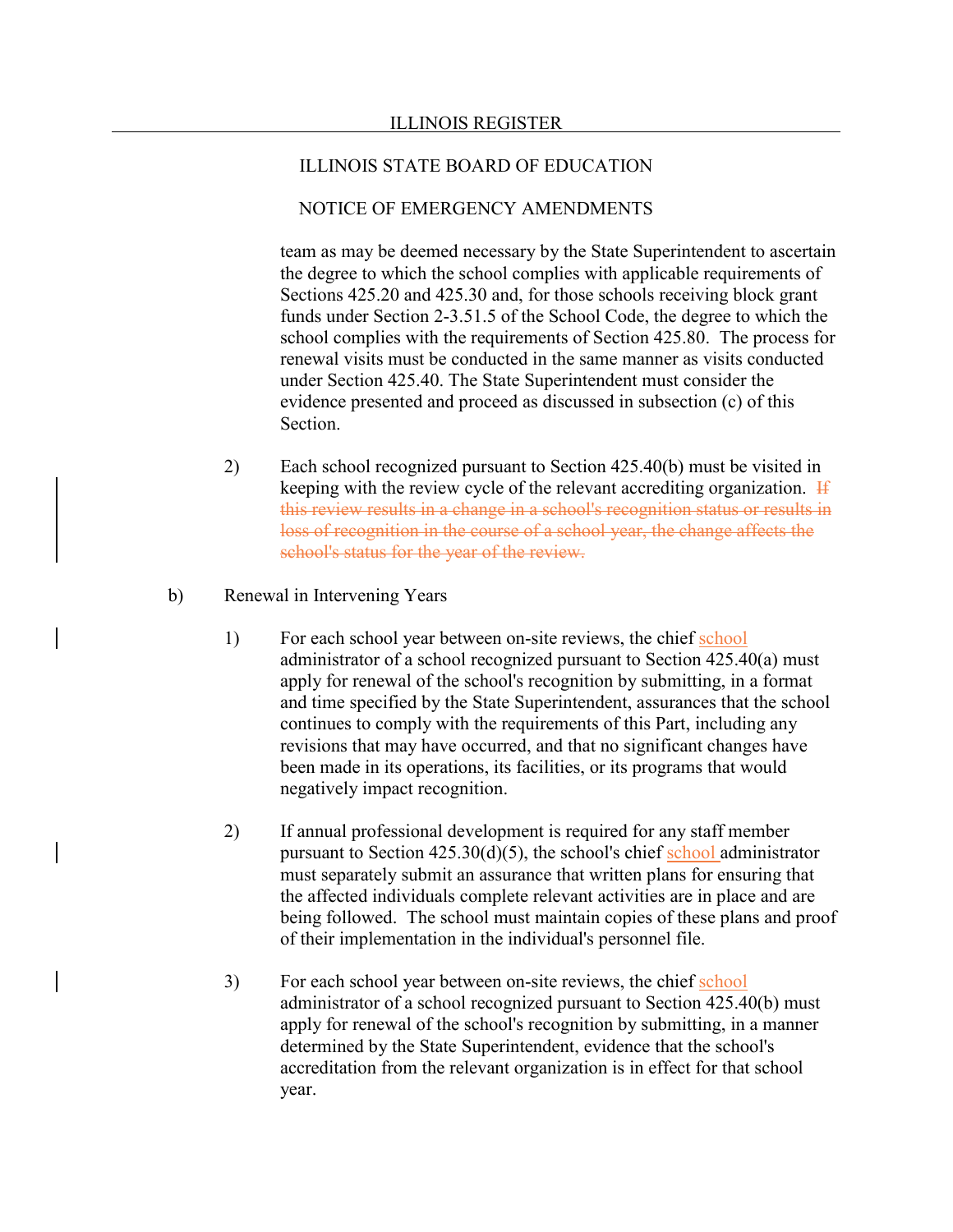#### ILLINOIS STATE BOARD OF EDUCATION

- c) Based upon Upon consideration of the renewal application materials, and the report, and recommendation of the review team if a site visit was conducted, or information obtained by the State Superintendent by any other means, the State Superintendent will annually must assign a recognition status forto the nonpublic school at any time. The recognition status of each school will be posted and maintained on the State Board's website at https://www.isbe.net. In each case, a school shall be recognized and assigned.1)The State Superintendent must assign a school a status of "Fully Recognized", "On Probation", or "Recognized Pending Further Review", or, after action is taken by the State Board consistent with this Section, shall be "Nonrecognized". A school that is placed on Recognized Pending Further Review or On Probation shall not, because of this change in status, lose any rights or privileges afforded by the State Board to schools that are "Fully Recognized"."fully recognized" if the school meets the requirements of this Part.
	- 12) Each school that meets the requirements imposed by law, including the requirements established by the State Board pursuant to Section 2-3.25o of the Code and this Part, shall be Fully Recognized.
	- 2) A school shall be immediately Recognized Pending Further Review by the The State Superintendent if may recognize a school, but assign a school a status of "recognized pending further review" if the school
		- A) it exhibits any deficiencies other than those areas of noncompliance that:A)are not serious enough to warrant probation as delineated in subsection  $(c)(3)$ ; and
		- B) such deficiencies may exam be anticipated to be corrected prior to the end of the school year following the school year in which they wereare identified.
	- 3) The State Superintendent may recognize a school, but assign it a status of "on probation" if the school has significant areas of noncompliance or areas of noncompliance that can be anticipated to require extended time for correction. Areas of significant noncompliance may include, but are not limited to, the following:
	- 3A) A school shall be immediately placed On Probation by the State Superintendent if it: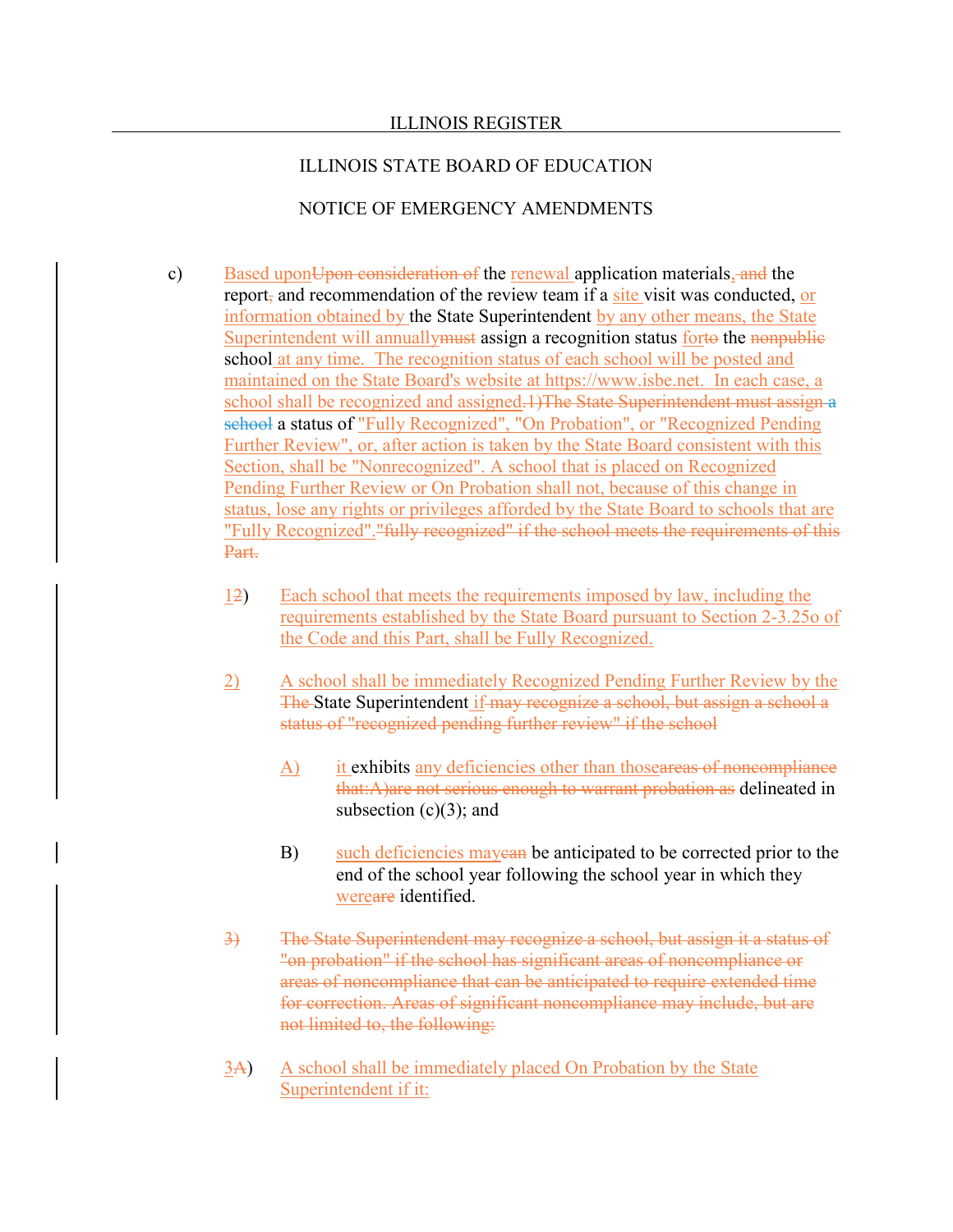- A) exhibits exhibiting multiple deficiencies that present a health hazard or a danger to students or staff;
- B) fails failing to offer required coursework;
- C) employsemploying personnel who lack the required qualifications and who are not in the process of attaining these qualifications;
- D) fails failing or refuses refusing to serve students according to relevant legal and/or regulatory requirements; and/or
- E) prolongs prolonging or repeats repeating instances of noncompliance to a degree that indicates an intention not to comply with relevant requirements including failure to correct deficiencies as required by subsection  $(c)(2)(B)$ .
- d) The recognition status of a school may, in accordance with 105 ILCS 5/1A-4 and this Part, be changed to On Probation or Recognized Pending Further Review, upon written notification to the school, by the State Superintendent at any time to reflect information confirmed during the compliance monitoring process outlined in subsection (a), through the renewal application process outlined in subsection (b), or obtained by the State Superintendent by any other means, subject to the school's right to appeal such status change as provided in this Section. Any change in status that may occur pursuant to this subsection will be posted on the State Board's website no later than 30 days after the change in status.
- e) Schools Recognized Pending Further Review
	- 1) The chief school administrator of a school that is Recognized Pending Further Review may, within 5When a school is recognized pending further review, the school's chief administrator may, within 30 days after receipt of notification to this effect, request a conference at which representatives of the school willmust have an opportunity to discuss compliance issues with representatives of the State Board staff. By agreement of the parties, the conference may be conducted via videoconference or any other means.
	- 2e) The chief school administrator ofWhen a school that is Recognized Pending Further Review may request a hearing to appeal the change in recognition status within 10 days after the designation is issued or 10 days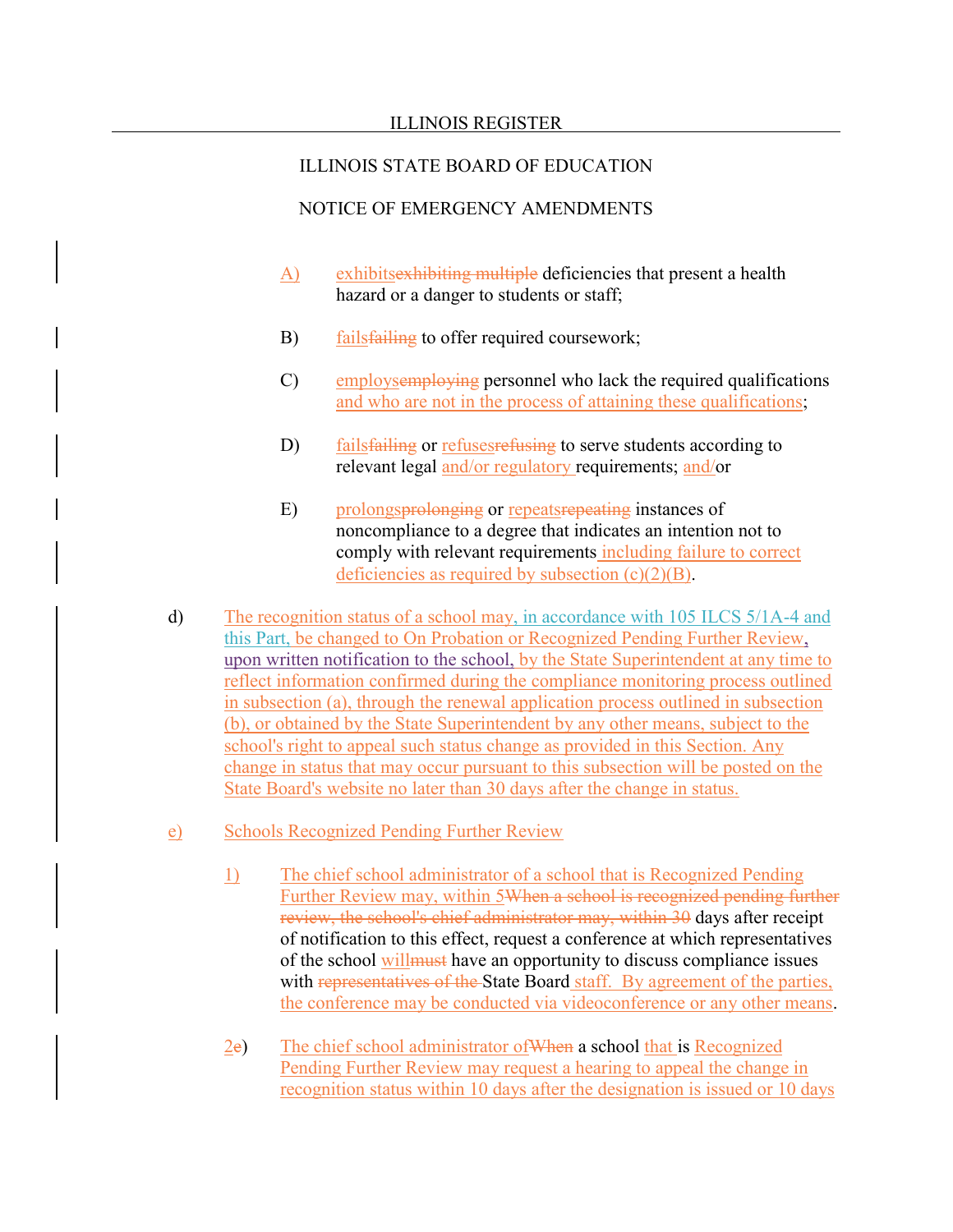## NOTICE OF EMERGENCY AMENDMENTS

after the conference in subsection  $(e)(1)$ , whichever date is later. The request for appeal must be submitted in writing to the State Superintendent at RecognitionAppeal@isbe.net or, if the email address becomes inaccessible or is changed, via mail to the Illinois State Board of Education at 100 N  $1<sup>st</sup>$  Street, Springfield IL 62777, and must set forth evidence that the school is in compliance with the applicable requirements that resulted in the change of recognition status. Upon receipt of the school's request, the State Superintendent shall notify the school of the date, time, and location of the hearing, which shall be held no sooner than 10 days after receipt of the request for appeal. The date of the hearing scheduled by the State Superintendent may, by mutual agreement of the parties, be rescheduled. The hearing may be conducted via videoconference or any other means. The school may be represented by an attorney throughout the appeal process.

- A) The hearing shall be conducted by a hearing officer designated by the State Superintendent. The parties shall be notified of the appointment of the hearing officer.
- B) The hearing officer shall convene a hearing at which the school shall have the opportunity to present evidence that the school is in compliance with the applicable requirements that resulted in the change of recognition status.
- C) The hearing officer shall provide a written decision to the school within 5 days of the date of the hearing.
- 3) A school that is Recognized Pending Further Review shall be Fully Recognized at any time upon submission of satisfactory evidence that demonstrates the school is in compliance with the applicable requirements that resulted in the change of recognition status.

### f) Schools Placed On Probation

1) The State Superintendent shall schedule a conference with the chief school administrator of a school prior to placing that school On Probation, at whichplaced on probation, representatives of the school will State Board must conduct a conference at which representatives of the school may discuss compliance issues with representatives of the State Board staff. By agreement of the parties, the conference may be conducted via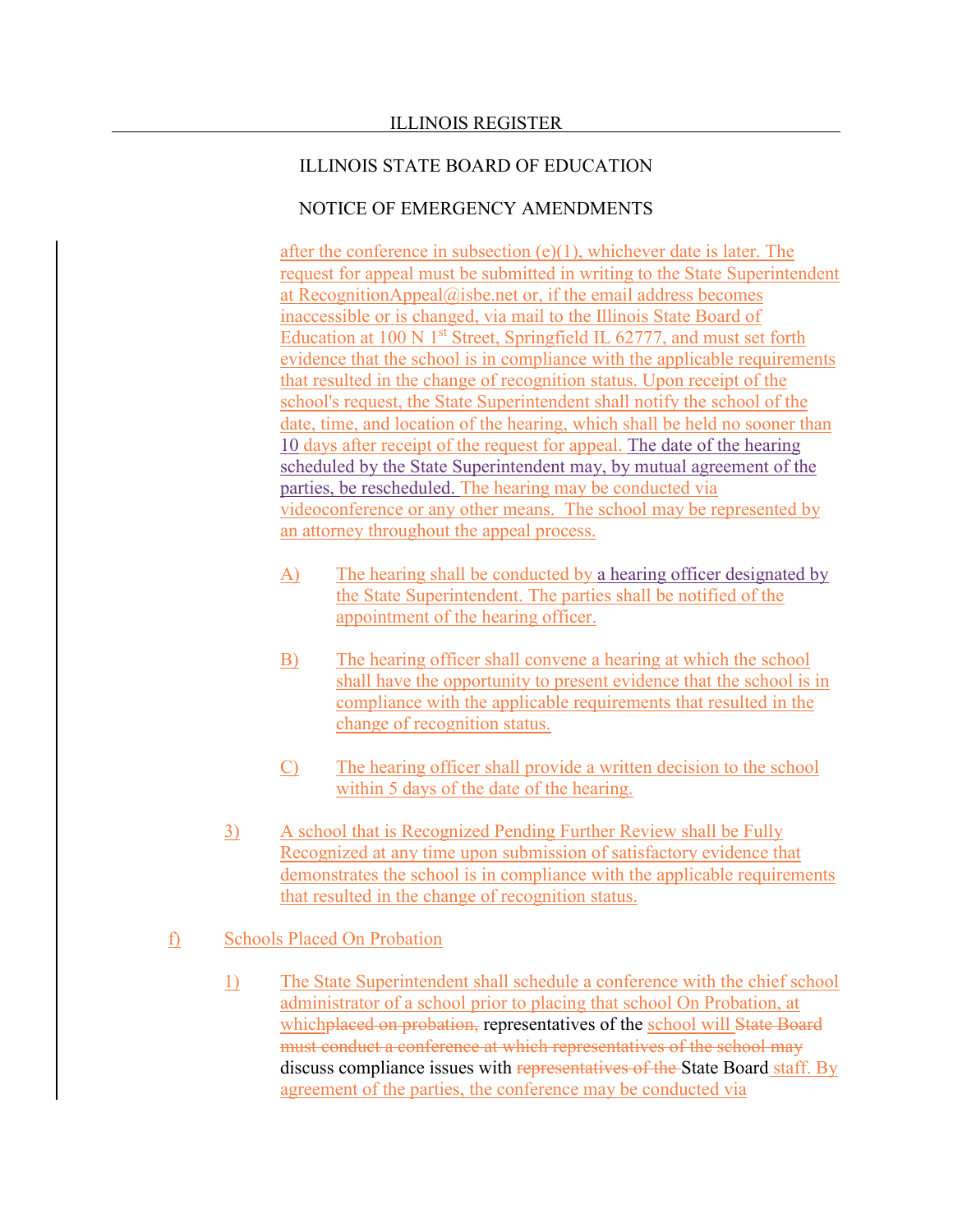### NOTICE OF EMERGENCY AMENDMENTS

videoconference or any other means. Within 5 days after the date of the scheduled conference, the State Superintendent will determine if the school will be placed On Probation and will notify the school to this effect.

- 2) The chief school administrator of a school that is placed On Probation may request a hearing to appeal the change in recognition status of the school within 10 days after the designation is issued pursuant to subsection  $(f)(1)$ . The request for appeal must be submitted in writing to the State Superintendent at RecognitionAppeal@isbe.net or, if the email address becomes inaccessible or is changed, via U.S. mail to the Illinois If requested by the representatives of the State Board of Education at 100 N 1<sup>st</sup> Street, Springfield IL 62777, and must set forth evidence that the school is in compliance with the applicable requirements that resulted in the change of recognition status. Upon receipt of the school's request, the State Superintendent shall notify the school of the date, time, and location of the hearing, which shall be held no sooner than 10 days after receipt of the request for appeal. The date of the hearing scheduled by the State Superintendent may, by mutual agreement of the parties, be rescheduled. The hearing may be conducted via videoconference or any other means. The school may be represented by an attorney throughout the appeal process.
	- A) The hearing shall be conducted by a hearing officer designated by the State Superintendent. The parties shall be notified of the appointment of the hearing officer.
	- B) The hearing officer shall convene a hearing at which the school shall have the opportunity to present evidence that the school is in compliance with the applicable requirements that resulted in the change of recognition status.
	- C) The hearing officer shall provide a written decision to the school within 5 days of the date of the hearing.
- 3) Within 15 days of the conference pursuant to subsection  $(f)(1)$  or, if applicable, a decision on the appeal described in subsection  $(f)(2)$ affirming the change in recognition status, whichever is later, the schoolwithin 60 days following a conference under this subsection, the school's chief administrator shall submit to the State Superintendent a plan for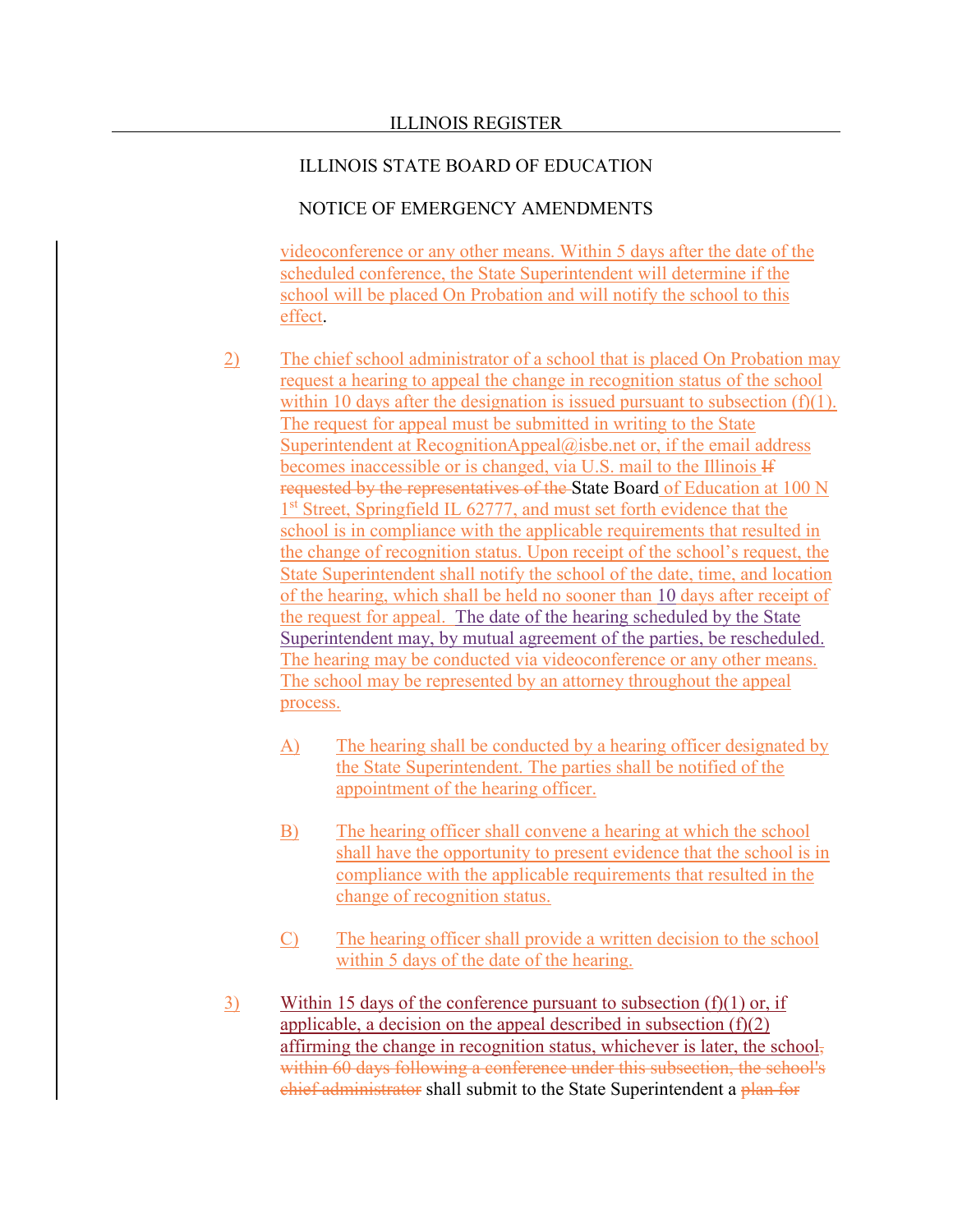### NOTICE OF EMERGENCY AMENDMENTS

corrective action plan that conforms to the requirements of subsection  $(f)(4)$ .

- Af) The plan shall be signed by the chief school administrator and each affected principal.
- B) The timeline for the submission of a corrective action plan may be extended by mutual agreement of theThe State Superintendent or designeemust review and the school.
- 4) The State Superintendent shall respond to the submission of a plan within 15 days after receiving it. The State Superintendent shallmust approve a plan if it:
	- A<sup>1</sup>) specifies steps to be taken by the school that are directly related to the area or areas of noncompliance cited;
	- B2) provides evidence that the school has the resources and the ability to take the steps described without giving rise to other issues of compliance that would lead to probationary status; and
	- C3) specifies a timeline for correction of the cited deficiencies that is demonstrably linked to the factors leading to noncompliance and is no longer than needed to correct the identified problems.
- 5) A school that is On Probation shall be Fully Recognized at any time upon submission of satisfactory evidence that demonstrates the school is in compliance with the applicable requirements that resulted in the change of recognition status.

#### g) Nonrecognition of Schools

 $\frac{1}{2}$  If a school's plan doesis not meet the requirements of approvable under subsection (f), the State Superintendent shall must notify the schools eheel's chief administrator to this effect. If no plan is submitted, or if no approvable plan meeting the requirements of subsection (f) is received within 1560 days after the school's conference with staff, or any extended timeline pursuant to subsection  $(f)(3)(B)$ , or after a decision on the appeal affirming the change in recognition status, the State Superintendent shall recommend to the State Board that the school be Nonrecognized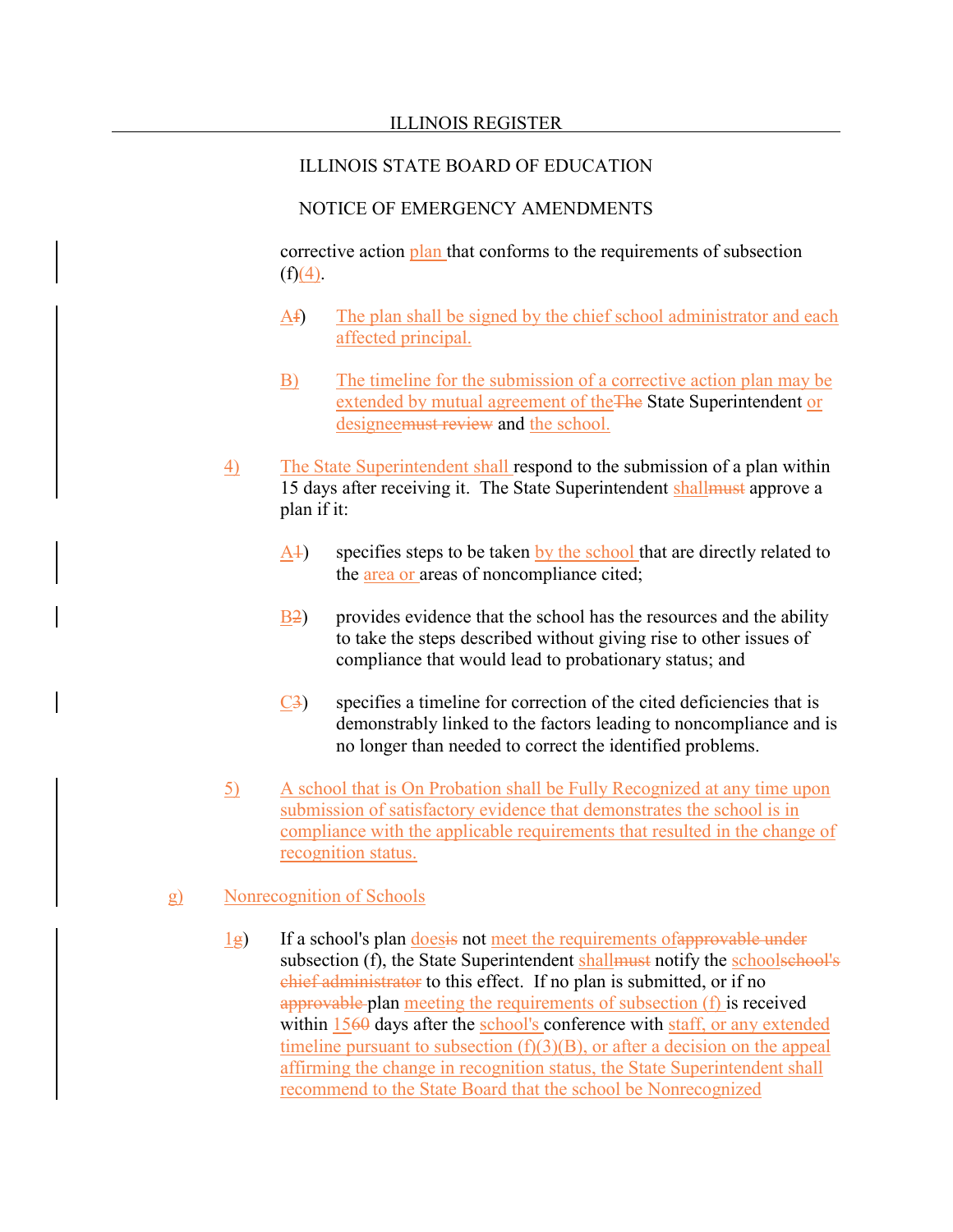### NOTICE OF EMERGENCY AMENDMENTS

representatives of the State Board, the school's recognition may be withdrawn, subject to the school's right to a hearing as set forth in subsection  $(g)(3)$  and shall provide notification of this recommendation to the school.appeal under Section 425.70.

- $\frac{2h}{2}$  If, at any time while a plan for corrective action is in effect, the State Superintendent determines that the agreed-upon actions are not being implemented in accordance with the plan or the underlying areas of noncompliance are not being remedied, the State Superintendent shall recommend to the State Board that the status of the school be changed to Nonrecognized subject to the school's right to a hearing as set forth in subsection  $(g)(3)$ . may withdraw the school's recognition, subject to appeal under Section 425.70.
- 3) A school that has been recommended to be Nonrecognized by the State Superintendent may submit a written request for a hearing to the State Board within 30 days of being notified of the State Superintendent's recommendation for nonrecognition. If the school does not request a hearing to challenge the State Superintendent's recommendation that the school be Nonrecognized within 30 days of being notified, the State Board will make a determination on the State Superintendent's recommendation for nonrecognition of the school at a State Board meeting, and the school will be notified of the decision in writing.
	- A) The request for a hearing must be submitted by the chief school administrator.
	- B) The request for a hearing must identify the specific findings with which the school disagrees.
	- C) Upon submission of the request for a hearing, the State Superintendent shall give written notice of the date, time and place of the hearing to the chief school administrator not less than 21 days before the hearing date. The notice shall be sent by certified mail, return receipt requested. By agreement of both parties, the hearing may be conducted via videoconference or any other means.
	- D) The hearing shall be conducted by a hearing officer designated by the State Superintendent. The parties shall be notified when a hearing officer is appointed.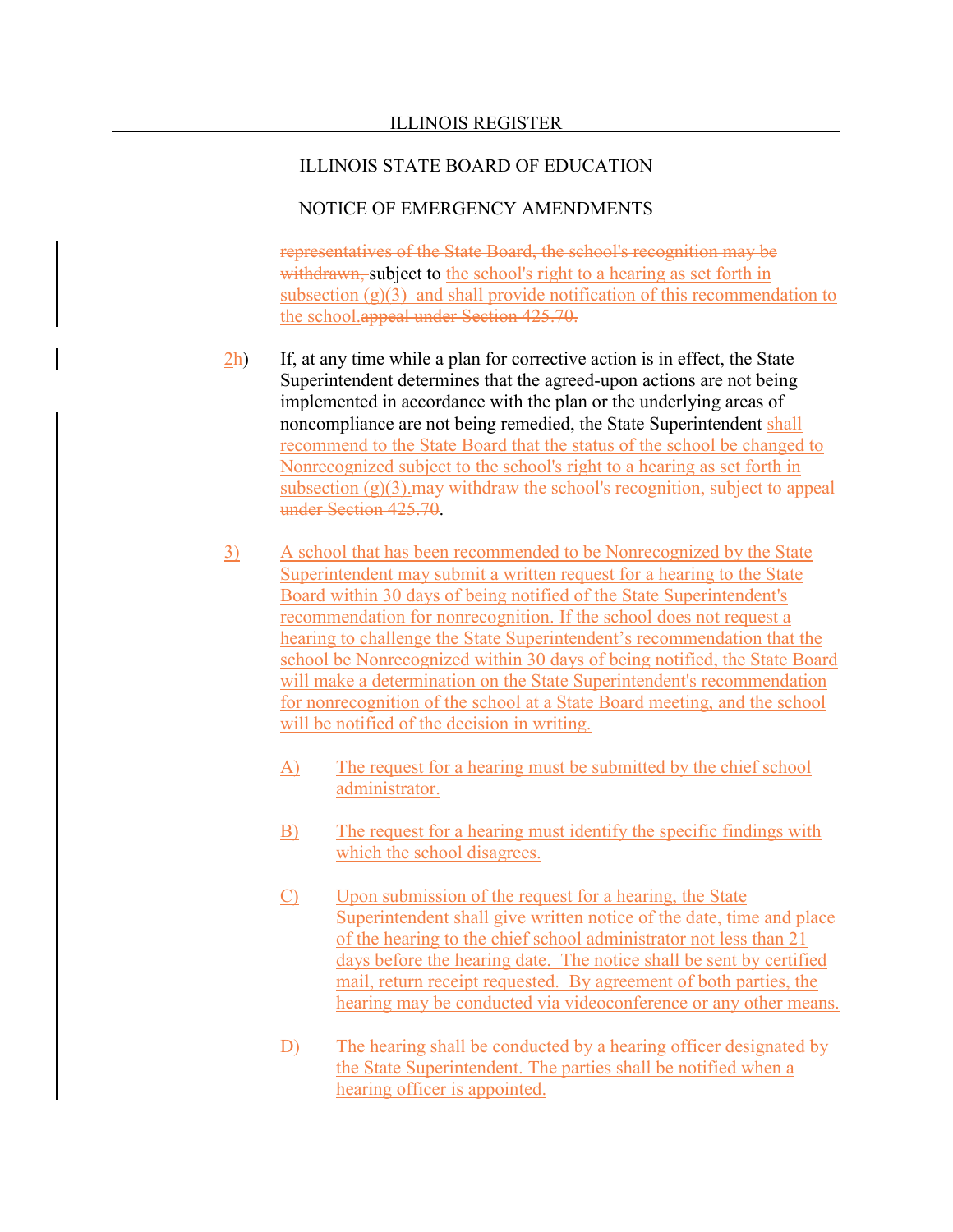- E) The school may be represented by an attorney throughout the proceedings. An attorney from the Office of the Legal Counsel to the State Board, or an attorney selected by the State Superintendent, will represent the State Superintendent.
- F) Both the school and the State Superintendent will be afforded the opportunity to file written briefs before the hearing. The school shall submit its brief to the hearing officer and a copy to the State Superintendent at the following address: Illinois State Board of Education, Office of Legal Counsel, 100 N First St., Springfield IL 62777. The State Superintendent shall submit its brief to the hearing officer and a copy to the chief school administrator or the school's attorney, if represented at the hearing by counsel.
	- i) The school's brief shall be due 7 days after receipt of the notice of the appointment of the hearing officer.
	- ii) The State Superintendent's brief shall be due 7 days after the State Superintendent's receipt of the school's brief.
- G) At the time its brief is filed, either the school or the State Superintendent may request an opportunity to present witnesses and/or oral argument before the hearing officer.
- H) If requested, each party may produce witnesses at the hearing. After the completion of witness testimony, if oral argument has been requested, each party will be given at least 30 minutes for oral argument. The hearing officer may ask questions during such arguments. The school shall present its argument first, followed by the argument for the State Superintendent. The school will then be allowed at least 10 minutes for a rebuttal. If neither party requests oral argument, the hearing officer may request that the parties make an oral presentation on the date scheduled for the hearing.
- I) If two or more schools request an appeal regarding the same issue(s), the appeals may be consolidated if consolidation would secure economies of time and effort, promote uniformity of decision-making by the hearing officer, and consolidation would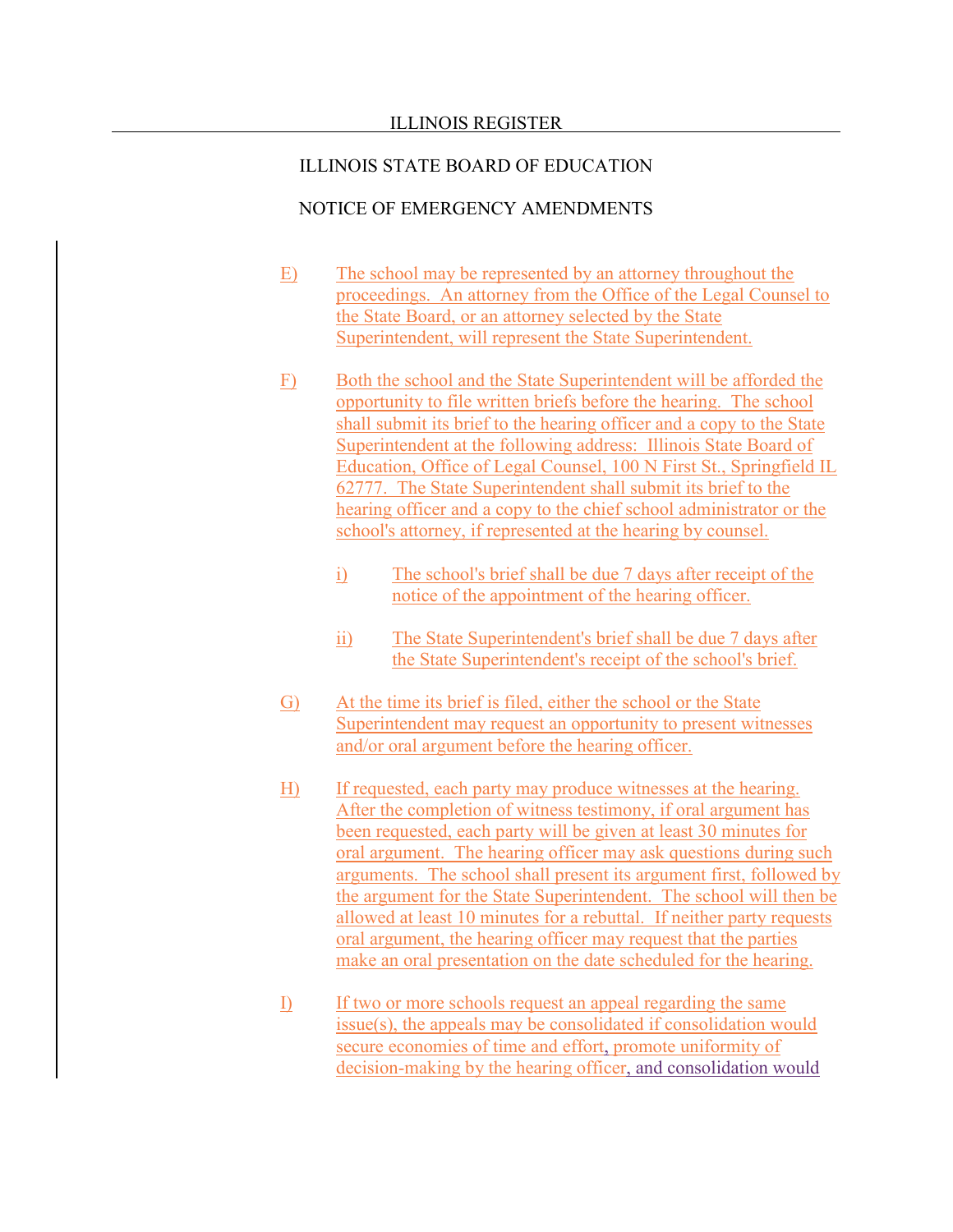### NOTICE OF EMERGENCY AMENDMENTS

not prejudice the rights of a party. Consolidated appeals shall be handled as provided in this subsection  $(g)(3)(I)$ .

- i) Each school may submit its own brief, or any two or more of the schools whose appeals are consolidated may elect to write a joint brief and may request oral argument.
- ii) All schools whose appeals are consolidated will be given an opportunity to produce witnesses and a collective total of at least 40 minutes for oral argument, and the schools may reserve at least 10 of their 40 minutes for rebuttal. The schools shall either select one or more representatives to argue on behalf of the schools or divide the time equally amongst all schools.
- iii) The State Superintendent shall submit one brief in response to the issue(s) subject to the consolidated appeal and shall have at least 30 minutes for oral argument.
- J) During the hearing, the hearing officer shall consider only those issues raised in the written briefs, witness testimony, if any, and oral argument of the parties if the parties request the opportunity to present oral arguments. All hearings shall be recorded.
- K) Within 14 days after the hearing, the hearing officer shall submit a written recommendation for action to the State Board and shall state the reasons for the recommendations. The hearing officer may recommend that the State Board adopt, modify, or reject the recommendation of the State Superintendent, in whole or in part.
- L) A final decision shall be rendered by the State Board within 14 days after receipt of the hearing officer's recommendation and the parties shall be notified in writing of the decision. The decision shall specify whether it is final, and, if so, that it is subject to the Administrative Review Law [735 ILCS 5/Art.III].
- M) Nothing contained in this Section shall preclude the State Superintendent or the State Board, when required, and the school from reaching an agreement as to the resolution of an appeal at any time during the appeals process.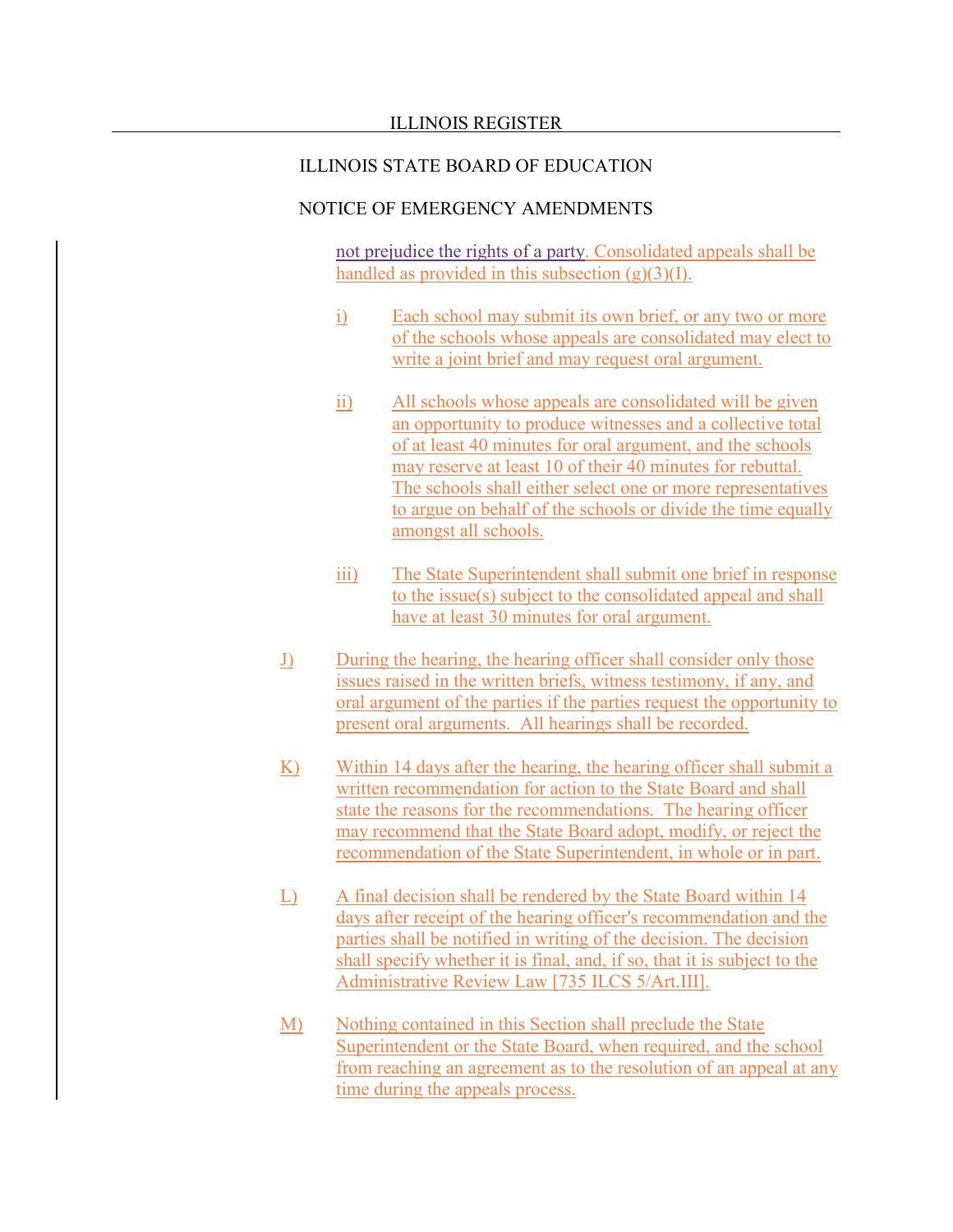# ILLINOIS STATE BOARD OF EDUCATION

# NOTICE OF EMERGENCY AMENDMENTS

- h) A school shall not be Nonrecognized under this Section without first having been placed On Probation. Except that, the State Superintendent may recommend to the State Board that a school that was previously On Probation be Nonrecognized if it is subsequently noncompliant with the same requirements that led to its previous placement On Probation and both instances of noncompliance occur within the same school year.
- i) A school that has been Nonrecognized by the State Board pursuant to this section may petition the State Board to be returned to Fully Recognized status if the school clearly demonstrates that:
	- 1) Any noncompliance matters that resulted in nonrecognition have been resolved;
	- 2) The school has developed systems and processes to ensure that the noncompliance issues that resulted in the change in recognition status will not recur; and
	- 3) The school will agree to any additional corrective steps that the State Superintendent deems necessary to remedy any harm caused by the school's or school's noncompliance.
- $j$  If a recognized nonpublic school fails to renew its registration under subsection  $425.30(a)(b)(1)$ , the school forfeits its recognition status. Because this loss of recognition status is not due to an administrative action by the State Superintendent, the appeal process in this Section 425.70 does not apply. A school seeking to receive a recognition status after forfeiting its status under this subsection must follow the procedures in Section 425.40.
- $k_i$ ) If a recognized nonpublic school renews its registration but fails to annually renew its recognition as required in subsection  $(b)(1)$ , the school forfeits its recognition status. Because this loss of recognition status is not due to an administrative action by the State Superintendent, the appeal process in this Section  $425.70$  does not apply. A school seeking to receive a recognition status after forfeiting its status under this subsection must follow the procedures in Section 425.40.

(Source: Amended by emergency rulemaking at 45 Ill. Reg. \_\_\_\_\_\_, effective \_\_\_\_\_\_\_\_\_\_\_\_, for a maximum of 150 days)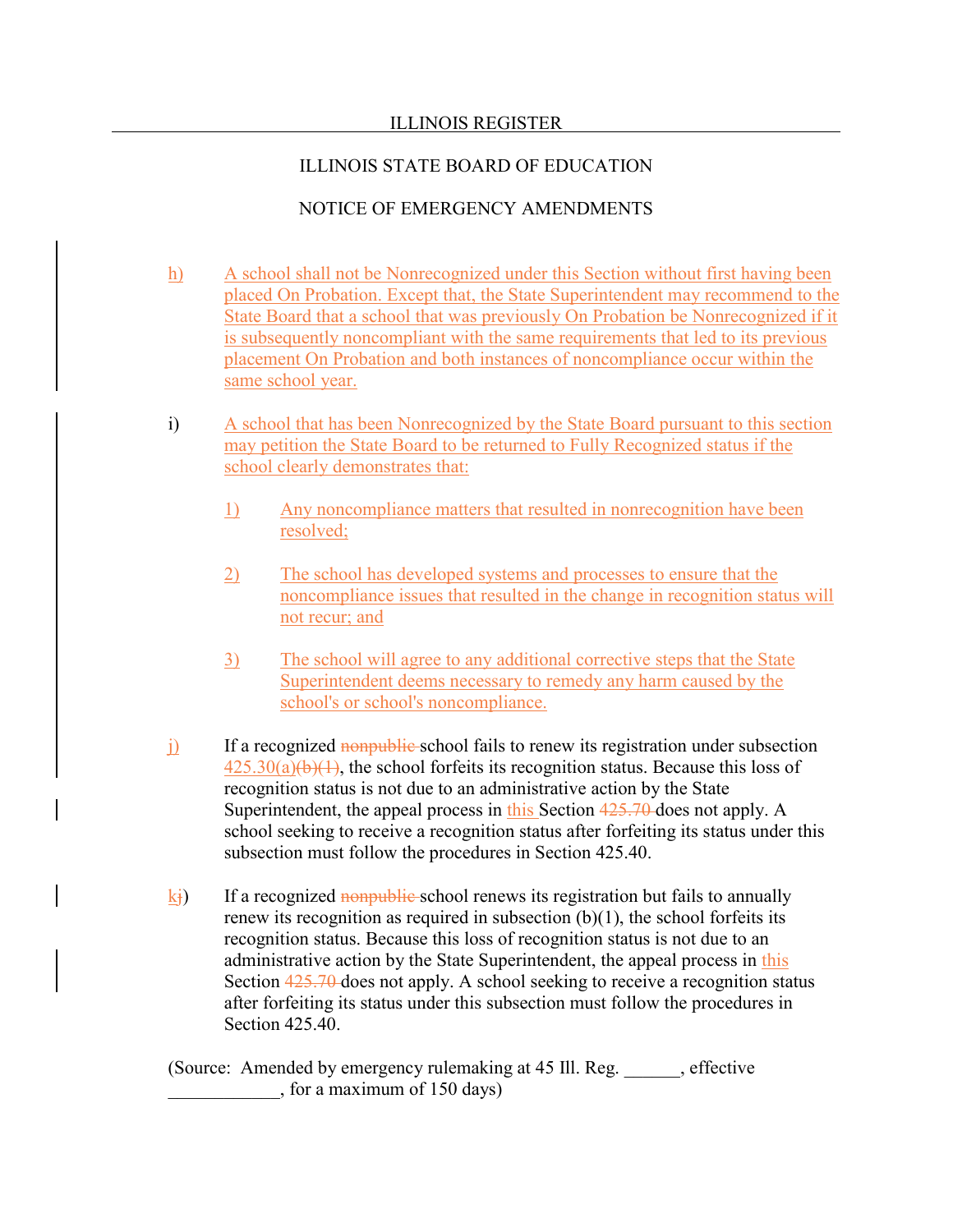### ILLINOIS STATE BOARD OF EDUCATION

## NOTICE OF EMERGENCY AMENDMENTS

### **Section 425.60 Changes in Recognition Status (Repealed) EMERGENCY**

A nonpublic school's recognition status may be changed by the State Superintendent at any time to reflect information confirmed during compliance monitoring or by any other means, subject to the provisions of Section 425.70. Except in instances in which the State Superintendent determines there is an emergency situation present at a school, no school may have its recognition removed by administrative action without first having been placed on probation.

(Source: Repealed by emergency rulemaking at 45 Ill. Reg. effective \_\_\_\_\_\_\_\_\_\_\_\_, for a maximum of 150 days)

**Section 425.70 Appeals (Repealed) EMERGENCY**

A school's chief administrator who wishes to appeal a nonpublic school's placement into nonrecognition status must submit to the State Superintendent a written statement of appeal within 14 days after receiving notification of the planned status change.

- a) Within 30 days after receipt of the appeal, the State Superintendent or a designee must convene a hearing to review all pertinent information, including the procedures that led to the planned recognition status change. Representatives of the affected school must have an opportunity to present evidence demonstrating that the school complies with the requirements of this Part.
- b) No later than 30 days after the conclusion of the hearing, the State Superintendent must inform the school's chief administrator of the State Superintendent's determination. If there is no change in the school's recognition status, the school does not need to take any further action. If the school's recognition is removed, and the school wishes to become recognized again, the school must follow the procedure in Section 425.40. The decision of the State Superintendent of Education is a final administrative decision, subject to the Administrative Review Law [735 ILCS 5/Art. III].

(Source: Repealed by emergency rulemaking at 45 Ill. Reg. effective \_\_\_\_\_\_\_\_\_\_\_\_, for a maximum of 150 days)

**Section 425.90 Textbook Block Grant Program EMERGENCY**